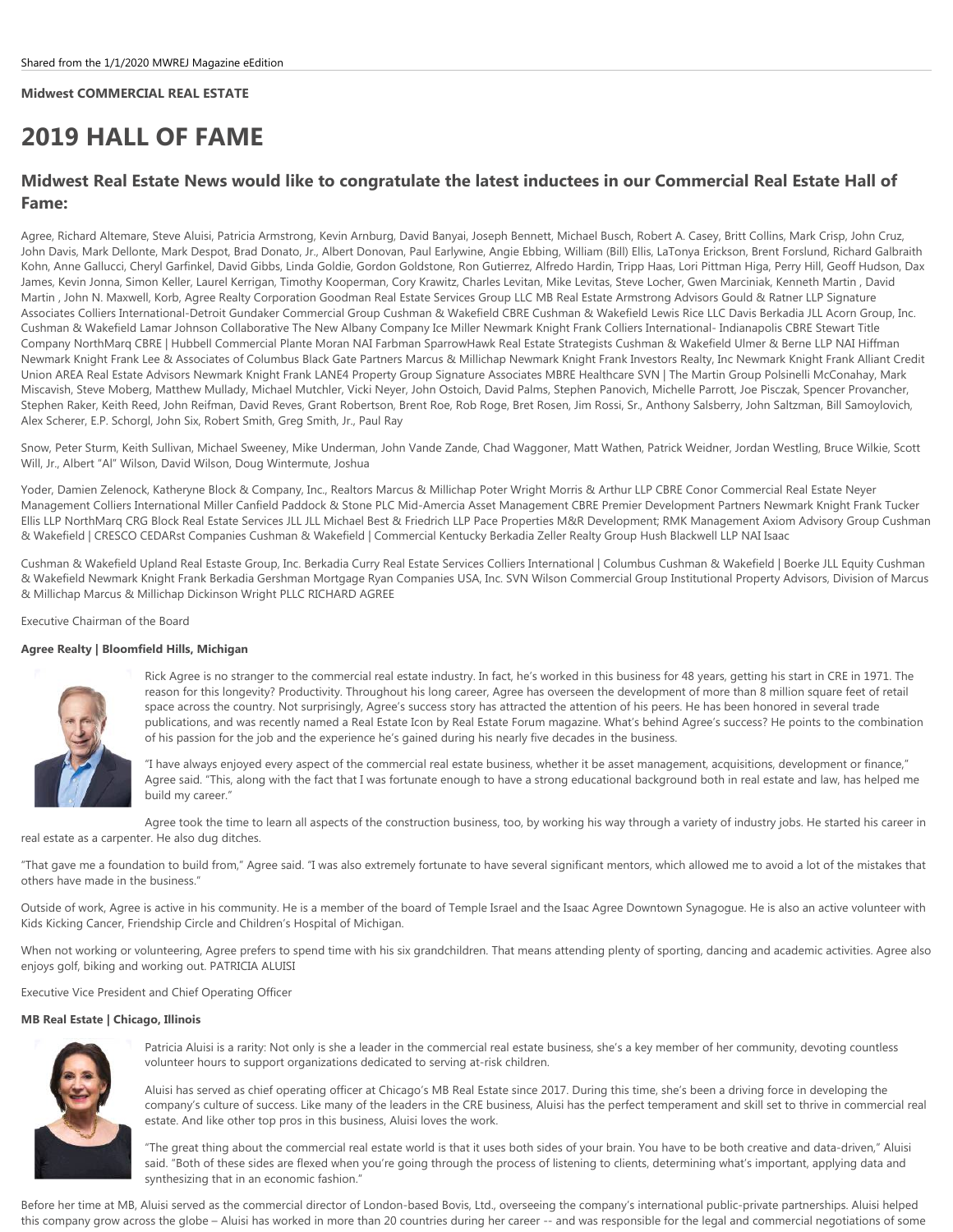

.

Known for his work with large stadium and arena deals, Smith is consistently recognized as one of the top lawyers in his field. He advised Kiel Center Partners on the \$130 million renovation of Enterprise Center, home of the 2019 Stanley Cup-winning St. Louis Blues. He also advised the Land Clearance for Redevelopment Authority in legal structuring and public financing of the \$420 million ballpark for the St. Louis Cardinals, which opened in 2006, and the \$200 million Ballpark Village currently

"I love working with real estate developers, brokers and owners, and seeing their energy and their determination to change the landscape of our region," said Smith. "They drive growth and opportunity and I love being a small part of that."

those goals.

For Smith, success has come from listening carefully to his clients regarding their objectives, and then being persistent and responsive about achieving

Property is in many respects unique. Finding the right buyer that can maximize the advantages to a particular location seems to be the key to success," Smith said. "Knowing my clients and their business and industry well is another key to being an effective advisor."

Smith has been with the firm since 1981 and served as the CEO and Managing Partner for six years before becoming Chairman in 2018. His growth-oriented mindset also benefits the local community. He served as the co-chair of the 2019 United Way of Greater St. Louis annual campaign, which raised more than \$76 million.

PAUL RAY SMITH, JR.

Executive Vice President

# **NAI Isaac | Lexington, Kentucky**



Paul Ray Smith joined NAI Isaac as a leasing/sales associate in 1987. Now Executive Vice President with the firm, it is evident that he has earned the confidence and trust of many top companies while assisting them in attaining their real estate goals.

"Several things have led to my success within commercial real estate. A strong work ethic is essential," Smith said. "Projects can be difficult, and deals can be complicated. Pushing through beyond the challenge is something that I enjoy and has led to many successes throughout my career."

"Solid local market knowledge is also very important," Smith continued. "My advice to any professional entering commercial real estate is to learn everything you can about your local market; become an expert. This knowledge will benefit you and your clients."

Smith, who has been a licensed real estate associate since 1985, specializes in the leasing, sales and management of retail, office and industrial properties throughout Lexington, Central and Southeastern Kentucky. He has a strong track record of landlord and tenant representation.

Noting that success depends on maintaining and expanding relationships, Smith tries to keep up with shifts and trends within the industry and utilize the knowledge he gains to expand his network of industry contacts. He is an active member of the International Council of Shopping Centers (ICSC), NAI's Retail Council and other commercial real estate associations and organizations.

"Every day in this industry is different. The challenges you encounter teach you a lot about the business and provide valuable lessons to use in the future," said Smith. "Commercial real estate is, at its heart, a people-to-people business. The relationships I have developed throughout the years with clients, co-workers, fellow industry experts and other brokers on all sides of an assignment or transaction are invaluable. I enjoy working with all different types of people and helping them to meet their business goals and objectives."

KEITH STURM

Principal & CEO

### **Upland Real Estate Group, Inc. | Minneapolis, Minnesota**



Keith Sturm graduated from St. Cloud State University in 1986 with a BS in real estate. His 30 years of experience in real estate investment sales, project leasing and tenant representation are apparent as he now serves as Principal and CEO of Upland Real Estate Group, Inc. in Minneapolis. Those years of experience have shown him how to navigate the roadblocks of a demanding industry. "The greatest challenge in selling commercial real estate is ensuring the buyer's needs match the seller's wants," said Sturm. "It is crucial to put the pieces of the puzzle together."

Throughout his career, Sturm has completed over 800 net-lease transactions totaling over \$2.1 billion in national real estate investment sales. Additionally, he has represented both landlords and tenants in leasing over 2 million square feet of office, industrial and retail space.

Under his leadership, Upland has been consistently recognized as one of the top commercial real estate brokerages firms by the Minneapolis / St. Paul Business Journal. In 2016, the firm was listed as one of the "Best Places to Work" by the Minneapolis / St. Paul Business Journal.

Sturm is extremely passionate about his profession and works hard to be an active member of the national real estate community. He has served on many boards and committees over the years, including President of the Minnesota/ Dakotas Chapter of CCIM in 2004, former President of the St. Cloud Real Estate Alumni Association, past Co-Chair of Retail Brokers Network, current Co-Chair of the Retail Brokers Network Investment Committee and current member of the St. Cloud State Foundation's Real Estate Committee.

Outside of the office, Sturm enjoys spending time being active such as wake surfing, fishing and going to sporting events with his sons. He also enjoys traveling, Yoga Warrior Sculpt and spending time with his wife, family and friends.

PETER SNOW AND JORDAN WEIDNER Executive Directors

### **Cushman & Wakefield | Cincinnati, Ohio**





Peter Snow and Jordan Weidner are more than leading brokers in the Cincinnati market. These teammates with the Cincinnati office of Cushman & Wakefield are described by their peers as game-changers.

Why? The team of Weidner and Snow is an incredibly productive one, closing hundreds of deals each year.

The Snow and Weidner partnership ranks as the Cincinnati market's most prolific tenant representation team. If there's a big office deal to be signed in Cincinnati, you know that Weidner and Snow are likely involved.

Peers say that Snow and Weidner have changed the way commercial real estate transactions are done in the Cincinnati market. What used to be a relationship-based business is now much more strategic, they say. And Snow and Weidner? They are tough to beat on a strategy level, their nominators say.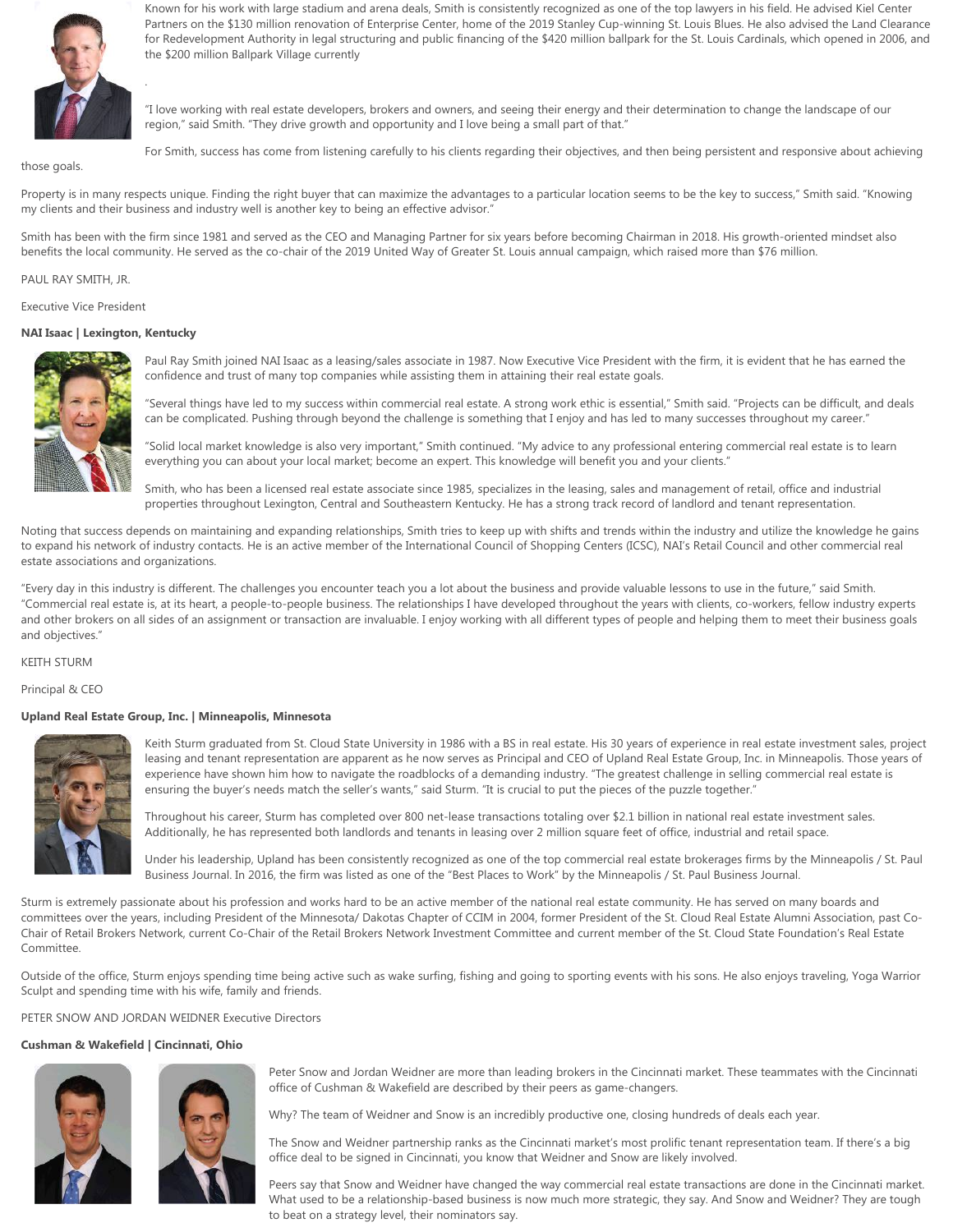of the largest construction projects throughout Europe and Asia.

When not working, Aluisi spends much of her time working with causes close to her heart. She is a founding trustee of the Naples Winter Wine Festival, universally recognized as the preeminent charity wine auction, which has raised more than \$191 million since its inception in 2001. She is also on the board of directors for the Girl Scouts of Greater Chicago and Northwest Indiana, and is an advisory board member for the Coleman Entrepreneurship Center at DePaul University's Women in Entrepreneurship Institute.

Her advice for others hoping to succeed in commercial real estate? Sometimes it's more important to listen than it is to talk.

"I learned to listen," Aluisi said. "When you listen to clients, you find out what motivates them and why. Being on the same page and taking the time to understand allows you to dig deeper to find where the hot spots are. What follows are solutions that are tailored to the client." STEVE ALTEMARE

Senior Vice President

### **Goodman Real Estate Services Group | Cleveland, Ohio**



During his career of more than 25 years, Steve Altemare has closed more than 750 commercial real estate deals for retailers across the country. And these aren't small deals. Altemare, senior vice president in the Cleveland office of Goodman Real Estate Services Group, has worked with such big-name clients as Kohl's, Home Depot, Walmart, Burlington, Starbucks, Office Max and JOANN Fabric.

This real estate veteran has made a significant impact on the retail scene throughout Ohio. During his more than two decades, Altemare has worked with Starbucks on 44 relocations and new stores, has helped IHOP open 13 new restaurants and has assisted Deal\$ in the opening of 19 stores.

In total, Altemare's transactions have resulted in almost 20 million square feet with a market value of nearly \$500 million.

Altemare credits the relationships he's built with clients for his success.

"Commercial real estate is a relationship-based business, and we have been able to maintain long-term relationships with our clients," Altemare said. "Many clients have become friends, and I believe those friendships will continue long into the future, even if the business relationship changes."

But how does Altemare build these relationships? There's no secret formula here. He says that consistency and hard work are the foundation for success in retail real estate.

"But it also helps to be organized and to pay attention to the details," Altemare said. "Strong communication and problem-solving skills are also extremely beneficial."

Altemare says that the long-term relationships are what he values most about working in commercial real estate.

"National retail companies have put their trust in us to be their local partners in the market," he said. "It is highly rewarding to conduct a site search, select a location, negotiate a lease or purchase and follow the deal through the process to the grand-opening. It is truly exciting when a new location performs well and confirms that we are doing the right thing for our clients."

# KEVIN ARMSTRONG

Principal

### **Armstrong Advisors | Milwaukee, Wisconsin**



Kevin Armstrong has long been a big name in the Milwaukee commercial real estate industry. He started his career immediately after graduating from the University of Wisconsin-Milwaukee School of Business by taking a position with the Polacheck Company in Milwaukee. Here he specialized in office leasing, mostly in the city's CBD.

This is also where Armstrong began building a reputation for his willingness to work long hours, ability to build long-standing relationships with clients and mastery of the intricacies of even the most complex commercial real estate deals.

Armstrong's efforts paid off. He closed enough deals that he rose to the position of partner at Polacheck in 1999.

Armstrong closed many transactions during these early days of his career. But one deal stands out: the Godfrey & Kahn law firm lease at Irgens' 833 E. Michigan property in Milwaukee's CBD. Armstrong says that Godfrey's foresight in committing to a new Class-A office building in this location was one

of the catalysts for future development in downtown Milwaukee.

"I enjoy the impact our industry has on the community in which we live," Armstrong said. "Our efforts are visible and important to those we work and live with."

After Polacheck was sold to CBRE in 2006, Armstrong continued as a broker with the firm until 2012, when he was promoted to managing director for Wisconsin. This tenure was a success, as Armstrong oversaw significant growth of this office for seven busy years. This year, Armstrong took the next step in his career, parting amicably with CBRE to form his own real estate consulting firm, Armstrong Advisors.

What's behind Armstrong's success? There is no surprise here; This real estate vet points to hard work.

"Plain and simple, hard work and being surrounded by good people," Armstrong said. "You have to work hard, be honest and treat people fairly. This will keep your reputation intact, which is one of the more important aspects of success."

When not working, Armstrong's passion includes bird hunting with his dog, Rudy. And if home-improvement or automotive projects should come up? Armstrong is happy to tinker away.

# DAVID ARNBURG

Partner

# **Gould & Ratner | Chicago, Illinois**

Commercial real estate can be an emotional business. David Arnburg, partner at Chicago law firm Gould & Ratner, has often been the voice of reason for developers and investors in the Chicago area, helping these professionals make the best decisions and close the biggest deals.

Just consider the figure \$3 billion. That's the aggregate value of Arnburg's counsel to his clients in several high-profile closings since the 2009 real estate market downturn and recovery.

It's clear that Arnburg has been a valuable partner to his CRE clients. He has advised these clients as they've closed major deals for the acquisition, financing, sale, lease and management of several of Chicago's most iconic office buildings.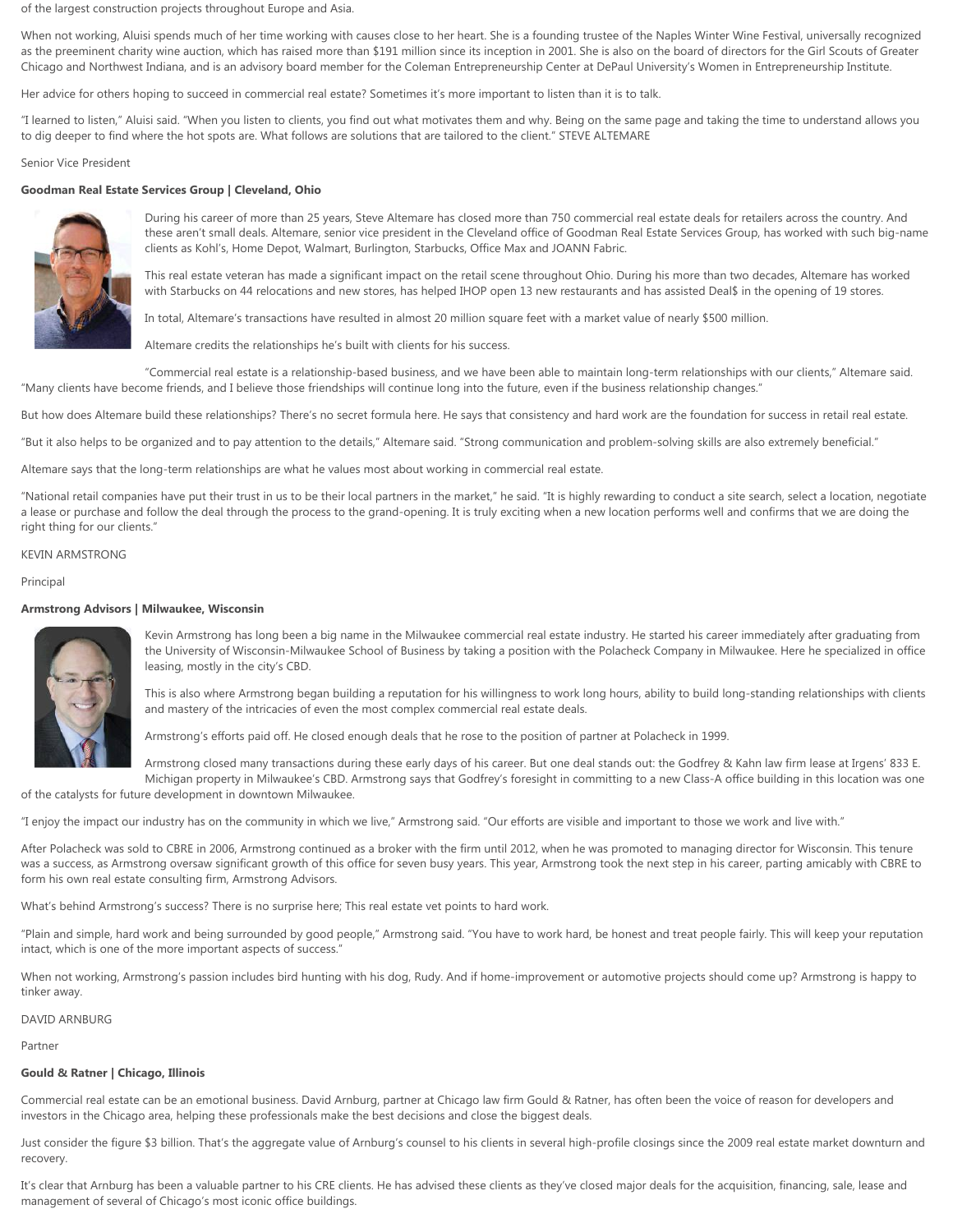

A look at Arnburg's big-name clients is evidence of the major role this legal veteran has played in the Chicago CRE industry. He represents 601 W Companies, one of America's busiest private real estate companies and the new owners of the long-vacant Old Chicago Main Post Office. Arnburg advises 601 W on a variety of matters relating to its \$1 billion restoration and leasing of the historic structure, as well as the leasing and development of the company's other Chicago properties, which include Aon Center, Civic Opera House, Sullivan Center, 550 West Jackson and One North State,

Arnburg's "property portfolio" of experience includes many other major and prominent commercial buildings in Downtown Chicago, including 600 West Chicago, Illinois Center, 55 East Monroe, 222 North LaSalle, 180 North LaSalle, 211 West Jackson and the Riverside Plaza buildings (10,120 and 222 South Riverside).

And if those buildings aren't iconic enough? Arnburg also served as local counsel for the group that acquired the Sears Tower (now Willis Tower) in 2004, which included \$825 million of securitized mortgage and first- and second-level mezzanine financing.

During the past several years, Arnburg has assisted clients with leasing more than 2 million square feet of commercial office space. He represents owners, developers and lessees of commercial and industrial real estate, helping them navigate legal issues related to the leasing, operations and management of their large commercial office buildings in Chicago and across the nation.

# MICHAEL BENNETT

Senior Vice President

### **Colliers International | Southfield, Michigan**



What kind of year was 2019 for Colliers International's Michael Bennett? An exceptional one. Bennett, brokerage senior vice president with the Southfield, Michigan, office of Colliers International, closed more than 2.1 million square feet of transactions last year.

And this isn't a rarity. Bennett has enjoyed many big years during his commercial real estate career of more than 35 years. It's why Bennett has been a frequent winner of the Colliers Everest Club Award, given to the top 10 percent of Colliers brokers in the United States. He has also ranked as a top-five producer in Colliers' Detroit region several times.

Bennett has played a key role in the Detroit-area CRE industry, orchestrating many complex build-to-suit transactions and multiple tenant consolidations during the last three-plus decades. Both national and local companies have relied on Bennett's talents to complete transactions involving corporate headquarters, manufacturing plants, warehouses, medical buildings and logistics facilities.

What's the secret to his success? Bennett's peers says that this industry veteran gives the same effort to the 1,500-square-foot tenant as he does those seeking 1.5-millionsquare-foot deals.

"Both tenants have similar goals, achieving the best possible outcome for their company, and the broker has the task of delivering," Bennett said.

Bennett is also constantly learning. This includes spending more of his time reading books and taking classes with the goal of improving the already stellar service he can provide to his clients.

"Putting the client first is the paramount foundation of all successful transactions and the forming of longterm relationships," Bennett said.

What's equally impressive, though, is Bennett's willingness to help others. His peers say that Bennett has always employed an open-door policy for CRE professionals who need his help or advice.

When not working, Bennett prefers spending his time outdoors. Hunting, fishing and golfing top his list of favored out-of-office activities. He is also a car enthusiast and is currently on the hunt for a project car to tackle.

### JOSEPH BANYAI

Vice President|Principal

### **Signature Associates | Southfield, Michigan**



For more than 30 years, Joseph Banyai, vice president and principal at Southfield, Michigan-based Signature Associates, has been closing big CRE deals in the Detroit area. Banyai's been so busy, he ranks as one of the top-producing CRE pros in this region.

Banyai doesn't rely on any secret formula for his success. He's persistent. And this has been a big help to him through his real estate career of 32 years.

"The ability to get up again and again after being knocked down and never ever thinking of quitting is key," Banyai said. "There is quite a bit of trialand-error in learning the sales process. You need to constantly improve your knowledge, skills, attitude and habits if you want to grow in this business."

Working hard helps, too. Banyai says it takes hours of hard work and determination to close CRE deals on a consistent basis. This means taking the time to study a market so thoroughly, that no other broker will know more about it than you.

Another factor? Specialization. Banyai has concentrated his efforts on industrial and hi-tech brokerage. That has helped him succeed because he doesn't dilute his efforts by trying to be an expert in all things commercial real estate.

"I am the local expert and have never quit learning new trends and ideas that effect my market," he said.

When not closing deals across the Detroit region, Banyai focuses on a diverse array of hobbies. He enjoys spending time with his family, reading, taking long walks and practicing martial arts. (He holds a black belt in karate!) Banyai also dabbles in growing Bonsai trees and practicing Kriya yoga.

Despite the long hours and hard work, Banyai said that there is no other career he'd rather tackle.

"When your clients and partners become your close friends, it becomes like working in a family business," Banyai said. "It's rewarding watching your clients become successful industry leaders and feeling like you have become a valuable member of their team."

# ROBERT BUSCH

Vice President

### **Gundaker Commercial Group | St. Louis, Missouri**

It takes talent, desire and knowledge to succeed in commercial real estate. Past experience helps, too. That's certainly been the case with Robert Busch, executive vice president with St. Louis' Gundaker Commercial Group.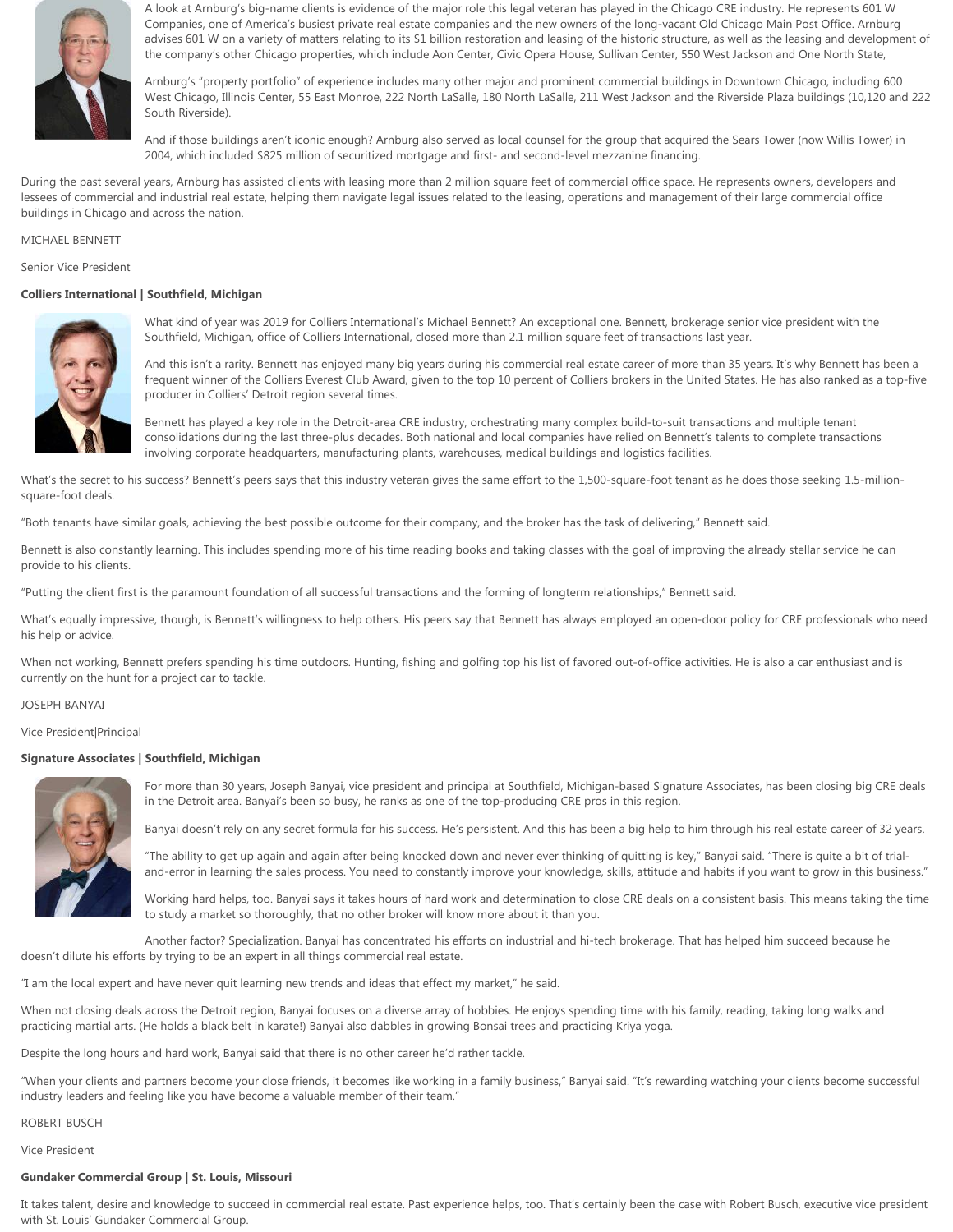

Not only is Busch a top commercial real estate professional, he's also a licensed attorney. That background has helped. Busch has significant experience in contracts, negotiations, 1031 exchanges, lease agreements, financing and zoning issues.

Busch's talents have led to plenty of success in his field. In 2008, 2009 and 2015, Busch ranked as the number-two producer in his company. In 2010, 2011, 2012, 2013, 2014, 2016, 2017 and 2018, he was even better: In those years, he was his CRE company's top producer.

Today, Busch specializes in the office market throughout the St. Louis area, representing tenants as an exclusive tenant representative. This eliminates the conflicts of interest that arise when brokers represent both landlords and tenants.

During his career, Busch has represented some of the largest local and national companies throughout the St. Louis area. This list includes DataServ, Liberty Mutual, the Missouri Housing and Development Commission, FDIC and LS Power.

"For my business, which is 90 percent office tenant representation, the biggest challenge is finding the real estate solution to best fulfill the real estate component of a client's business," Busch said. "This often takes into account not only the traditional factors such as location and price but also culture, employee experience, recruiting and retention."

Outside of the office, Busch makes sure to give back to his community. He is a member of the St. Louis Priory Alumni Board, has served on the boards of Places for People and the St. Louis Arch and has volunteered for Big Brothers Big Sisters.

Busch is also an avid golfer, runner and triathlete. He has competed in more than 100 races across the country.

### BRITT CASEY

Vice chairman, Senior Certified Supply Chain Professional

# **Cushman & Wakefield | Chicago, Illinois**



Britt Casey, vice chairman with the Chicago office of Cushman & Wakefield, has definitely made an impact in the industrial real estate market in his city. That's not surprising; This veteran has been closing industrial deals since 1987.

During his career, Casey has been involved in more than 600 transactions valued at more than \$2 billion. He has established himself as Cushman & Wakefield's highest-producing industrial specialist.

What's his secret? Casey listens to his clients. He identifies their needs and devises solutions to help these clients meet them. This has led to a steady stream of repeat clients, including companies such as Goldman Sachs, Morgan Stanley, Petco, Bridgestone/Firestone and CenterPoint Properties.

"What I enjoy most about the business is providing a consultative approach to solving business needs through facilities," Casey said.

Some of Casey's biggest transactions include an 802,113-square-foot deal for S&S Activewear, 738,244-square-foot sale for Lincoln Property Company and a 522,720-square-foot sale for Unilever.

Closing these big deals doesn't happen by accident. Casey works hard for his clients, always seeking the best possible deals for them.

"The greatest challenge in commercial real etate is the critical need to be a thoughtful and detailed partner with your client while having the patience to ensure the right outcome for the project," Casey said.

Casey said, too, that he has benefitted during his career by finding mentors and learning from them, following their advice to build his own career. Casey focuses on the details, too, which earns him the respect of his clients.

Finally, Casey acts as a consultant to his clients. This means he focuses on meeting his clients' goals, not on simply closing deals. This approach has paid dividends.

When not working, Casey can often be found at a race track somewhere in the United States. Casey has been involved in professional motorsports for the last 10 years, competing in endurance sportscar racing.

"This is my true passion," Casey said.

And that passion? It has rubbed off on his son, who is now a professional racecar driver for Audi.

### JOHN CRISP

Executive Managing Director

### **Cushman & Wakefield | Indianapolis, Indiana**



John Crisp, executive managing director with the Indianapolis office of Cushman & Wakefield, is no stranger to success: This real estate veteran, who began his career back in 1993, ranks as one of the busiest commercial real estate pros in the Indianapolis market. It's why he's been named a top producer of Cushman & Wakefield's Indianapolis office several times.

Crisp has been so successful, his peers often seek out his advice. It's little surprise, then, that Crisp is an executive board member of the Cushman & Wakefield Tenant Advisory Group, a group that provides leadership for tenant advisors across the globe.

It's little surprise, too, that Crisp has built long-standing relationships with several big-name clients. This list includes General Electric, Fifth Third Bank, Lockheed Martin Corporation, Northwestern Mutual Life, Ernst & Young and the City of Indianapolis.

Like most successful CRE pros, Crisp relies on no secret formula for his success. It's all about working hard and serving his clients.

"In addition to treating my clients' decisions as if they were my own, I believe my strong work ethic, attention to detail and drive to always exceed my client's expectations are a few of the reasons I have been successful," Crisp said.

Crisp has nabbed several industry honors during his long career. He's been named Indianapolis broker of the year five times, including in 2018. He has also ranked as the top Indianapolis producer for Cushman & Wakefield in the office division 11 times. And in 2015, he closed the office lease of the year.

"I believe in surrounding myself with top-notch people in the business who have the shared interest of producing best-in-class service, and the willingness to invest in improving our skillsets, have been major factors that have helped me succeed," Crisp said.

And while Crisp might be busy, this hasn't stopped him from giving back to his community. He has served as past chairman of the Crooked Stick Golf Club BMW Championship and past chairman of the 500 Festival. He also sits on the board of advisors of Visit Indy and is an advisor to the Indiana Sports Corporation.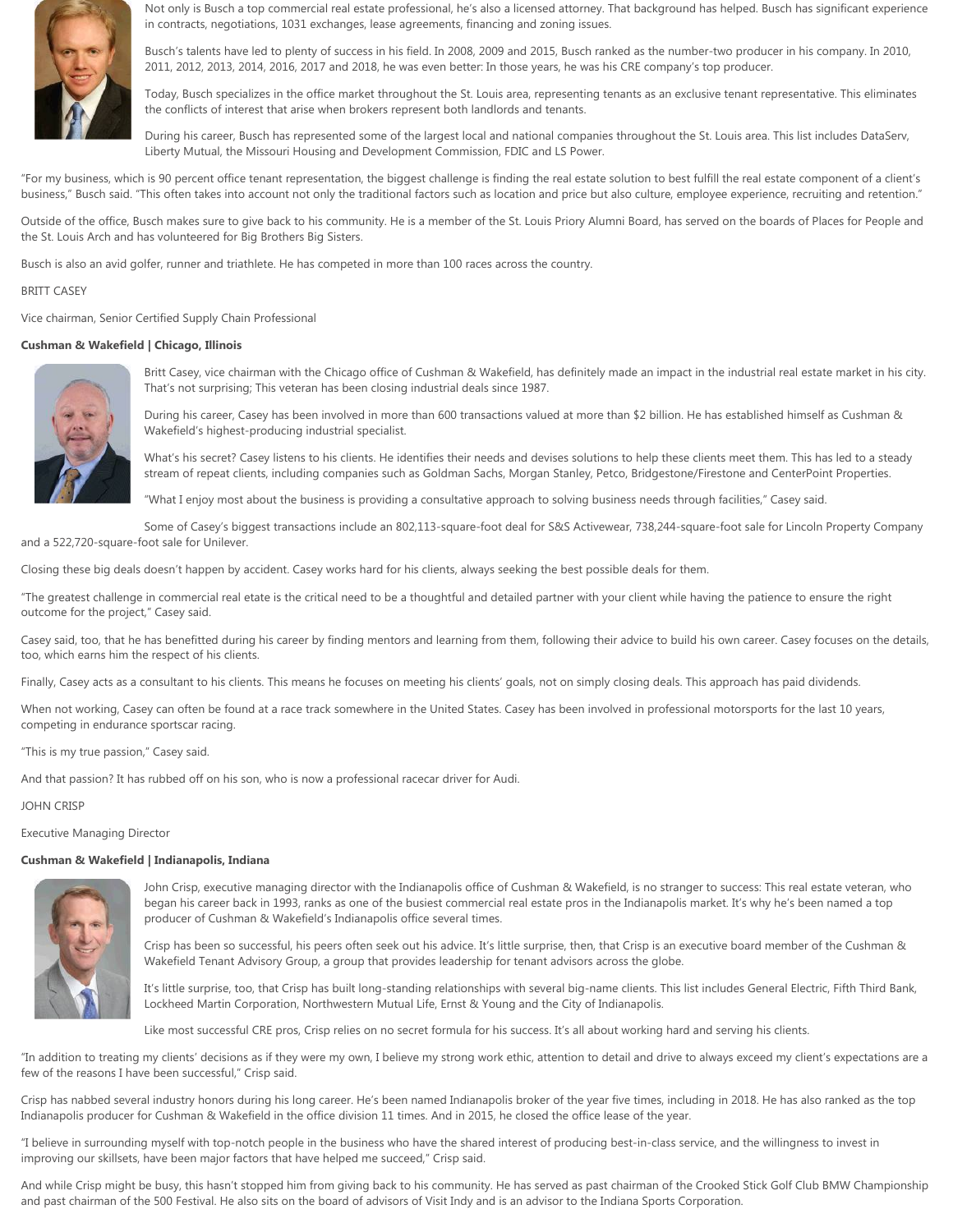When not working, Crisp enjoys spending time with his family, something that includes coaching the sports teams on which his two sons play.

### MARK COLLINS

Executive Vice President

# **CBRE | Detroit, Michigan**



It takes skill, smarts and ethics to thrive in the commercial real estate industry. But to do so for more than three decades? That takes special talent. And it's this kind of talent that Mark Collins, executive vice president with the Detroit office of CBRE, possesses.

Collins has worked in the commercial real estate business for more than 32 years. During this time, this industry veteran has ranked as a top-producer, representing corporate clients throughout the Detroit market.

Collins has succeeded thanks to the long-term relationships he's built. During his career, Collins has represented corporate clients in more than 3,000 transactions. This level of production has cemented his status as a perennial top-producer in the Detroit office.

It makes sense, then, that Collins has notched so many industry honors.

He has ranked in the national top 10 percent of CBRE producers 14 times and 17 times has been the top producer in Detroit for CBRE.

In 2005, Collins earned CBRE's President's Cup, while in 2010, he earned the CBRE/Detroit Team Philanthropy Award. Two years later, Collins received the William H. McCarthy Memorial Award.

Even with such a busy career, Collins finds time to serve as the unquestioned leader with CBRE's Southfield, Michigan, office. His peers say that it's not just Collins' history of success that makes him the office leader. It's his willingness and enthusiasm for mentoring young professionals and collaborating with senior brokers.

"Mark has served as the moral compass amongst the brokerage ranks," wrote one nominator. "He shares a unique and unwavering commitment to CBRE, its platform, people and principals. Without question, the organization is fortunate to have someone who truly embodies CBRE's values."

When not working, Collins prefers spending time with his family. He credits his wife, Deb, for her unwavering support. Collins says he is blessed, too, with three children who are already successful themselves. Two of his children work in the commercial real estate business. His son, Kevin, works with CBRE as a managing director in the downtown Chicago office, while his daughter Erin is in-house counsel at Agree Realty Corporation in Bloomfield Hills, Michigan. His daughter Mackenzie is a tax consultant with Deloitte in Chicago.

Collins is also an avid golfer who enjoys spending time at the family cottage in Northern Michigan.

JOHN CRUZ

Member

# **Lewis Rice LLC | Kansas City, Missouri**



John E. Cruz, member, Lewis Rice LLC, concentrates his practice primarily on retail and office leasing—bringing extensive experience in the legal and operational issues related to owning, financing, leasing, managing and operating these properties. With an appreciation for the interests of both sides of a negotiation, Cruz represents landlords and tenants.

Having spent several years as a manager and contract negotiator with an international communications company, Cruz also understands the business interests, processes and motivations involved in negotiating agreements. That's why he prioritizes relationships when looking to close a transaction.

"There is a strong relationship that grows with every deal. Even if we are not working on a deal, I love to catch up and spend time with the contacts I have made over the years," said Cruz. "A lease is an ongoing relationship, so working to find the path that benefits both sides and gets the deal done is really rewarding."

In addition to leasing, Cruz represents lenders, owners, developers, brokers and tenants in a wide variety of commercial real estate matters. Some of the representative transactions he has been involved with include representing a landlord in negotiating a 270,000-square-foot downtown Kansas City office lease; representing a developer in refinancing multiple office buildings with a series of new loans in excess of \$200 million; negotiating the lease and long-term extensions and expansions of over 3 million square feet of office space and numerous lease negotiations for regional and national retailers and corporate office tenants.

Cruz's professional affiliations include ICSC, Kansas City Metropolitan Bar Association – Real Estate Law Section, the Kansas City CCIM and the Kansas City Chapter of BOMA. When not at work, he enjoys spending time with his wife and three sons.

"Our boys are very active, and we love coaching, supporting and cheering them on in everything they do," Cruz said. "I have been fortunate to be able to spend the time with our boys in all of their activities."

MARK DAVIS

CEO and Managing Principal

### **Davis | Minneapolis, Minnesota**



A 35-year veteran of the commercial real estate business, Davis CEO and managing principal Mark Davis has mastered the art of finding creative solutions to achieve client objectives. He has developed over 1 million square feet of premiere medical space over the past 10 years and is considered the foremost expert on healthcare real estate in the Upper Midwest.

The aspect of the real estate industry that Davis most enjoys is working with a wide range of individuals with different interests to make the project outcomes and those involved successful. He finds that the greatest challenges in selling commercial real estate is finding solutions to complicated issues.

"I have always tried to bring a straight-forward and open-minded approach to every aspect of our business," said Davis. "It is important to collaborate and be open to finding creative ways to solve issues and/ or obtain successful results."

Davis is an Urban Land Institute board member, a Healthcare Real Estate Insights editorial board member and a member of the Minnesota Commercial Association of Realtors (MNCAR), the Minnesota Medical Group Management Association (MMGMA) and NAIOP. In the past he has served as a NAIOP University Challenge judge, a panel volunteer at the MSPBJ CRE Update and a panel volunteer at the MSPBJ East Metro Development Summit.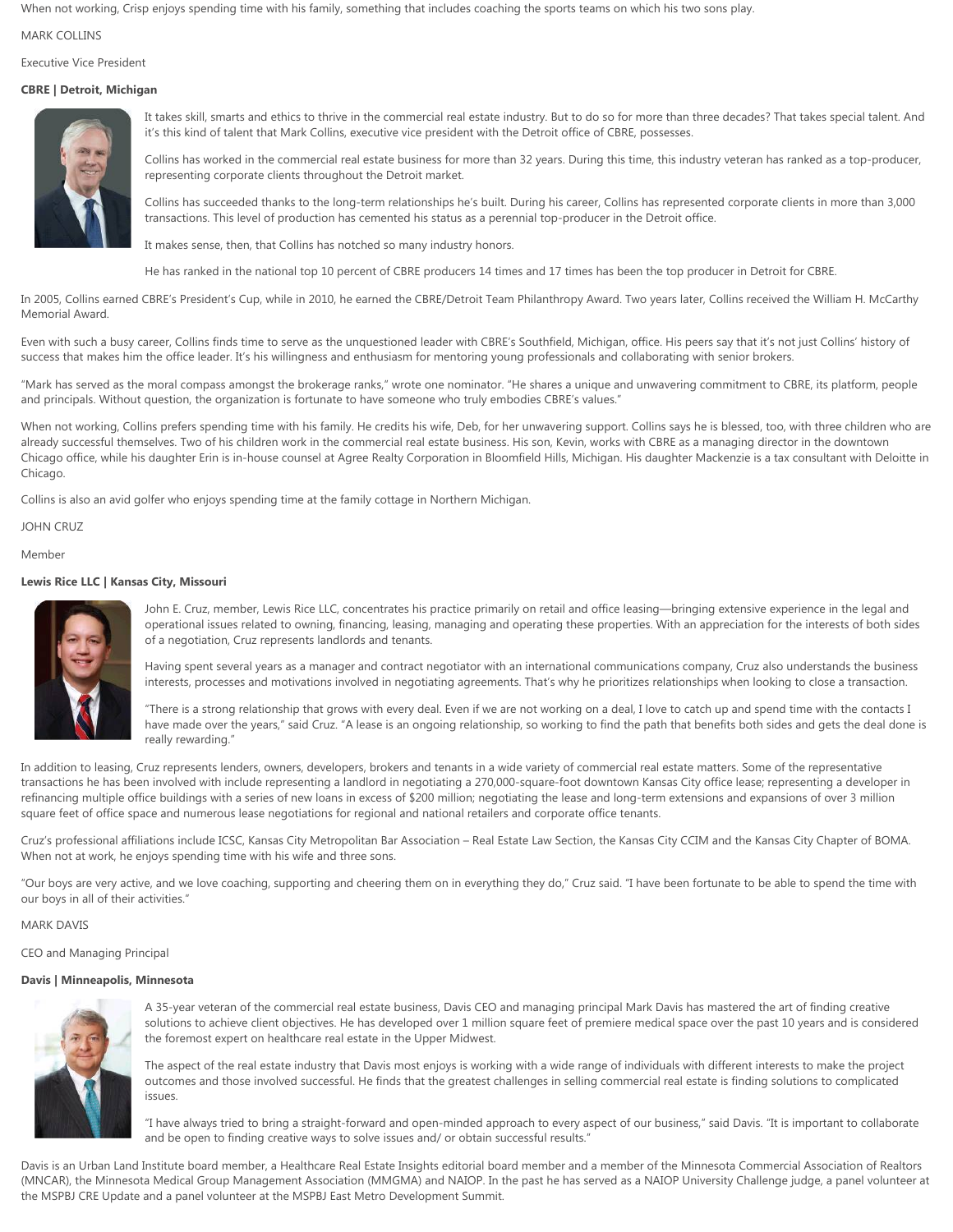"I've worked hard to create an individual and corporate reputation of being honest and forthright, with a creative deal-maker approach," said Davis. "Ultimately, all parties must be successful for the transaction to be considered a total success. I've found that surrounding myself with very bright and energetic individuals that work extremely well as a team has been paramount to driving value and finding consistently successful solutions."

Away from the office, Davis spends family time doing activities such as golf, boating, bike riding and travel. BRAD DESPOT

Managing Director -- Agency Leasing

# **JLL | Chicago, Illinois**



Honesty and integrity. Those are the two key ingredients that have helped Brad Despot, managing director at JLL in Chicago, build a thriving commercial real estate career of more than 26 years.

Those two traits have helped Despot develop long-standing relationships, the key to any CRE career. These relationships have turned into hundreds of transactions, including those involving the trophy buildings making up Chicago's skyline.

"I believe the best relationships are built on honesty and integrity," Despot said. "If you don't have the answer, be willing to admit it and say, 'I'll get back to you,' and then follow through on it. I'd like to think that's first and foremost my best quality and what I bring to my clients, along with a tenacity to deliver on their desired result."

Another key reason for Despot's success? He works with some of the most talented people in commercial real estate. He also continues to study his market and the commercial real estate business, keeping up with the advancements in this ever-changing industry.

"I make it a point to surround myself with people who I can learn from, who may know more than I do, because in any business or industry there's always something to learn," Despot said.

During his long career, Despot has won and been nominated for several industry awards, including Property Representative of the Year at the Greater Chicago Food Depository Commercial Real Estate Awards in 2003. He was again nominated for this award in 2006 and 2019. Three of his major transactions have been finalists in the downtown transaction award of the year from NAIOP: Banker's Life and Casulty at 600 West, William Wrigley Jr. Co. at 600 West and GE Capital at 500 West Monroe.

When out of the office, Despot prefers spending time with his four children. He also enjoys golfing, attending sporting events or simply relaxing for a nice dinner.

"The commercial real estate industry is a business that for the most part revolves around people, and because of it we are exposed to a world of opportunity to constantly meet new people and build new relationships," Despot said. "From there, it's helping companies find the right building and the right space that will enable their business and their people to prosper. That's when we all win."

### MARK DELLONTE

Senior Managing Director

### **Berkadia | Milwaukee, Wisconsin**



Mark Dellonte loves the art of the deal, the challenge of finding the best way to finance a project. For nearly three decades now, Dellonte, senior managing director in the Milwaukee office of Berkadia, has been working with his clients on this art, providing financing for multifamily housing and healthcare facilities across the country.

"I enjoy the collaboration with visionary developers and community leaders to help build viable, high-impact properties," Dellonte said.

Dellonte's passion for real estate started back when he was a teen. One of his first jobs was as a pipefitter in upstate New York, working on the construction of a nuclear power plant. This early experience instilled in Dellonte a love for construction and real state.

"My role today is a lot safer, but I still love the construction side of things," Dellonte said. "Seeing something go from plans to a high-quality housing community that impacts people's lives and the community that surrounds it is always exciting. There is a sense of pride with every completed deal."

Dellonte joined Berkadia in 2019 to establish the company's Milwaukee office. This office is now thriving. It has grown to six team members who specialize in multifamily housing, affordable/special needs housing and senior housing and healthcare.

Before joining Berkadia, Dellonte worked for Love Funding Corporation in St. Louis. In 2007, he became president of the company, where he helped it become one of the top FHA commercial lenders in the country, providing more than \$3 billion in financing.

"Building great teams has been the key to my success," Dellonte said. "It is possible to have fun doing difficult work when you are surrounded by great people. Business is personal to me. It always has been about the people I work with -- colleagues and clients -- working hard toward the same goals and sharing successes."

When not working, Dellonte spends time with his family. His teen son keeps him busy with baseball, volleyball and skiing. Dellonte also likes to play golf, travel and, when he gets a moment, read.

ALBERT DONATO JR.

Founder

# **Acorn Group | Indianapolis, Indiana**



Before his death in 2012, Albert Donato Jr. left his mark on the Indianapolis commercial real estate industry. In 1988, he founded Acorn Group, Inc., a commercial real estate brokerage and property management company. It was while at Acorn, that Donato began his focus on downtown Indianapolis, helping to rejuvenate the core of the city.

In the early 1990s, Donato leased 456 N. Meridian Street to the United States Postal Service. He was also instrumental in the redevelopment of the Southeast quadrant of the One Mile Square. Acorn Group played a key role, too, in managing commercial buildings at 1 Virginia Avenue and 1 N. Pennsylvania, the latter of which Donato owned.

Starting in the 1990s, Donato, along with his partners, set his sights on Indianapolis' Midtown community. He helped turn the Willowbrook Office Park here into a development specializing in not-for-profit tenants.

It's little surprise that Donato built such a strong career in commercial real estate. Real estate was always something that fascinated him. In the early 1970s, while working as a stockbroker, Donato began buying surface parking lots and parking garages in downtown Indianapolis. Then, in 1977, he joined his brother-in-law, Mo Thomas, at Thomas &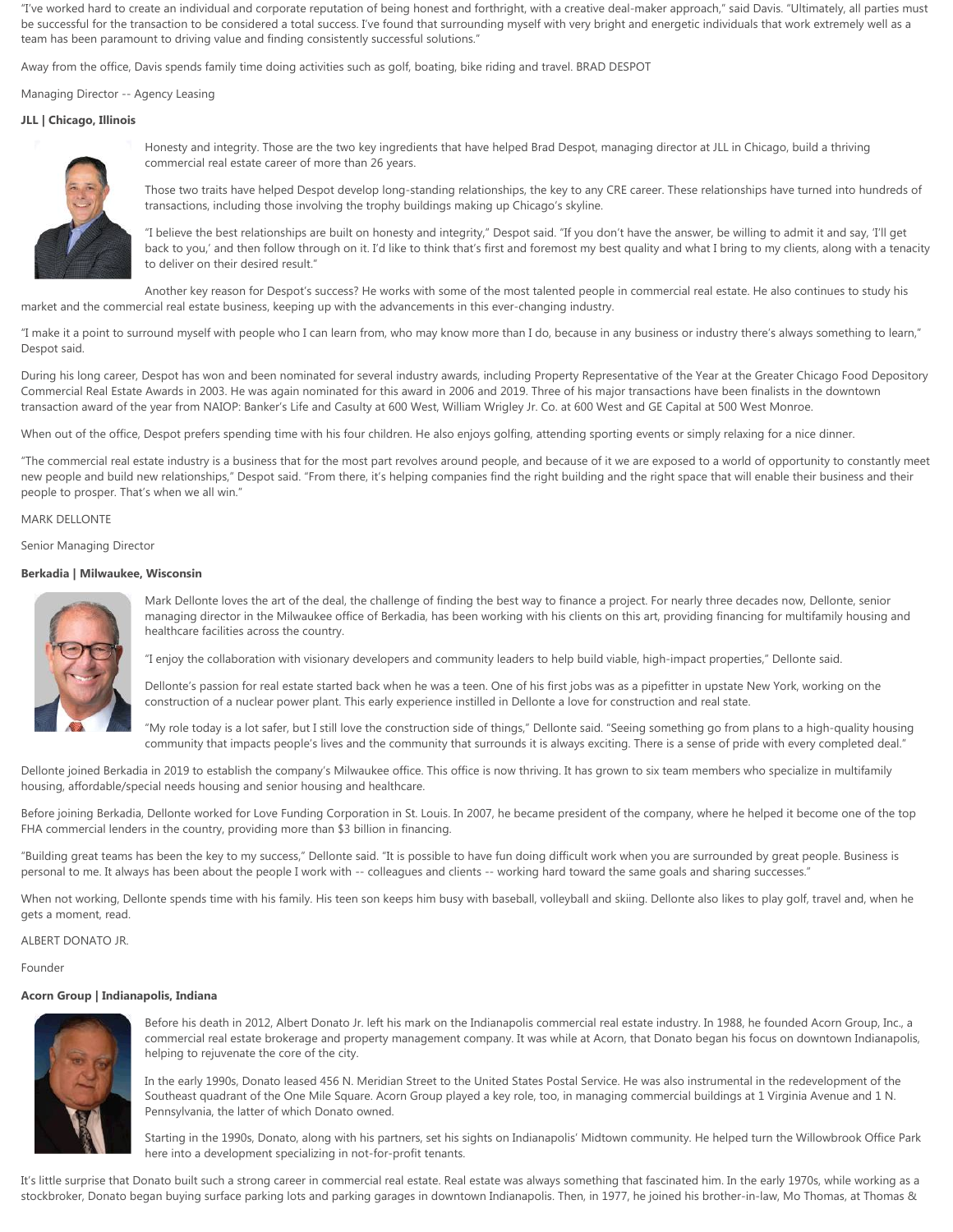Associates. Because both his father and father-in-law were doctors, Donato, along with Thomas, developed several medical office buildings throughout Indianapolis and its surrounding counties.

Donato spent more than 35 years working in and around commercial real estate in the Indianapolis market. He served as past president and director of the local chapter of BOMA and served BOMA International as a member of the finance committee task force, the medical building section and the building renovation and rehabilitation section.

Despite his long career, and his obvious love for real estate, work wasn't his biggest passion. That honor, instead, belonged to his family, and especially his wife, Ann, whom preceded him in death by two years. Donato was a devout Catholic and served as a Eucharistic Minister, a member of the Roman Catholic Cursillo and a member of the Knights of Columbus. Donato was also the director of the building committee for the new church building of St. Alphonsus Liguori Church in Zionsville, Indiana.

### PAUL DONOVAN

### Executive Director

### **Cushman & Wakefield | Minneapolis, Minnesota**



Paul Donovan has one mission when working with clients: He wants to create value by finding the best solutions to their problems.

It's an approach that's worked during Donovan's 18-year commercial real estate career. Today, he leads the MSP Advisory Services team at the Minneapolis office of Cushman & Wakefield. This team provides local and national real estate services to businesses, non-profits and education groups.

This team is a good fit for Donovan. Team members spend much of their time listening to clients and then devising plans to help them most efficiently reach their goals. This is the exact approach that Donovan has taken throughout his career.

"I really enjoy the challenge of spending every day finding the best ways my , Donovan .I hope that has a significant impact on their business and their people."

Donovan has worked with several big-name clients. This includes CenterPoint Energy, The Bancorp Bank, Prudential, Blue Cross and Blue Shield of Minnesota, U.S. Bank and Royal Bank of Canada. He's also earned several industry awards, including the 2017 NAIOP Minnesota Broker Award for Outstanding Value Created by a Brokerage Team. He's earned the President's Award from Cushman & Wakefield, the company's Eagle Award and its Volunteer of the Year honor. Cushman & Wakefield has named Donovan a topproducer several times, too.

"Putting my clients first has been central to my career," Donovan said. "I'm proud to say I've always been very open and honest with my clients and other brokers."

Despite his busy career, Donovan finds time to volunteer for his community. He's a board chair with the Sisters of St. Joseph Carondelet Foundation, board member of the Catholic Finance Corporation and past chairman of Achieve! Minneapolis. He's also volunteered his time with the Greater Minneapolis Crisis Nursery, Minnesota Council of Nonprofits, Association of Legal Administrators-Minnesota and Minnesota Commercial Association of Realtors.

In his rare free time, Donovan enjoys doing anything in the outdoors, including golfing, hiking and skiing. He also enjoys traveling and trying new food. Then there's family time.

"I want my adult kids, if they leave Minneapolis-St. Paul, to live in great cities so my wife and I can visit then," Donovan said. "So far, so good!"

WILLIAM (BILL) EBBING

#### President

### **The New Albany Company | New Albany, Ohio**



Bill Ebbing oversees the development of The New Albany Company's extensive holdings as part of a 12,000-acre master-planned community—the largest master planned business park in the Midwest—including a 4,500-acre business park, up-scale residential neighborhoods, a country club and a village center mixed-use district.

In the competitive real estate industry, many companies point to construction costs and access to strong work force as formidable challenges. On the latter count, Ebbing considers himself lucky.

"We're fortunate to work with a city government and regional partners that understand what it takes to create a positive business environment that helps companies grow, maintain and expand their employee base and enjoy success," Ebbing said.

Under Ebbing's leadership, the New Albany International Business Park, a 12-million-square-foot, \$3.4 billion undertaking, has secured more than \$3 billion in private investment. Since 1997, the business park has grown from under 1,000 jobs to more than 18,000 today with Fortune 100 global companies such as Amazon, Facebook and Google placing New Albany in the national spotlight as a leading location for mission-critical facilities.

Before joining The New Albany Company, Ebbing was Executive Vice President at the Edwards Companies, directing successful projects such as the restoration of the historic Brewery District and the Tuttle Crossing. Prior to that he was project architect for the prestigious architectural firm, NBBJ.

"The first and perhaps most important key to success is to surround yourself with good people. I've been fortunate to work for two very visionary, successful business leaders in Pete Edwards and Les Wexner," Ebbing said. "I also believe that my architectural background has provided me a solid foundation on which to build. Beyond that, I've always tried to develop a broad knowledge base across all aspects of real estate development. That doesn't mean I have all the answers but know what questions to ask."

### ANGIE EARLYWINE

Managing Director

### **Lamar Johnson Collaborative | St. Louis, Missouri**

In addition to her role as a Managing Director at Lamar Johnson Collaborative, Angie Earlywine, LEED AP is Director of Advance Strategies, the pre-design consulting division of the firm. Her leadership and expertise focuses on real estate strategy, workplace strategy, facility planning, change management and design innovation for the built environment.

Earlywine has developed a diverse client list during her career, including Enterprise Holdings, Cisco Systems, BlueCross BlueShield, Principal Financial, JLL, John Deere, Navistar, Mayo Clinic, Northrop Grumman and Transunion. She most appreciates the diverse strategies that she and her team develop across all industries and a multitude of building types.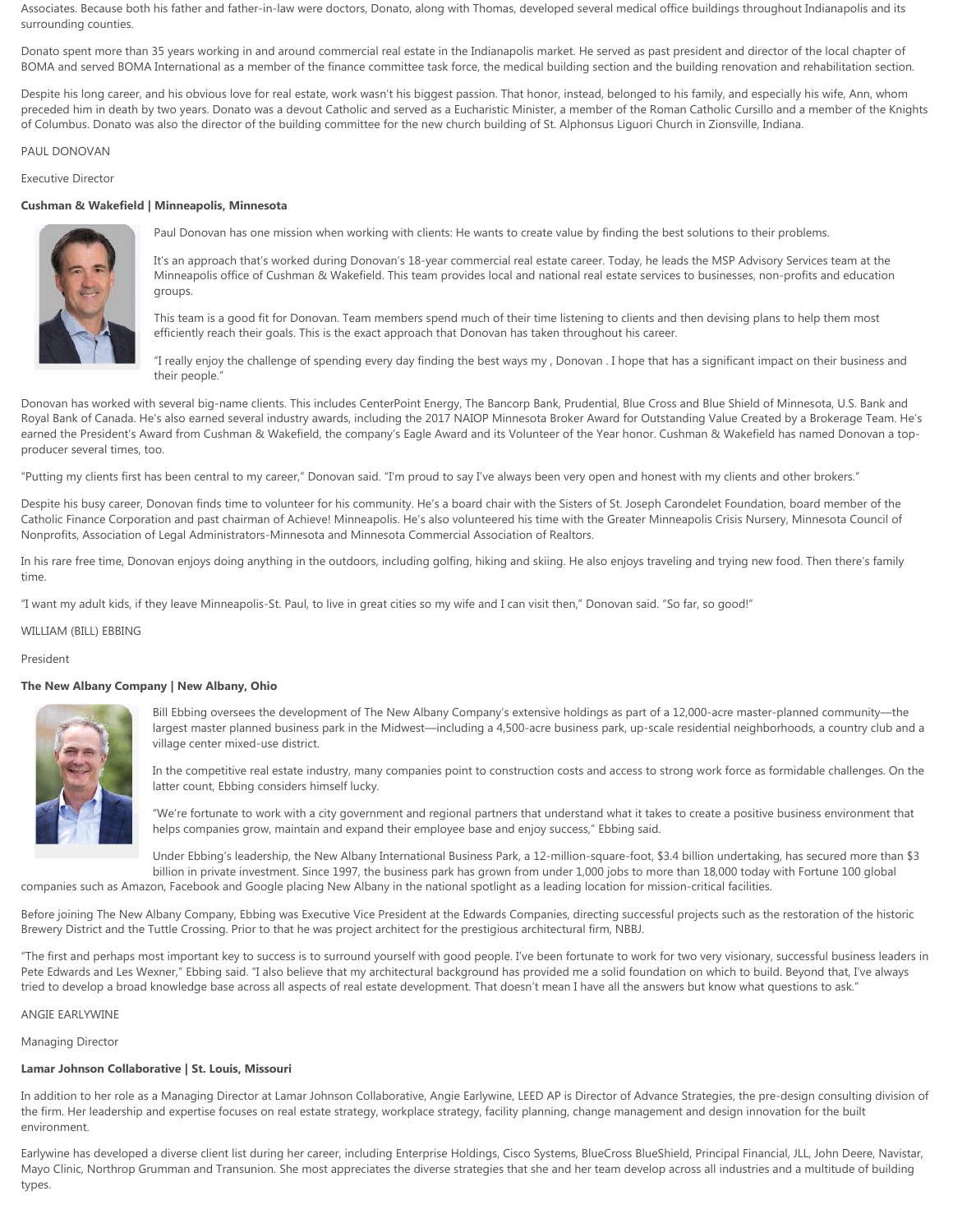

"From helping a healthcare client develop a real estate strategy for their virtual care facility to a corporate firm relocating their headquarters or a law firm consolidating their real estate after a recent merger—no two days are the same in this business," said Earlywine. "I love the fast-paced environment of the real estate business and the dependency on team collaboration to arrive at the best outcomes for the client and their circumstances."

Noting that employees spend more time at work than anywhere else in their lifetime, her emphasis remains on ensuring interior environments support varying work styles, integrate well-being strategies and balance with the needs of a given business multigenerational workforce.

"People are a company's most strategic asset and highest cost," Earlywine said. "Aligning critical stakeholders around common real estate objectives, future-proofing for expansion or exit strategies and the impact the needs of the business will have on space requirements can be challenging, but critical to ensuring a successful outcome."

Earlywine is a national speaker and accomplished writer on the topic of best practices in workplace strategy and serves on the CREW Network global board of directors, is a past-president of the CREW St. Louis Chapter, a ULI member, a CoreNet Global member, a member of the International Facility Management Association's (IFMA) Workplace Evolutionaries group, as well as the Corporate Real Estate Council.

# LATONYA ELLIS

Practice Group Director

### **Ice Miller | Chicago, Illinois**



LaTonya Ellis serves as a practice group director in Ice Miller's Real Estate and Municipal Finance Practice Groups. She is responsible for overseeing aspects of the strategic growth, diversity and inclusion priorities and day-to-day business operations for the groups.

"Incorporating this distinct tier of leadership in a law firm's structure is extremely forward thinking. Practice groups have become the driving element for strategy development and implementation. The practice of law is a different animal," Ellis said recently. "It is essential to get the best leaders installed in the right roles to move the needle on profitability,

, , best talent. As a leader, its necessary to understand the practice at every vantage point, only then will you be able to drive change."

Ellis works closely with firm leadership to design and implement strategic plans and develop innovative approaches to business operations and development to help execute the groups' business plans. She also is responsible for implementation of synergies, efficiencies and best practices across the practice groups. Prior to joining Ice Miller, LaTonya served in leadership roles as a real estate attorney at two law firms. She oversaw operations for

real estate and labor and employment transactions, developed legal compliance standards, pursued opportunities for growth and coordinated strategic planning. In addition, she maintained a legal practice in which she regularly drafted wireless carrier leasing and purchase agreements, reviewed title and environmental due diligence for real estate transactions and represented landlords and tenants in a wide variety of leasing and management matters.

As a former real estate client, Ellis understands the challenges and expectations of Ice Miller's clients. She uses her unique experiences to drive growth and to ensure they always receive the highest and best service. Ellis is Six Sigma Black Belt certified and licensed to practice law in the state of Illinois.

# BRENT ERICKSON

Senior Managing Director

### **Newmark Knight Frank | Minneapolis, Minnesota**



Brent Erickson has always followed a simple rule: He won't lie to his clients. This might mean telling these clients what they don't want to hear. This honesty, though, pays off: Clients remember that Erickson is upfront and honest. And when it's time to do another deal? They seek out Erickson again.

Of course, it doesn't hurt that Erickson works long hours on behalf of his clients, studies his market constantly and knows how to put together deals that best meet his clients' goals. This combination of skill, knowledge and honesty explains how Erickson, senior managing director with the Minneapolis office of Newmark Knight Frank, has thrived in commercial real estate for more than three decades.

"I have been successful in the CRE industry due to my honesty, integrity and commitment to do the right thing," Erickson said. "I have always had a philosophy of being upfront and honest."

During his long career in the office space, Erickson has landed a long list of big-name clients. This includes Goldman Sachs, Hines, The Travelers Insurance Company, United Properties and KBS Realty Advisors.

These clients appreciate Erickson's commitment to them.

"A real estate transaction is a long sales process, which can lead to unforeseen obstacles. And there are numerous people involved in influencing the decision-making process," Erickson said. "These two elements dictate that CRE professionals need to practice great focus while dealing with distractions."

When not working for his clients, Erickson enjoys traveling to mountain destinations, attending concerts and going to tennis tournaments.

When he is working? He makes sure to enjoy the company of his fellow real estate professionals and clients.

"What I enjoy most about the commercial real estate business is working with smart and talented professionals who all bring tremendous value to what they do," Erickson said.

### RICH FORSLUND

Executive Vice President

### **Colliers International | Indianapolis, Indiana**



Rich Forslund has completed more than \$850 million in transactions during his commercial real estate career. And when asked how he's managed to thrive in this competitive industry? Forslund, executive vice president with the Indianapolis office of Colliers International, points to his creativity, drive and willingness to keep learning about his industry and market.

"Looking at other business sectors, realizing similarities and working to reinvent or recreate is key," Forslund said. "Realizing you have weaknesses where others have strengths is also key. Don't let ego convince you to work alone or that you have all the answers."

During his 17-year career, Forslund has specialized in office leasing and sales throughout the Indianapolis market. He has since developed a reputation as one of the most knowledgeable and skilled office brokers here.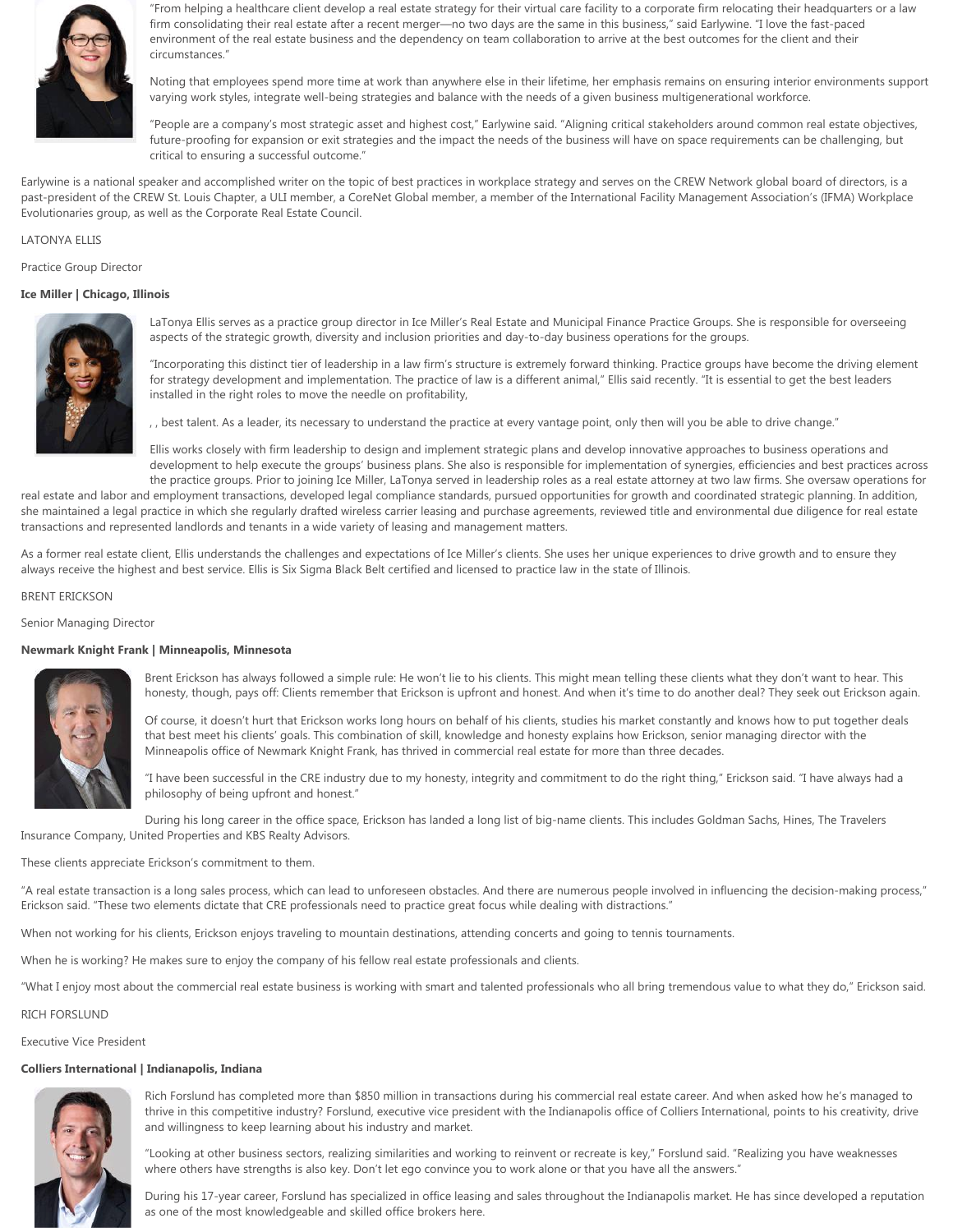His peers say that Forslund's creative side acts as this broker's brand. They say, too, that his willingness to present a property's full, unique story has set a higher bar not only in Colliers' Indianapolis office but across the entire market. Energy, creative thinking and focus are Forslund's strengths, according to his nominators.

It's not surprising, then, that Forslund has become a go-to subject-matter expert on commercial real estate trends for local and national media. He has been quoted in the New York Times, Indianapolis Star, Indianapolis Business Journal and other industry publications.

"I enjoy the diversity and unique aspects real estate projects bring about," Forslund said. "No project is the same, and they all require distinctive thought, strategy and overall coordination. I also love the people and situations you are introduced to within the business. One day you are working with a start-up with a dream and the next you are working with a mayor or city official on a project that will help move a city forward for generations to come."

When not working, Forslund enjoys spending time with his family. He and his wife have three daughters from the ages of 8 to 14. Checking off bucket-list items has become a priority in his home.

"Summiting mountains, taking on a horse farm and picking the next destination for a family vacation is top of mind around the Forslund dinner table," he said.

# ANNE GALBRAITH KOHN

Senior Vice President

# **CBRE | Detroit, Michigan**



With nearly 30 years of commercial real estate experience, Anne Galbraith Kohn, senior vice president in the Detroit office of CBRE, is considered by her peers as one of her market's leading investment professionals.

A look at her numbers provides the evidence of this. During her career, Galbraith Kohn has sold more than 16 million square feet of real estate valued at more than \$3.5 billion.

With this track record, it's little surprise that Galbraith Kohn has notched several industry honors during her career. In 2019, Crain's Detroit Business named her as one of its 25 Notable Women in Real Estate, while in 2017, she ranked as a top-two producer in CBRE's Detroit office.

That same year, Galbraith Kohn ranked in the top 10 percent of CBRE professionals in the Americas region. She was named a top-five producer

CBREs fice .

"I truly love what I do," Galbraith Kohn said. "Taking a long-term approach with every project and client has enabled my business base to grow into multiple assignments and has allowed me to develop professional associations that offer further insight into the market and real estate holdings."

What has kept Galbraith Kohn in this industry for so long? First, there are the clients. Galbraith Kohn said that she enjoys working with her clients and helping them realize their goals. Secondly, there's the variety that commercial real estate offers.

"Every day brings new challenges that require a variety of skills in order for transactions to progress," Galbraith Kohn said.

Like all successful CRE pros, Galbraith Kohn understands the importance of keeping up with industry changes. Doing this has helped her better serve her clients.

"The advancement of technology requires the brokerage community to utilize a variety of new resources to better serve and educate clients," Galbraith Kohn said. "Fortunately, CBRE expends a significant amount of capital in technology and research that we use daily to address changing market dynamics locally, regionally and globally to ensure clients' success."

When not serving her clients, Galbraith Kohn prefers to spend her time traveling, exercising and reading.

# DAVID GARFINKEL

Senior Vice President, Managing Director

# **NorthMarq | St. Louis, Missouri**



During a commercial real estate career that's lasted for more than 32 years, David Garfinkel, senior vice president and managing director with the St. Louis office of NorthMarq, has arranged more than \$2.75 billion in loan production.

That's a big number. It explains why Garfinkel has been recognized as a top producer for several life insurance companies during his career. In 2011 and 2014, Garfinkel ranked seventh in total production for North-Marq. In 2016, he ranked eighth.

Like many top CRE pros, Garfinkel took to the real estate life quickly. Before joining NorthMarq, he was responsible for the leasing of a 1.3-millionsquare-foot office portfolio in Portland, Oregon. His first leasing assignment was for a 500,000-square-foot office complex in Denver.

After logging time as a leasing agent, Garfinkel moved back to St. Louis in 1998 and jumped into commercial banking with NorthMarq. This has proven to be the right fit, as Garfinkel has now worked with NorthMarq for more than 20 years.

"I love what I do, as every day is different and every deal is different," Garfinkel said. "I might work on loans for five different property types every day. However, what I love most about this business is the people. I've developed long-term relationships and friendships with many of my clients, my lenders and my colleagues within NorthMarq and the real estate industry."

How does Garfinkel set himself apart from his competitors? There's no hidden strategy. It's about being honest and fair with clients. If you work hard for your clients, Garfinkel said, the business will follow.

"You are only as good as your last deal, and I am all about reputation," he said. "I try to be very open and transparent. I try to have as good a bedside manner as possible. I also take every deal personally."

When not at work, Garfinkel enjoys spending time with his family. He and his wife have twin 10-year-old sons and a daughter who is 6. The family watches St. Louis Cardinals and Blues games together, travels, plays tennis together and hits the ski slopes.

"We try to enjoy every minute of the short time we have with our kids until they head off to college and beyond," Garfinkel said.

CHERYL GALLUCCI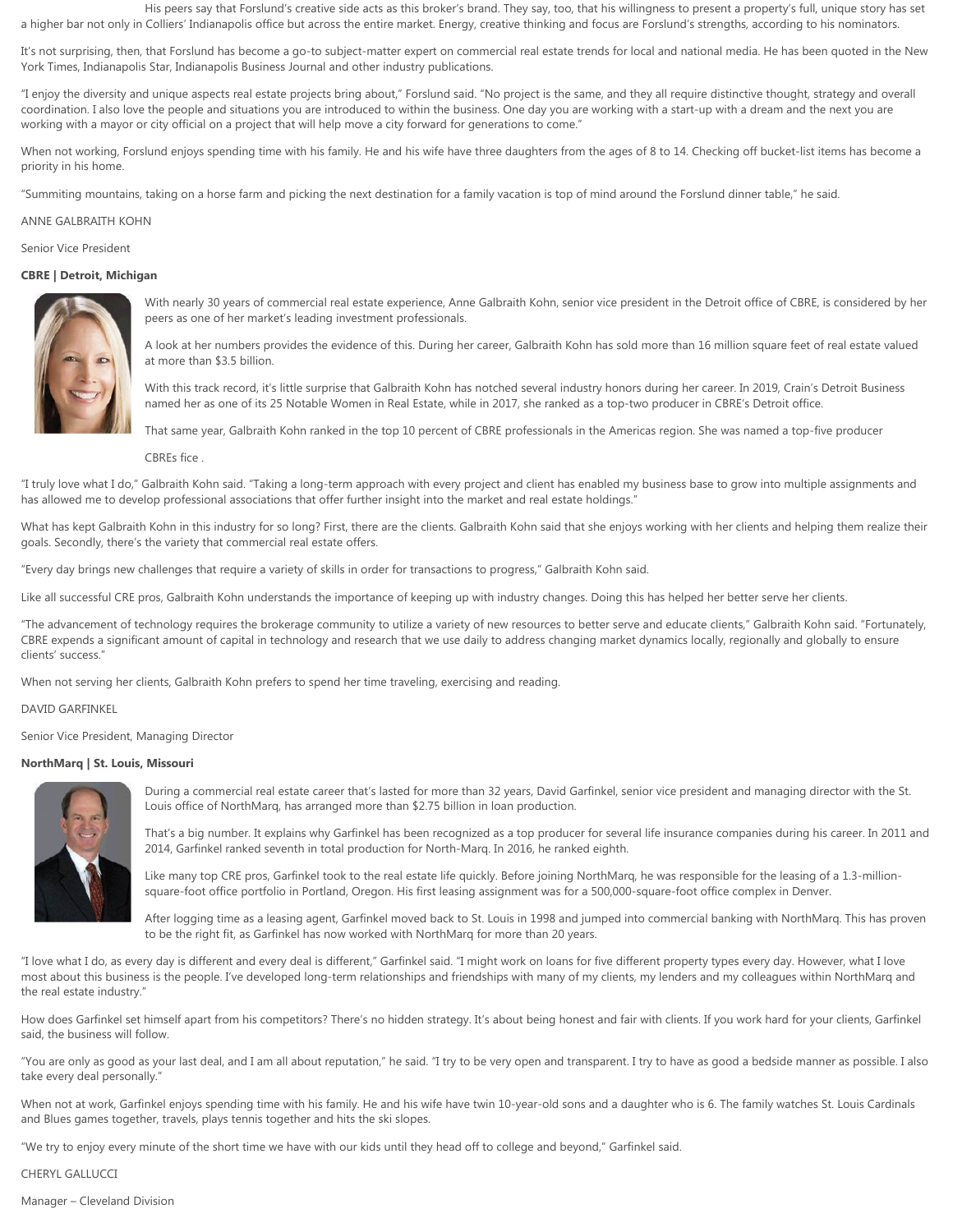# **Stewart Title Company | Medina, Ohio**



Stewart Title Company's Cheryl Gallucci has been in the title insurance industry for a total of 43 years, 35 years of which have been involved with commercial real estate title work. Throughout the years, she has held many positions in the business ranging from examining, to sales, to management, to being a commercial real estate closer.

An approved continuing education instructor for the Ohio Division of Real Estate, Gallucci has also presented at the OLTA Seminar along with various other real estate and lending seminars. These years of experience have given her an inimitable view of the industry.

"The greatest challenge in examining and closing commercial real estate transactions is the unique, complex nature of every deal," Gallucci said. "I have been successful in this business because of my willingness to learn, hard work and an overall appreciation for the customer. The steps I have taken to succeed through the years are consistently making new and meaningful relationships with customers and being a resource for my colleagues."

Gallucci has been active in many local, professional and civic associations throughout the Medina area, including the Medina County Board of Realtors and Women's Council, Medina County Title Association, Medina County Home Builders Association, Medina County Chamber of Commerce, Medina County Kiwanis Club, Medina County Christian Business Women, past Vice-President of the Medina Chapter of Business Network International (BNI), just to name several.

Away from the office, she enjoys spending time with her husband, Bill, her son and two granddaughters, traveling, reading and volunteering with several local charitable organizations.

"I am so very grateful for all the blessings that I have received from both customers and colleagues in my career," said Gallucci.

### LINDA GIBBS

Senior Vice President

### **CBRE | Hubbell Commercial | West Des Moines, Iowa**



Linda Gibbs, senior vice president, CBRE | Hubbell Commercial, brings over 33 years of commercial real estate experience to the table, with the last 17 focused exclusively on investment property sales including multifamily, retail, office and industrial. She is widely recognized as a leading investment property specialist in Iowa.

Gibbs' sole focus is the acquisition and disposition of all types of investment properties including retail, office, industrial and with a heavy emphasis on multifamily. She has been involved in disposition and debt equity investment property transactions exceeding \$1 billion. In 1993, Gibbs held the distinct recognition as being one of only five females in the commercial real estate industry to attain both the Certified Commercial Real Estate Member (CCIM) and the Society of Industrial and Office Realtors (SIOR) designations.

"My first goals when I got into the profession were to obtain my broker's license and the dual designations of CCIM and SIOR," said Gibbs. "The CCIM designation is like an MBA in real estate and it represents your proficiency and knowledge of the investment real estate business. The SIOR is an

organization that requires not only transactional volume, but you must be voted into the organization by your peers."

Gibbs has been recognized in the CRE market as an expert in investment properties and her entrepreneurial spirit, business savvy, "hands on" management and consistent follow-through on behalf of her clients are hallmarks and keys to her success.

"The dynamics of the industry are constantly changing, and it is important to stay on top of the all the elements that influence the market," Gibbs said. "Understanding the motivations of the buyer and sellers is essential and currently the biggest challenge we face is the lack of product to meet the current demand." When not at work she and her husband/business partner, Tim Sharpe, travel and go on international cruises. They also enjoy spending time with their 10 grandchildren and two great grandchildren scattered across the county.

# GORDON GOLDIE

Partner

# **Plante Moran | Auburn Hills, Michigan**



Gordon Goldie is one of the leaders of Plante Moran's housing and community development solutions group. He spends 100 percent of his time assisting for-profit and not-for-profit clients with real estate development projects involving tax incentives such as historic tax credits, New Markets Tax Credits (NMTCs), brownfield redevelopment incentives and the new opportunity zones incentive.

"Community development is an extremely rewarding subset of the real estate industry," said Goldie. "I am very proud of the positive impact of the projects that Plante Moran's Housing and Community Development Solutions Group has assisted."

Known nationally as a technical expert on tax credits and incentives within the accounting industry, Goldie has been instrumental in helping Plante Moran's housing and community development solutions group close transactions involving more than \$1 billion of NMTCs, historic tax credits and state tax credits.

Goldie worked with Neighborhood Service Organization with structuring and closing on the financing of the Bell Building in Detroit, which received the 2013 Timmy award from the National Housing & Rehabilitation Association for the Most Advanced Financial Structure. Also, he and his team assisted the College for Creative Studies in structuring and closing on the financing of the Argonaut Building in Detroit. That project received the 2009 Novogradac Journal of Tax Credits Real Estate QLICI of the Year Award.

Gordon has also been involved in many projects that received historic preservation awards from the Michigan Historic Preservation Network and Governor's Awards for Historic Preservation from the State of Michigan, including 23 projects in 11 different Michigan communities that have received the Governor's Award over the past 15 years.

A frequent lecturer, Goldie has spoken before organizations including the Opportunity Zone Expo, International Council of Shopping Centers, National Trust for Historic Preservation, the National Council of SHPOs, the State Bar of Michigan and the Michigan Historic Preservation Network.

#### RON GOLDSTONE

# Executive Vice President

**NAI Farbman | Southfield, Michigan** After graduating from the University of Michigan in 1986, Ron Goldstone joined NAI Farbman and began his commercial real estate career. After 33 years at NAI Farbman he specializes in creative solutions to challenged retail real estate—from repositioning shopping centers to creative reuses of vacant mid and big box retail developments.

One of his first career highlights was representing Extended Stay America on the acquisition of over 20 prime commercial hotel sites throughout the state of Michigan. Goldstone also represented the consortium that acquired Mervyn's California from Target Corporation. He valued the 12 Michigan assets, totaling over one million square feet,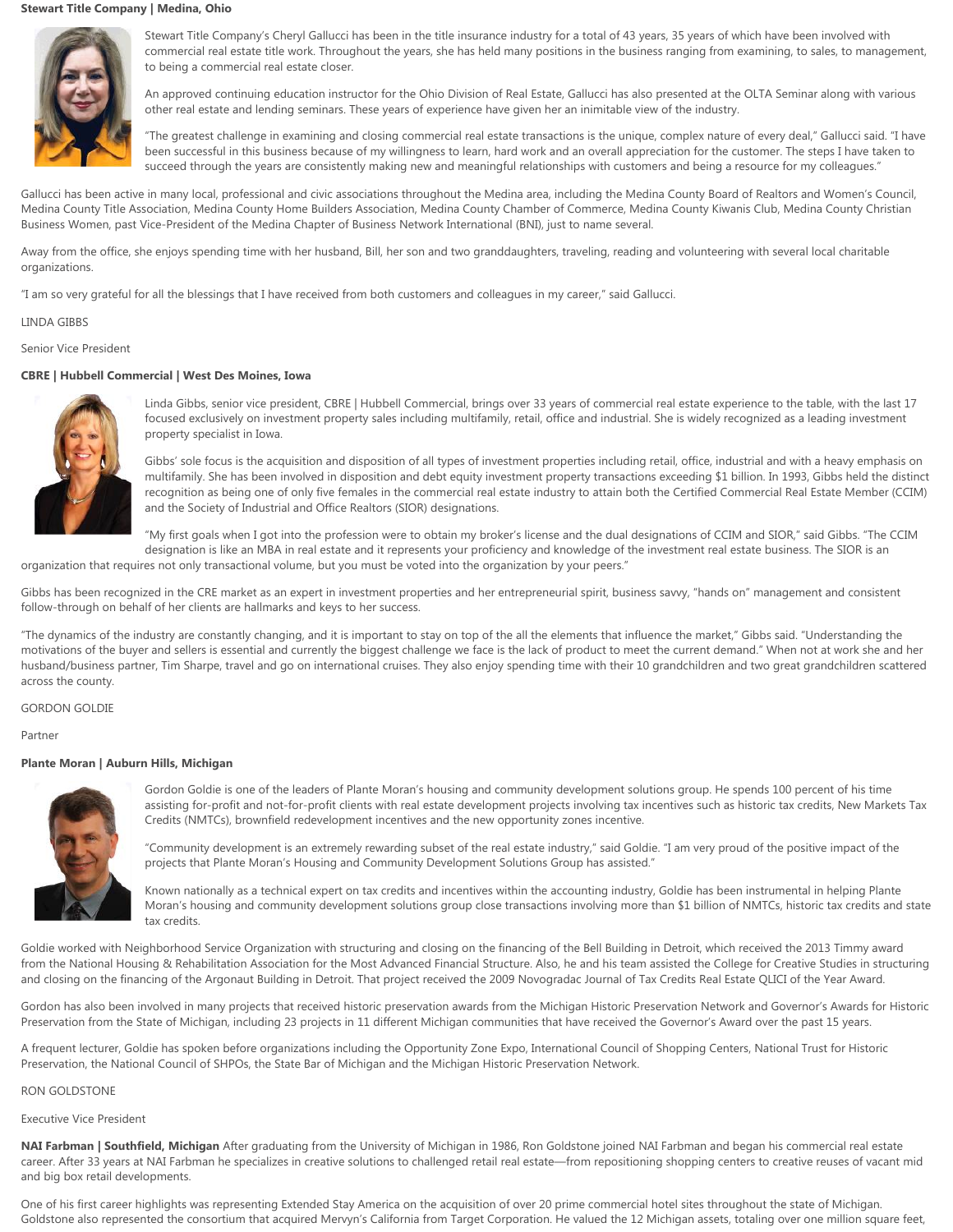

prior to their successful acquisition. Upon getting engaged in the repositioning Goldstone structed multiple leases with national retailers including Big Lots, Burlington Coat Factory, Buy Buy Baby and many others, then represented them on the single- or multi-tenant net lease dispositions.

"Today more than ever, with the rapidly changing consumer spending habits we have an abundance of surplus mid and big box retail throughout the country," Goldstone said. "The greatest challenge I have had to endure is that while some communities understand this structural shift on retail creating a surplus of available boxes, others tend to be lost and are reciting zoning ordinances that were written before there was the internet. Subsequently, many opportunities are lost chasing retailers that will never materialize."

"I feel that my drive, loyalty and never-give-up mentality has been the key to my success in the real estate business. Never give up! I have always joked with colleagues that I have made a career in this challenging business by not accepting the word 'no,'" Goldstone said.

# ALFREDO GUTIERREZ

### President

# **SparrowHawk Real Estate Strategists | Houston, Texas**



Alfredo Gutierrez founded SparrowHawk Real Estate Strategists in 2011 to provide preservation of its investment partners' capital through the purchase of properties with proven occupancy and immediate yield. In addition to the financial aspects of SparrowHawk itself, Gutierrez is also responsible for all of the company's joint ventures, leasing and property acquisitions and dispositions.

Gutierrez has spearheaded the development, management and acquisition of commercial real estate properties valued in excess of \$1 billion throughout the country. He has expanded and streamlined relationships with tenants, brokers and investors across all sectors of the commercial real estate market.

After 35 years in the industry, he most enjoys the art of structuring deals taht are beneficial to all parties. Gutierrez finds developing solutions for difficult or challenging situations to be both professionally and mentally rewarding.

"I've always treated people with respect and honesty, which had enabled me to build strong relationships in the industry," said Gutierrez. "People can trust my word and know that I will not re-trade a deal."

In 2016, SparrowHawk won Best Industrial Transaction for the renovation of an existing warehouse and 100,000-square-foot expansion which was leased to Coca Cola Bottling Company and ultimately sold for \$21.3 million.

Gutierrez is a visiting speaker at his alma mater, Texas A&M Mays Business School Master of Real Estate program and serves on its Advisory Board. Additionally, he is a soughtafter speaker and has presented at the Global Institutional Real Estate Investors Forum, St. Louis Commercial Real Estate Summit and NAI Leadership Conference.

A long-time supporter of the SIOR Foundation and SIOR Foundation Scholarship Program, Gutierrez has also been an avid supporter of The Women's Home for 25 years, supporting their mission to provide residential treatment and transitional housing for women and their families who suffer from addiction and mental health issues. He is also a supporter of The Parish School, which educates children with communication delays and learning differences.

# LORI PITTMAN HAAS

Group Leader, Real Estate Practice Group

### **Ulmer & Berne LLP | Cleveland, Ohio**



The clients of Lori Pittman Haas—group leader with the Real Estate Practice Group at Ulmer & Berne LLP—depict her as proficient in the resolution of complex real estate issues, finding her business experience particularly valuable when evaluating legal issues from a management and operational perspective.

A top real estate attorney representing buyers and sellers in the acquisition, disposition and development of commercial real estate, Haas also represents commercial property owners and tenants in eminent domain cases and in the financing of development projects utilizing Historic Tax Credits, New Markets Tax Credits, construction financing and conventional financing.

"I enjoy real estate transactions because unlike litigation, it's not adversarial, Haas said. Most parties to a real estate transaction are heading in the same direction and have the same goal—to get the transaction closed."

She has been involved in several complex real estate matters across the Midwest, including assisting the buyer of the iconic 52-story historic Terminal Tower building in downtown Cleveland, creating commercial condominiums for projects utilizing New Markets Tax Credits and managing multi-site portfolio acquisitions in multiple states.

Actively involved in the commercial real estate industry, Haas is a member and past president of Commercial Real Estate Women (CREW) and is a member of several bar associations. She has served on the Planning Committee for the Real Estate Law Institute of the Cleveland Metropolitan Bar Association for many years and is a recurring panelist on the Current Developments panel, which requires her to read and analyze about 80 real estate cases per year. Haas is consistently recognized for her talent and skill by Chambers USA and is named to the Ohio Super Lawyers list and The Best Lawyers in America.

Prior to attending law school, Haas was the real estate manager for a convenience store chain with approximately 1,000 stores located throughout seven Midwestern states. "I started out on the business side before I became a lawyer so I am used to communicating with business people in a straightforward fashion," Haas said. "I have a good understanding of the expectations that clients have when working with outside counsel."

### TRIPP HARDIN

Executive Director

# **Cushman & Wakefield | St. Louis, Missouri**



Tripp Hardin ranks as one of the longest-tenured and most accomplished brokers in the key Midwest market of St. Louis. Hardin, executive director of Cushman & Wakefield's St. Louis office, has worked in the commercial real estate industry for more than 34 years. And he's done it with an incredible level of success.

During his long career, Hardin has built a reputation as a go-to advisor for his clients. When the stakes are highest and the deals are at their most complex, this real estate veteran finds the best solutions for his clients.

Hardin built his career by forming long-standing relationships with some of the largest tenants and investors in the St. Louis market. He's known for his two-decade tenures with both Express Scripts and Scottrade|TD Ameritrade, performing several transactions for each of the companies in St. Louis and across the country. His list of repeat clients includes giants such as Duke, Clayco, Pepsi, Merrill Lynch and Siemens.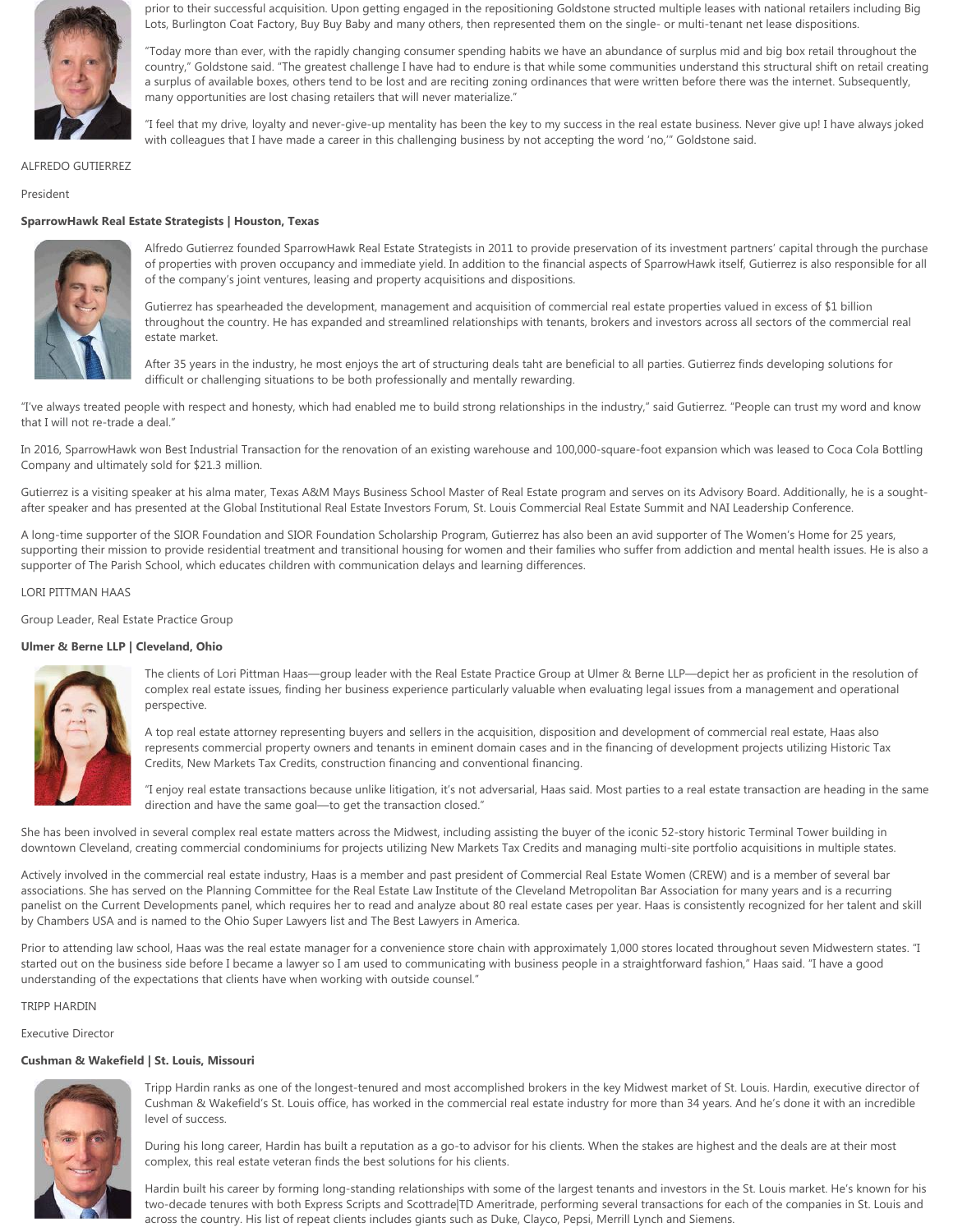"I was fortunate to have a great mentor early in my career in Peter Krombach," Hardin said. "I learned the brokerage business through him and through several of the senior level agents within his company. With that base, I tried my best to earn a reputation for being a strong performer, which comes from dedication, competitive drive and, most importantly, treating people the right way."

Hardin has taken on several major projects, too, from 500,000-square-foot build-to-suit corporate headquarters to 1.4-million-square-foot warehouse dispositions.

The secret to Hardin's success? His peers point to his ability to analyze a situation, define a strategy and execute with a high degree of competency. Hardin has also worked hard to create and maintain a positive reputation with his coworkers and competitors alike in the market. He's proud, too, of his ethics, integrity and cooperation.

His peers pay Hardin the highest compliment when they say it's difficult to imagine the St. Louis CRE market without his presence.

How does Hardin spend his time away from work? He says that being with his family tops the list. "We are busy, but we try to make it fun," he says.

Hardin also does his best to keep healthy through exercise and playing sports.

### PERRY HIGA

Senior Vice President

# **NAI HIffman | One Oakbrook Terrace, Illinois**



Since starting in the commercial real estate business in 1984, Perry Higa, senior vice president, NAI HIffman, has helped hundreds of companies secure millions of square feet of office, industrial, retail and land. As a commercial real estate advisor, his willingness to go far beyond the expected have made him a favorite of companies from startups to Fortune 500s.

"I started in a rough commercial real estate economy back in 1984 and survived four major down real estate markets over my career," said Higa. "It was difficult to deal with clients downsizing, letting their employees go or going out of business. Each down market created opportunities, but I prefer the benefits of a robust real estate market."

Higa began his career as a researcher with Coldwell Banker Commercial (now CBRE), where he spent 29 years focused primarily on securing office space for companies across the country, including McDonald's. Four years ago, Higa joined NAI Hiffman, the largest independent real estate services firm in the Midwest, as a senior vice president within their office services division. Higa employs a strategic planning approach toward real estate service

delivery for his clients.

"I love to understand the unique aspects of my clients' businesses and their specific goals," Higa said. "Also, I like to work with my clients to create a strategy that aligns with their real estate goals and executing a successful transaction on their behalf. I love the entrepreneurial nature of commercial real estate."

Higa has been named a top producer each year and recently represented buyer John Paul DeJoria and his company, JP Nevada, in the \$40 million sale of McDonald's iconic 80 acre campus in Oak Brook, Illinois—one of Chicagoland's highest-profile transactions of 2019 and a recipient of the prestigious NAIOP Transaction of the Year award for 2019 in metro Chicago.

GEOFF HILL

Executive Managing Director

### **Newmark Knight Frank | Southfield, Michigan**



You don't last more than three decades in commercial real estate without closing deals. And Geoff Hill, executive managing director with the Southfield, Michigan, office of Newmark Knight Frank has closed plenty. During his career of more than 33 years, Hill has been involved in more than \$1.5 billion of real estate transactions. This includes the \$56 million sale of the First Industrial Complex and the \$35 million Prologis portfolio sale.

Other big transactions include a \$33 million acquisition for Delphi, \$27.5 million lease for TI Automotive BTS and a \$21.3 million GM leased investment sale.

With deals like this, it's not surprising that Hill has consistently ranked as one . a - - ce Newmark Knight Frank, a three-time top-30 producer for the company nationally and has won the Circle of Excellence Top 100 Award from Newmark Knight Frank 12 times.

Part of the reason for Hill's success is his passion for commercial real estate. He loves what he does, which makes it easier to spend those long hours

closing deals.

"I most enjoy my interactions with clients, collaborating to determine the best real estate solutions for clients and their companies," Hill said. "I have also been very privileged to

work with exceptionally collaborative and supportive professionals throughout my career."

Hill also acts as a true consultant to his clients. He doesn't pressure them into making moves just so he can close a deal. Instead, he works with them to find the best deals for their needs.

"I always put myself in my clients' shoes to best approach their real estate needs, whether that means making an immediate space decision or holding off on making a move and reworking the current location," Hill said. "This business is a marathon, not a sprint. If you take care of your clients' best interests and work hard and smart, you will be successful."

When not adding to his production numbers, Hill enjoys spending time with his family and friends. He also enjoys biking, skiing and golfing.

#### DAX HUDSON

Principal & Co-Founder

# **Lee & Associates – Columbus | Dublin, Ohio**

After working for an investment bank for three years following college, Dax Hudson decided to make the career change to become a commercial real estate broker in 1994. Since then, the principal and co-founder of Lee & Associates – Columbus has completed over \$750 million in brokerage transactions, steadily growing his client base to include many institutional clients with significant holdings.

Eventually he and two co-workers bought out the owners of the same local, boutique brokerage he started working for 20 years earlier, and ultimately merged that company with a national brokerage (Lee & Associates) to help further grow the brokerage and property management business. Since joining with Lee & Associates in 2015, the Columbus office has more than doubled the number of its sales agents and tripled their property management business to include more than 7.1 million square feet in central Ohio.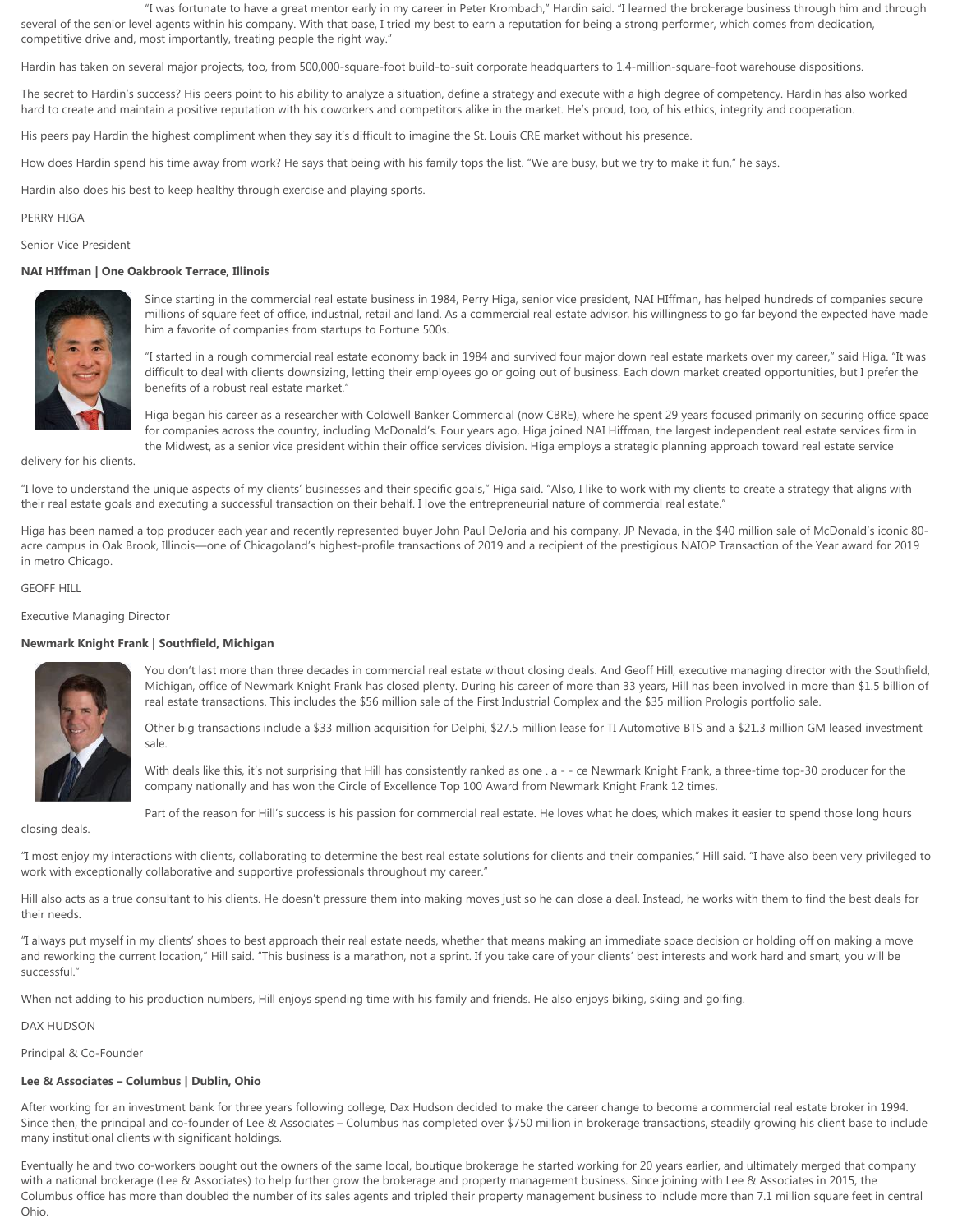

"I have been fortunate in this business to surround myself with many great clients over the past few decades," said Hudson. "I have found that if you devote as much time as you can to doing a great job for those clients, they typically remain loyal to you for a long time. It can take decades to build that kind of loyalty, but it is worth it in the end."

Hudson has been professionally recognized as a CoStar Top 10 Industrial Leasing Broker for nine of the past 10 years. Other past awards include the Columbus Board of Realtors Commercial/Investment Section (i) Rookie of the Year and (ii) Top Producer. He was also recognized by Columbus Business First Newspaper as one of the "People to Know" in Commercial Real Estate in 2017.

# KEVIN JAMES

Principal



**Black Gate Partners | Columbus, Ohio** Kevin James has established himself as an expert in the Midwest commercial real estate industry over a 20-year career. Before starting Black Gate Partners in 2017, James was a top-producing investment sale broker at Colliers International | Columbus, working with top-tier clients such as KIMCO, RPAI, InvenTrust, and many others.

James' leadership is consistently portrayed outside of the organization and within Black Gate Partners. He was a member of the Colliers retail Steering Committee and Colliers Retail Investment Group.

"We are in a tough business and everything is challenging; that is what makes it exciting though. You have to have persistence to be successful," James said. ""I enjoy connecting with new people and redeveloping properties to have a positive impact on communities."

James is a past member of Nationwide Children's Hospital's Development Board and active member of the Columbus chapter of A Kid Again. He has also volunteered regularly for Habitat for Humanity and has mentored real estate students at The Ohio State University.

James was the top overall Columbus Producer at a previous brokerage firm in 2010 and he has been identified as a "Power Broker" by Costar for the past eight years. He has closed over \$600 million dollars in investment sales and leased over 3 million square feet of retail space on behalf of both owners and tenants. What's the secret to his success in this business? "Pretty simple—just hard work," James said. "I have tried to learn as I go and continually try and improve."

Away from the office, James likes to fill his time with anything outdoors—including hiking, fishing, boating and spending time with his family. LAUREL KELLER

Senior Vice President

# **Newmark Knight Frank Valuation & Advisory | Cleveland, Ohio**



For more than two decades, Laurel Keller has played a key role in the valuation of hotels, resorts, amusement parks, water parks, golf courses and casinos as a senior vice president with Newmark Knight Frank Valuation & Advisory. And while Keller is based out of Newmark's Cleveland office, her reach extends much further. This industry veteran has completed appraisal and consulting studies for existing and proposed properties in 35 states, Canada and the Middle East. She has also appraised assets ranging in value from less than \$1 million to well over \$1 billion. "I really enjoy the variety of work I do, both in the property types as well as the mix of travel, desktop research and attendance or speaking at

, . I hospitality and real estate industries, and appreciate the opportunity to continually hone my craft while also coaching other professionals. We learn new things daily and are never bored."

Valuing and analyzing commercial property is no easy task. As Keller says, she sifts through mounds of subject and market data. Sometimes she must extrapolate data because the property type is rare or its location is outside of an MSA.

Timelines are constantly shrinking, too. This means that Keller and her colleagues must constantly devise ways to increase their efficiency while still providing thorough analysis of properties.

"I was born with a tenacity streak. Thanks mom and dad," Keller said. "And I'm naturally curious, which is helpful in the research aspect of my work. I love unearthing the 'why' behind the 'what,' which leads to well-supported forecasting."

When not analyzing commercial properties, Keller spends time dining out and exploring with family and friends.

"I find traveling abroad to be invigorating, enlightening and centering," Keller said.

She finds plenty to do in Cleveland, too. The city, she says, has a unique and ever-evolving array of top eateries that she loves to visit. SIMON JONNA

Senior Managing Director, Investments

### **Marcus & Millichap | Detroit, Michigan**



In just 14 years, Simon Jonna has become one of the most consistent producers in the Detroit commercial real estate market. He's closed several big deals, works with some of the largest clients in the industry and has earned a long list of industry honors. This net lease specialist with the Detroit office of Marcus & Millichap, has already built the type of career that would be the envy of even the longest-tenured CRE pros.

Jonna ranks as a top retail investment professional with Marcus & Milli-chap, a star among about 1,800 agents. He also serves as senior director of two of Marcus & Millichap's specialty groups, the National Retail Group and Net Leased Properties Group.

Jonna also oversees his namesake Jonna Group at Marcus & Millichap. This group's recent transactions have spanned from Key West, Florida, to Silicon Valley, and from the greater Boston area to New York's exclusive boroughs. Clients include developers, builders, private investors, institutions, the founders of retail chains and the former executives of national companies.

The group's ability to provide each client direct access to the country's largest buyer pool of qualified private and institutional investors has set this team apart, placing it firmly among Marcus & Millichap's elite.

How has Jonna built such a strong career in such a relatively short time? He points to the relationships he's formed with clients, relationships that turn into repeat business. He also credits an important role model, his father.

"Widespread industry relationships that we have built over the years and attention to detail are the keys," Jonna said. "We thrive on integrity and were raised that way. Our father Harry Jonna instilled in us what it means to foster credible relationships and build upon them successfully, both in business and personal life. Other qualities such as aggressiveness and having no fear will also enable you to make the pursuit worthwhile."

When not building his career, Jonna most enjoys spending time with his wife, Ashley, and his family members and friends. He also enjoys traveling when his schedule affords him the time.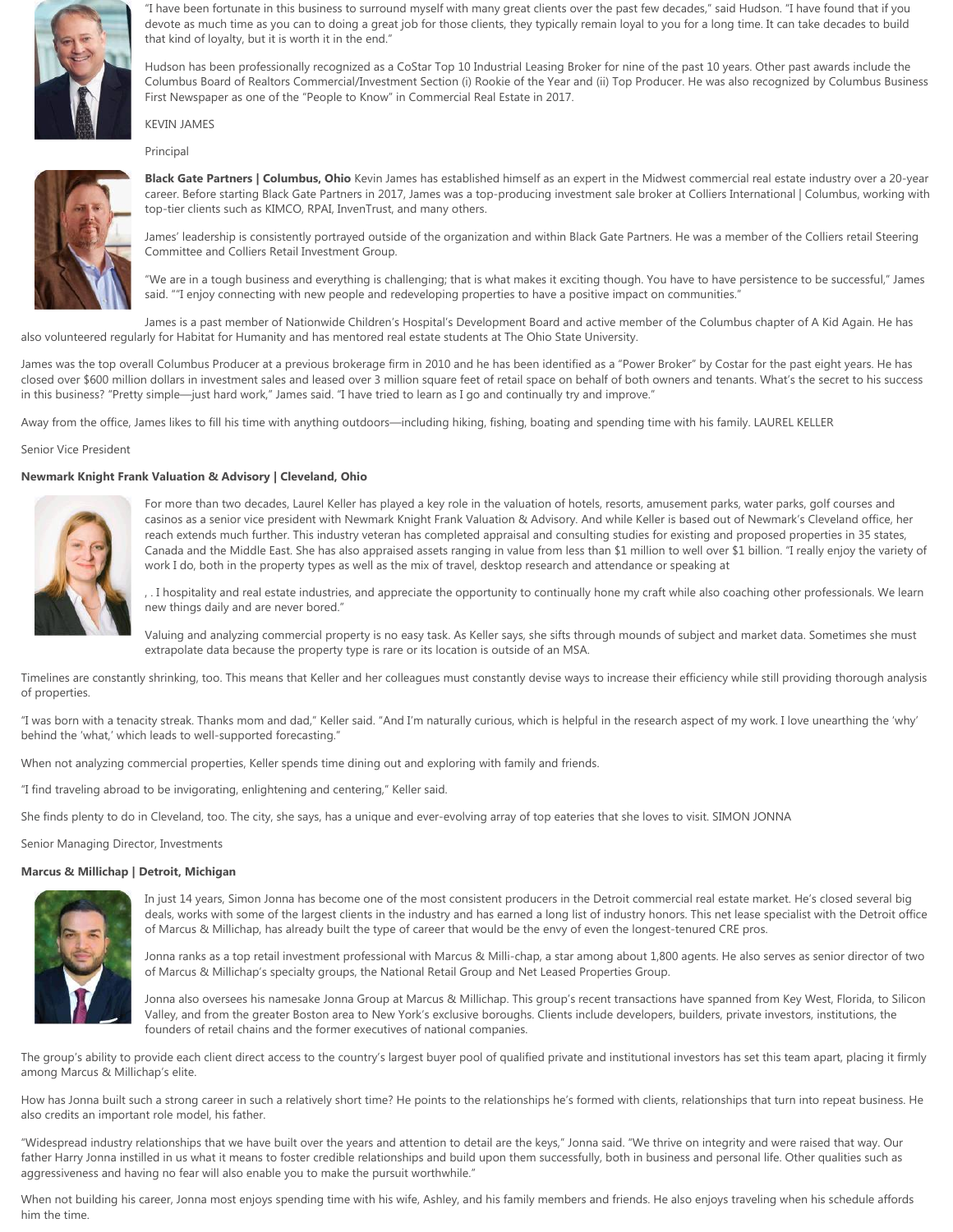# TIMOTHY KERRIGAN

Broker, Vice President

# **Investors Realty, Inc. | Omaha, Nebraska**



A lifelong Omahan, Timothy Kerrigan joined Investors Realty, Inc. in 1994. As a vice president with the firm, he focuses mostly on office, land and investment real estate in the Greater Omaha Area. "I've worked in the CRE business for 25 years, all of them with Investors Realty where I was lucky enough to have mentors who taught me how to do the job, shared fees with me before I could really add value and allowed me to work with their most valuable asset, their clients and customers," Kerrigan said. He certainly adds value now. Kerrigan has been a leading office broker in Omaha for over a decade, selling 1.2 million square feet of office product valued at \$106 million just in the last two years.

Probably no Omaha-area broker has sold more development land than Kerrigan over the last two decades. He sold the land for Omaha's two newest industrial parks, R&R Commerce Park and I-80 Logistics Hub, and he has handled the vast majority of all commercial land transactions in Elkhorn—the metro's dominant west suburban submarket—over the last 25 years due to a relationship he treasurers with the Gottsch Family, a leader in Nebraska agriculture and real estate.

"I enjoy working with interesting people who have had incredible success either in real estate or in other businesses that drive their need for real estate," Kerrigan said. "Solving problems for people, sometimes large problems, is fulfilling."

Kerrigan serves on the boards of the Greater Omaha Chamber of Commerce, Mid America Council of Boy Scouts, Baseball Hilltoppers of Nebraska and Countryside Community Church. He is the SIOR Office Oversight Group Chair and SIOR Iowa-Nebraska Chapter President and he serves in leadership positions at other community organizations and industry groups. Continuing education and service to clients are the bedrock of his real estate practice and service to the community is how he gives back to the community that has given him so much.

### CORY KOOPERMAN

### Director

# **Newmark Knight Frank | Columbus, Ohio**



Cory Kooperman has been a leader in the Columbus commercial real estate market for nearly two decades now. This industry vet, a director with the Columbus, Ohio, office of Newmark Knight Frank, has worked with some of the bigger names in the office space while earning a reputation for honesty, ethics, hard work and deal-making skills.

Kooperman, a specialist in office and healthcare real estate, works with clients ranging from large national corporate tenants to locally grown firms. Her ability to meet deadlines and consistently find the best deals has led to a long list of customers who keep coming back to Kooperman. This repeat business, of course, is the key to any successful career in commercial real estate.

"I grew up around the commercial real estate business my entire life and had a great support system entering the business because my father is a brokerage professional with his own company in a smaller market," Kooperman said. "To be successful in this business, you must be persistent, patient and outgoing in this very sales-driven environment."

Her peers say that Kooperman relies on her extensive market knowledge, lease negotiating skills and background in financial analysis to provide practical advice to clients. Like the most successful of CRE pros, Kooperman doesn't worry only about closing sales. She acts as a financial advisor to her clients. Clients see this, and are eager to work with her again.

Before joining Newmark, Kooperman made a mark at Equity. Here, she spearheaded the redevelopment of a 100-acre industrial site later renamed Grandview Yard. Kooperman assembled the site and leased the first phase of this project, a phase that totaled 80,000 square feet. Her efforts resulted in transaction volume of more than \$35 million, earning Kooperman top-producer recognition at Equity.

For Kooperman, commercial real estate has proven to be the ideal career.

"I enjoy meeting a variety of people through this business and the fact that every day is so different," she said. "It is always exciting to watch projects come to fruition, from start to finish, and transform an entire area."

When not working, Kooperman enjoys spending time with her family and friends, traveling, exercising and playing tennis.

### CHARLES KRAWITZ

Vice President of Commercial Lending & Loan Trading

### **Alliant Credit Union | Chicago, Illinois**



Charles Krawitz's commercial real estate financing career began in 1987 and includes positions with highly regarded intermediaries and banks. Of particular note is his leadership of LaSalle Bank's small balance commercial real estate lending operation, LaSalle Select. In January 2017, Krawitz joined Alliant Credit Union as the head of commercial lending.

"My career in commercial real estate commenced in 1987—an interesting time to start in the field as the tax law had just changed to disallow accelerated depreciation and the industry was in flux," Krawitz said. "Naïve to this, I took a job with Balcor who, as one of the biggest syndicators, was in the midst of massive tumult. While this resulted in a very truncated tenure at Balcor, it did launch me into what ultimately turned into a prosperous career in commercial real estate finance, filled with periods of both great accomplishment and daunting challenges."

Under Krawitz's leadership, Alliant Credit Union received the Credit Union National Association (CUNA) 2018 Excellence in Lending Award in recognition

of the credit union's forward-looking commercial lending strategy and successes. Krawitz also received multiple awards while at Fifth Third Bank; was honored as a Director of the Year in 2011 from SomerCor 504, Inc. where he served on the Board of Directors for many years and was awarded a 40 Under 40 designation by Chicago Magazine in 2002.

Krawitz has served on the board of a large CDC and has held leadership positions with a number of charitable organizations, including the City of Hope's Real Estate Action Committee. He has served as an editorial advisor to numerous trade publications, speaks frequently on commercial financing at trade conferences and has authored numerous articles in this regard.

# MIKE LEVITAN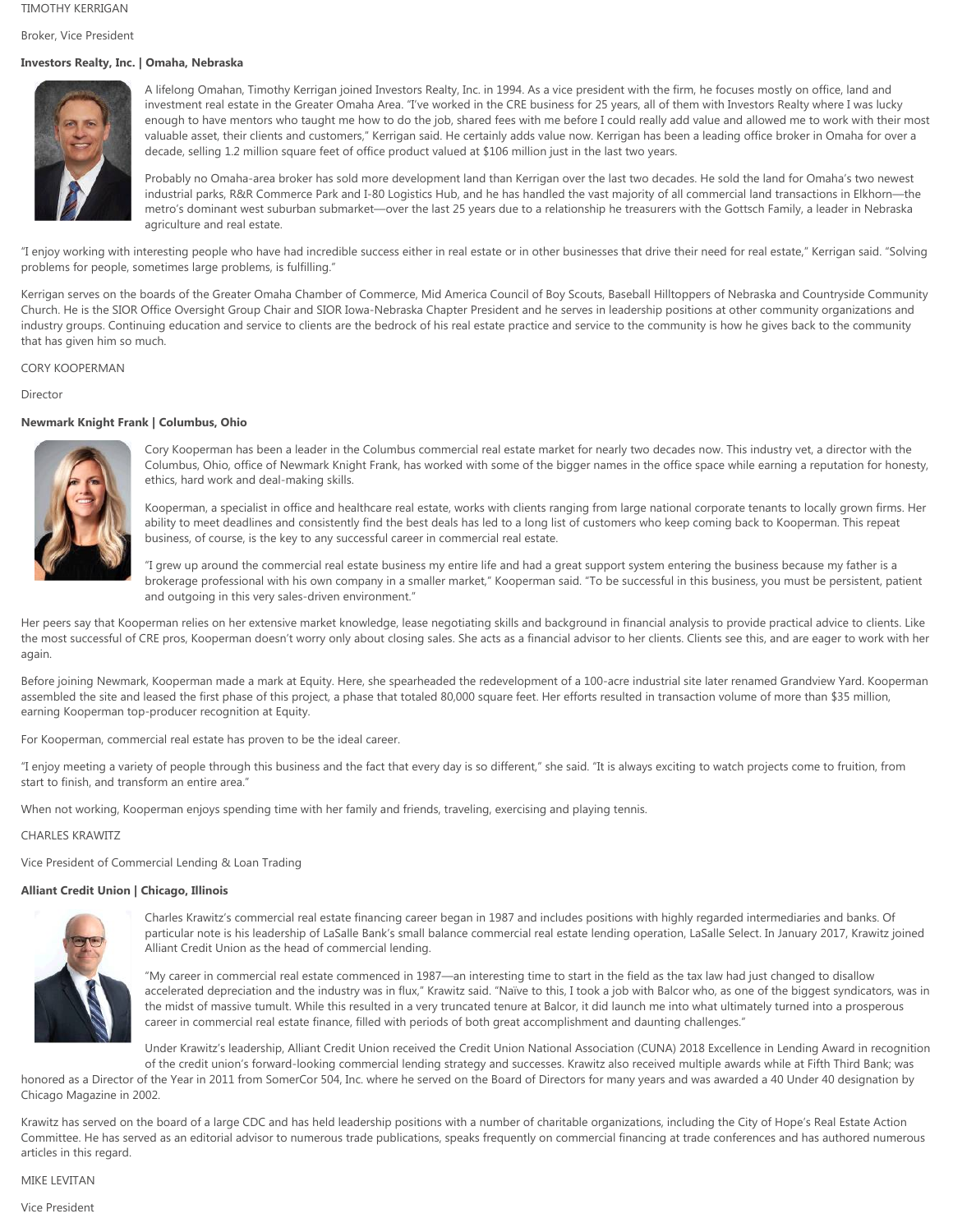# **AREA Real Estate Advisors | Kansas City, Missouri**



AREA Real Estate Advisors' Mike Levitan has a unique ability to draw people in and hold their attention with his straightforward approach and down-toearth demeanor. He has been in CRE for over 14 years and each year he comes across deals that most commercial real estate brokers don't want to deal with because it takes a creative solution.

"Getting to work side by side with the influencers, the decision makers and the people that drive growth in Kansas City is a thrill," said Levitan. "Keeping deals moving when there are so many moving parts is a challenge, as is working with buyers who tell you day in day out the recession is coming."

Levitan joined AREA Real Estate Advisors in 2005 specializing in office properties. He represents and advises tenants, landlords, developers and investors both locally and regionally. His primary responsibilities include market trend analysis, financial/incentive analysis, site selection, lease versus purchase analysis, lease structure and negotiation, acquisition/disposition, consulting and land assemblage.

Levitan has completed countless transactions throughout his career, with his most notable deals being Freightquote, located in Kansas City, Missouri (a 200,000-square-foot, build-to-suit building), Teva Neuroscience in Overland Park, Kansas (a 154,000-square-foot build-to-suit) and Dairy Farmers of America in Kansas City, Kansas (a 108,000square-foot build-to-suit). In 2019 alone Levitan has been involved in over \$17 million in transactions.

"My work ethic has helped me along the way," Levitan said. "Being in early, returning calls promptly and doing what people ask of me has helped me get to where I am today. It's not rocket science by any means, but it's the consistency of my actions."

When he's not at work, Levitan prefers to spend free time with his kids, traveling and going to games whenever possible. Outside of that, he enjoys working out, skiing, hiking and platform tennis.

### GWEN LOCHER

Managing Partner

# **LANE4 Property Group | Kansas City, Missouri**



After establishing an impressive career in property management, Gwen Locher, managing partner, LANE4 Property Group, has become an advocate for the advancement of commercial real estate in Kansas City. She serves on numerous boards and is involved in several CRE and non-CRE organizations, always taking a lead role in the betterment of the industry and organization.

As a two-time Chair of the ICSC Heartland States Idea Exchange, she has organized regional events bringing together individuals from all sides of CRE to share their knowledge, creativity and perspective. Locher's position on the KCADC Board of Directors has allowed her to apply a commercial real estate-centric point of view to some of the largest projects underway in the Kansas City Metro.

Locher has also developed a particular propensity for mentoring young professionals in commercial real estate. Through formal programs including the Urban Land Institute's Young Leaders Program as well as casual relationships, she has helped mold countless individuals who now play a role in the deal-making seen throughout Kansas City and beyond.

"As real estate landlords and managers we can grow the value of our portfolio while improving the surrounding community," Locher said. "Success in this business comes from surrounding yourself with intelligent, interesting people. When you have the right team, you enjoy working and are able to solve problems quickly and creatively."

In her 20 years of real estate experience, Gwen has managed more than 7 million square feet of properties nationally. Some of her past clients include RED Development, INVESCO and PASSCO, among many others. She has also managed the retail-office portfolio for H&R Block, a \$20 million commercial lending portfolio for U.S. Bank and facilitated the fundraising of more than \$30 million for the University of Missouri.

In her spare time, Locher loves to explore all types of new cities with her husband. Recently they had equally exciting and enlightening trips to places as dissimilar as Dubrovnik, Croatia and Bentonville, Arkansas.

# STEVE LEVITAS

Vice Chairman

# **Newmark Knight Frank | Chicago, Illinois**



During a commercial real estate career that has lasted more than two decades, Steve Levitas has coordinated the leasing of more than 13 million square feet with transaction values of more than \$5 billion.

Those are big numbers. How has Levitas, vice chairman with the Chicago office of Newmark Knight Frank, hit them? It's about doing the research necessary to truly understand his market. It's about logging the long hours necessary to close the best deals on behalf of his clients. And it's about being honest with his clients.

This combination has helped Levitas build a roster of repeat clients. The clients appreciate Levitas' top-level customer service. They come back to him when they're ready to make a real estate move.

It's not exactly a secret formula. But it's a successful one, and one that has helped Levitas become one of the busier CRE pros in the Chicago market.

During his career, Levitas has earned several key honors. He won the Chicago Commercial Real Estate Innovative Deal of the Year and Redevelopment of the Year award in 2013 and the NAIOP Downtown Office Transaction of the Year honor in 2012. In 2005, Levitas won the Suburban Office Transaction of the Year award.

"I place an extremely high value on my client relationships. They are the reason that I am successful," Levitas said. "Much of my success in this business I attribute to the fact that I listen; I work to help my clients solve real estate problems in a way that will enhance their business and generate more revenue."

Levitas says that his goal is to always be responsive to his clients' questions or concerns while working on a transaction, even if it is after business hours or over the weekend, and to respond with answers and solutions quickly.

Clients remember this kind of service and come back to CRE professionals because of it.

"The greatest challenge and reward, whether selling or leasing commercial real estate, is earning the trust of clients and developing strong relationships based on that trust," Levitas said. "I've been successful in this business by working hard and generating creative solutions for my clients' real estate needs."

When he's not working with his clients, Levitas likes to golf, ski, play paddle tennis, walk his dogs and spend time with his family.

#### KENNETH MARCINIAK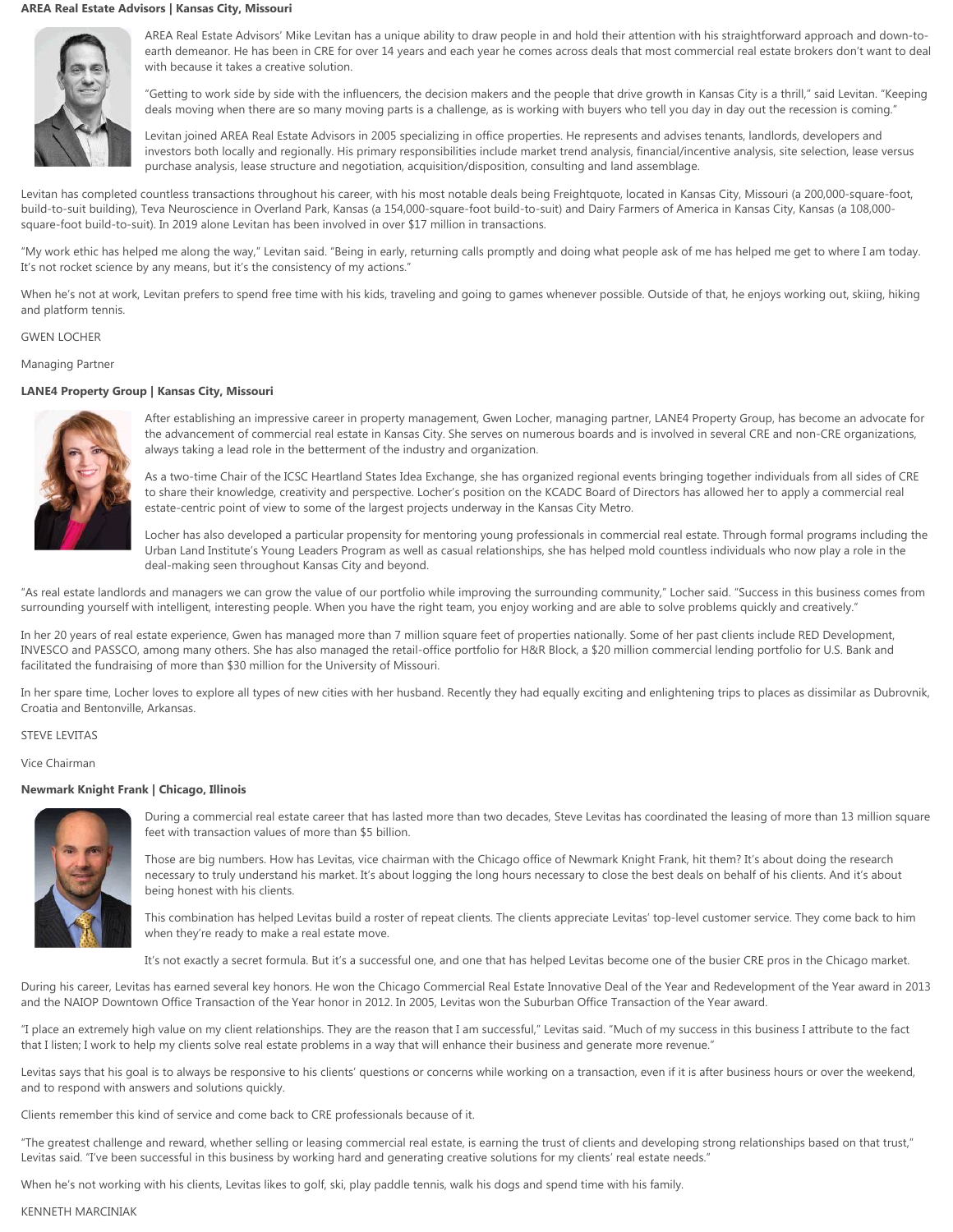# **Signature Associates | Toledo, Ohio**



For more than three decades, Kenneth Marciniak has ranked as one of the leaders of the commercial real estate business in Toledo, Ohio. This vice president and principal with Signature Associates is a consistent top producer in the market. And he boasts a deep roster of repeat clients. It's not surprising, then, that Marciniak, who has closed several big deals throughout his market, has ranked as a CoStar Power Broker for more than 10 consecutive years.

What's behind Marciniak's consistent record of success? He points to the hard work he turns in for his clients. Marciniak doesn't shy away from long hours. And he's constantly looking for the best ways to boost his clients' bottom lines.

His clients remember this stellar service. And because of that, they come back to him whenever they have real estate needs. This steady repeat business is the true secret to building a successful CRE career.

"I've been successful in this business because I put my clients first," Marciniak said. "I treat people how Iwant to be treated and am always open, honest and transparent throughout the whole process."

Marciniak makes the effort to stay updated on new trends in the CRE business. He points to obtaining his SIOR designation as an example, and as an achievement that has helped him grow his career.

"I really enjoy helping clients find the best real estate solutions for their businesses and then watching them grow and succeed," Marciniak said. "I have the great fortune of loving what I do, so it's never really felt like work to me."

Outside the office, Marciniak enjoys riding motorcycles, and has two of his own. He also stays busy tackling home-improvement projects both at his own home and the houses owned by his daughters.

Despite his busy career, Marciniak finds time to give back to his community. He is a busy volunteer with the Make-A-Wish Foundation and previously served as a member of the board of directors of Goodwill Industries.

### DAVID MARTIN

Senior Vice President

# **MBRE Healthcare | Fishers, Indiana**



Now a senior vice president with MBRE Healthcare, David Martin's career has allowed him to gain experiences in multiple perspectives within CRE, as a commercial lender with Indiana National Bank and SunTrust Bank, as an affordable housing developer at The Martin Group and in commercial brokerage under the flags of RE/MAX Commercial and SVN Commercial.

"Real Estate development (healthcare and affordable housing) requires a relentless commitment to careful planning and diligent management as the project moves from initial concept or idea through the design phase and ultimately the actual physical construction and ultimately occupancy," Martin said. "Starting from the very first project conversation, keeping the many team members appropriately informed and updated is not always easy but is truly the project's life-blood if projects are to be delivered on-time and on-or-under budget."

During his tenure at Duke Realty and now MBRE Healthcare leading national healthcare development efforts, Martin assisted U.S.-based non-profit organizations working to bring better access to healthcare resources in mission hospitals and clinics in developing countries such as Kenya, Ghana,

Benin, Togo, Ivory Coast, Somalia, Mexico, Honduras and Haiti.

Martin has encountered several significant life and career mentors at different points in his life. His father, John Martin, and brother, Steve Martin, taught him many foundational principals during his 17 years in the family real estate business. Other mentors include Jim Bremner, Don Dunbar, Glenn Hoge and Tim Dall during his time at Duke Realty Healthcare.

"I learned early in my career the importance of being a focused listener (and in my case, detailed note-taker)," said Martin. "Having a clear understanding of all the client objectives (big and small) and being able to successfully track and manage even the smallest of goals has rewarded my career with countless repeat client assignments and opportunities."

### JOHN N. MARTIN

Chairman / Senior Advisor

# **SVN |The Martin Group | Evansville, Indiana**



Over the course of his career beginning in 1976, John Martin has always been a visionary who saw opportunity where others saw problems. That philosophy has served the chairman and senior advisor of SVN | The Martin Group well, as he has repeatedly been at the forefront of new development opportunities.

Along with his two sons, Martin has been selected by Ernst and Young as an Entrepreneur of the Year "Finalist" twice in the Real Estate Category, having created approximately 35 Limit Partnerships to purchase, develop and own real estate—partnerships that have been involved in developing over ten thousand apartment units.

"I have always enjoyed the challenges in putting together and selling investors on being a partner in a new complicated program to provide affordable housing for low income seniors and low-income families," Martin said. "The real joy came in knowing that we were providing thousands of units of safe and sanitary housing for low-income seniors and families who could not otherwise afford this safe and quality of housing."

The Martin Group was credited by the CFO of a large pharmaceutical firm with being the decisive factor when they raised their investment from \$5 million to \$24.5 million in the first fund the bank raised, indicating after visiting in Evansville that, "The Martin Group doesn't just talk the talk, they walk the walk and we feel much better because they are overseeing the fund."

"I have always worked very hard to understand complicated transactions that many brokers will not pursue and being able to present them in a manner that's easy to understand," Martin said. "I have always been a part of as many commercial real estate organizations as possible, both state and national, to be aware of what's going on in the industry and establish as many professional contacts as possible."

When not at work, Martin enjoys traveling with his wife of 69 years and their children, playing golf, fishing for bass and traveling and spending time with children and grandchildren.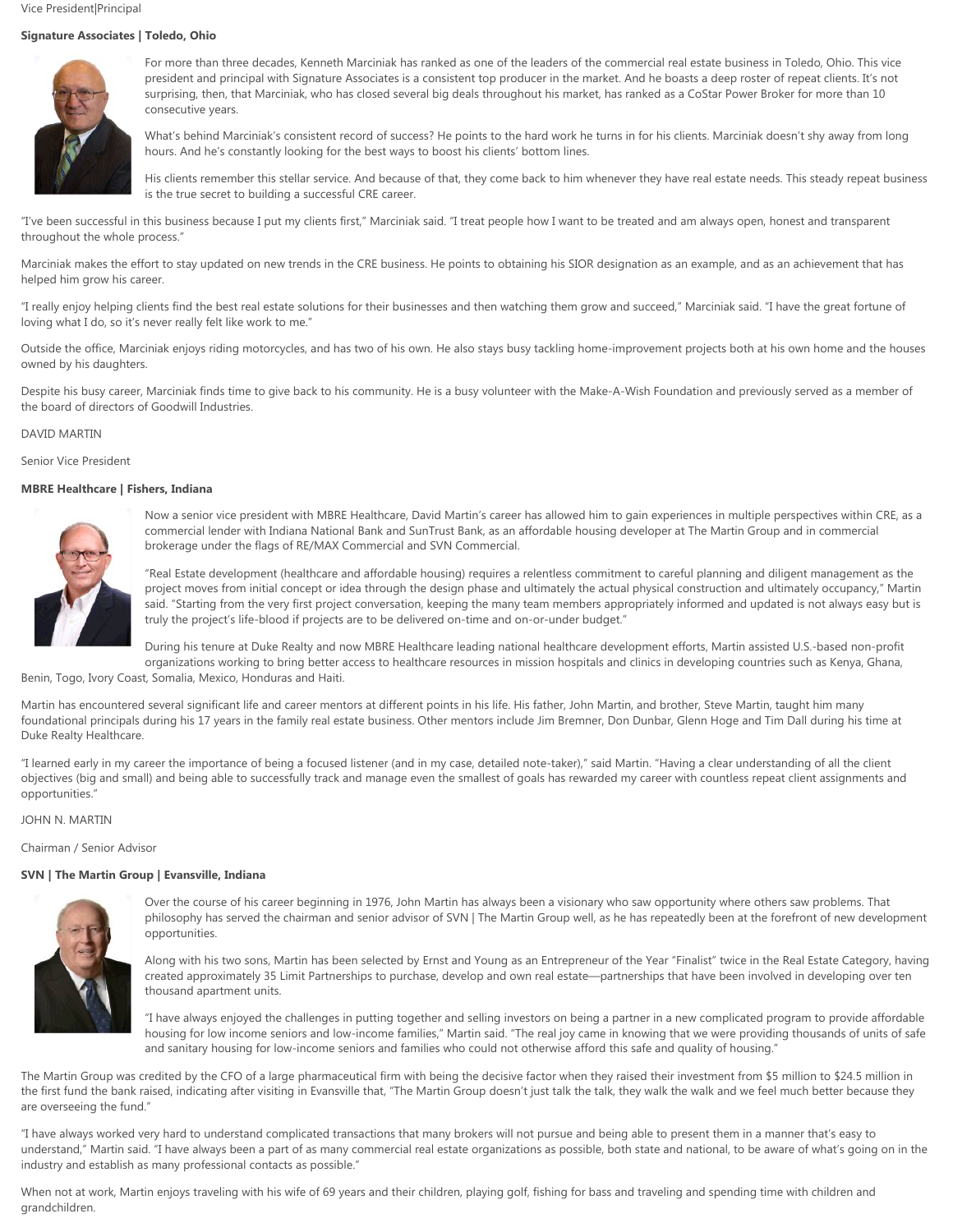KORB MAXWELL

Shareholder

# **Polsinelli | Kansas City, Missouri**



Korb Maxwell is a recognized and sought-after practitioner in the Midwest, with a focus over more than 16 years on economic development projects. A shareholder with Polsinelli, Maxwell has negotiated, secured approval of and documented hundreds of millions of dollars in incentives for his clients' projects in every asset class of real estate.

Maxwell's area of concentration is on large-scale development and employment projects that use complex federal, state and municipal development incentives. His experience in working with municipalities and states in structuring and implementing incentive packages provides him with insight and practical experience that benefit clients' real estate, economic development or employment projects.

Maxwell also regularly represents landowners, developers and business entities before municipalities in zoning and development plan approvals. He has shepherded millions of square feet of development projects though the "right-to-build" process in Kansas and Missouri. Through his development work, Maxwell has gained practical experience in all aspects of real estate transactions, including purchase and sale agreements, title review, leases,

lending and bond documentation, easements and restrictive covenants.

Clients appreciate Maxwell for his ability to "cut to the core issues of a transaction," and also describe him as a "creative, ingenious and problem-solving member of the team."

A background of placing incentivized dollars in the real estate and corporate capital stack led Maxwell to form the firm's Opportunity Zones practice group—one of the first created in the country. Through his leadership, Maxwell has created a multidisciplinary team that is helping clients navigate the evolving regulations. His focus is to develop and execute their investment and capital deployment strategies within the Opportunity Zones space across the nation.

# STEVEN MISCAVISH

# Chief Financial Officer

# **Affordable Housing Advisors of Marcus & Millichap | Southfield, Michigan**



Steven Miscavish has left a definite imprint on the fortunes of Affordable Housing Advisors of Marcus & Millichap, a company he serves as chief financial officer. From his office in Southfield, Michigan, Miscavish has played a key role in developing the organization and managing the company's team. This work has paid off: Affordable Housing Advisors now reviews and underwrites more than 1,000 properties every year.

The company's other numbers are impressive, too. Affordable Housing Advisors has notched sales of more than 200,000 government-subsidized housing units across the United States. These housing units are valued at more than \$8 billion.

"I first walked through the doors of Marcus & Millichap about 19 years ago and never looked back," Miscavish said. "Fortunately, the Detroit office was full of senior real estate agents who were instrumental early in my career. I can't give enough credit to all of the great people who have helped me along the way."

Miscavish's peers recognize his talents. That's why he's such a frequent speaker at affordable housing events and conferences. Miscavish is also a member of the National Multi-Housing Council, a supporter of the Institute for Responsible Housing Preservation, a member of the National Leased Housing Association and active with the National Housing and Rehabilitation Institute.

"If you genuinely care about what you do and care for the people whom you work with, it doesn't feel like work," Miscavish said. "Understanding the investment opportunity and the actual real estate is only half the battle. We may be in the business of selling apartment buildings, but I would argue that our business is really about building and sustaining relationships."

Miscavish has found time to give back to his community, too. He is active in numerous philanthropic activities through AHA Cares, and is a supporter of Forgotten Harvest of Michigan, an organization that delivers food to the needy.

Outside of work? Miscavish prefers spending time with his family, saying that his wife and daughters are the "center of my universe." When he does have spare time for himself, Miscavish likes to keep life interesting. He's known, then, for his annual adventures, which have included summitting Mt. Rainier, going on safaris, hiking an Alaskan glacier and flying a fighter jet. He's also driven a tank, raced sportscars, sailed the Virgin Islands and jumped out of an airplane.

### MARK MCCONAHAY

Vice President

# **Block & Company, Inc., Realtors | Kansas City, Missouri**



Mark McConahay's first experience in the business sector was as an on-site shopping center manager at the age of 20 while in college and it hasn't stopped since. After college he joined Block &Company Inc. in 1991 as a sales associate and continues to serve as a vice president.

His knowledge of the market, work strategies and people skills were cultivated early on by the examples of Block & Company founders Allen and James Block. McConahay was fortunate to learn many life lessons from these two mentors prior to their passing.

"Retail real estate is evolving on a daily basis," said McConahay. "As a retail broker, I have to be willing to change as well—learn new techniques, adopt newer technology, commit to building new relationships."

Over the years, McConahay has specialized in many aspects of the development process, from representing national retailers, restaurants and property owners to developing shopping centers. "One of the most rewarding aspects of the business is the satisfaction of taking a site from dirt to income-

producing while providing an amenity for the area," McConahay said.

McConahay has used his solid foundation to broker over \$408,000,000 in deals including retail, land and hotels while earning numerous Top Producer and CoStar Power Broker awards. He has also served as an industry expert, speaker and author of a multitude of retail- and restaurant-related articles and forecasts.

As an active volunteer for the last 12 years, McConahay continues to serve with the local Meals on Wheels. He participates in Habitat for Humanity, Operation Breakthrough and Hazelden mentor program. In his time away from real estate, McConahay most enjoys spending his time with his wife and two sons participating in activities such as tennis, golf and beach vacations.

# MATTHEW MOBERG

Partner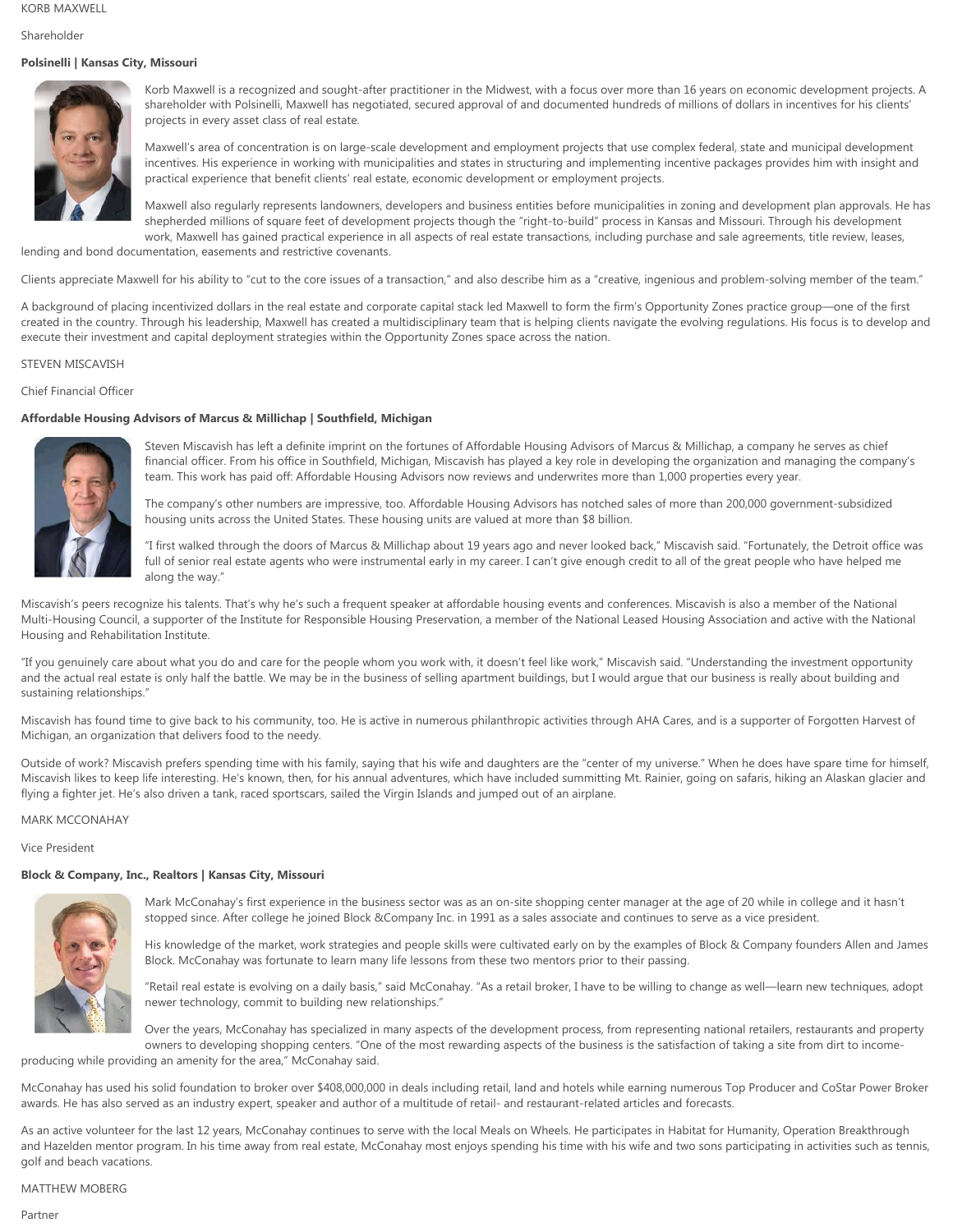# **Porter Wright Morris & Arthur LLP | Columbus, Ohio**



The leader of Porter Wright Morris & Arthur's real estate practice group, Matthew Moberg is also the president of the firm's title insurance agency, Coventry Title Agency, Inc. He has extensive experience in all aspects of the title insurance industry, from optimizing the coverage offered by title insurance policies to making and enforcing claims under those policies. His real estate background includes extensive experience representing developers and landowners in the purchase, sale and development of commercial real estate, drafting and negotiating commercial lease agreements, representing both financial institutions and borrowers in commercial loan originations, foreclosures, receiverships and workouts and assisting businesses in general contract negotiation and dispute resolution.

"I love that there exists a physical manifestation of my work in the real world," said Moberg. "Rather than just having a signed contract or a little deal trophy on my desk, I can point to a building and say, 'I helped build that.'"

Moberg has applied his real estate knowledge to assist clients in highly specialized areas, such as representing health care organizations and financial institutions with respect to the leasing, acquisition and divestiture of real estate assets within their respective complex regulatory frameworks, representing energy companies in the acquisition and enforcement of coal and mineral interests, oil and gas leases and pipeline rights-of-way and representing a significant wireless telecommunications carrier on matters related to new cell site deployments and distributed antenna system installations.

Moberg was named an Ohio "Rising Star" by Ohio Super Lawyers. He has authored various law alerts on developments and changes in real estate law and also contributes to the firm's blogs, Banking & Finance Law Report and Oil & Gas Law Report.

### MICHAEL MULLADY

Executive Vice President

### **CBRE | Columbus, Ohio**



During a 20-year career with CBRE, Columbus-based CRE veteran Michael Mullady has negotiated more than 60 million square feet in sale and lease transactions. These transactions have totaled more than \$1 billion.

With numbers like that, it's not shocking that Mullady has developed a reputation as one of the top-performing CRE practitioners in the Columbus region.

His long list of industry awards offers additional proof: From 2010 through 2017, Mullady ranked among the top 20 percent of national producers with CBRE; in 2010, he ranked as CBRE's top U.S. industrial broker; in 2006 and from 2009 through 2017, he was selected for the commercial Top Producer award from the Columbus Board of Realtors; and in 2016, he earned the NAIOP Chicago Industrial Transaction of the Year honor.

During his long career, Mullady has closed several big transactions. This includes a deal with Mars, Inc., that totaled more than 10 million square feet, and another with Pier 1 for more than 2.09 million square feet. Mullady also closed a deal for McGraw Hill Companies for 1.94 million square feet, Quaker Sales & Distribution

for 1.4 million square feet and Restoration Hardware for 1.2 million square feet.

When not working, Mullady has donated his time to his community. He has worked closely with Ronald McDonald House Charities and recently donated a recreation room to the new Columbus Ronald McDonald House. Patients of Nationwide Children's Hospital and their families can relax and play games in this space during their stay at the hospital.

In his rare free time, Mullady prefers spending time outside. He is an avid outdoorsman and a passionate conservationist, teaming with Ducks Unlimited, a nonprofit dedicated to preserving wetlands and other habitats for water fowl. Mullady also works with Special Olympics and the Leukemia and Lymphoma Society. VICKI MUTCHLER

Vice President of Capital Transactions

#### **Conor Commercial Real Estate | Rosemont, Illinois**



With 20 years of experience managing land acquisition, development and financing within the commercial and residential real estate industries, Vicki Mutchler, vice president of capital transactions at Conor Commercial Real Estate, counts a strong financial background, extensive experience in cash flow modeling, valuation work, acquisitions, development and project financing among her many attributes.

Mutchler manages all of Conor Commercial's lending and equity partner relationships while overseeing the financing of the firm's new development projects and the refinancing of existing deals. She also supports the management team with project analyses and strategic decision-making and serves as a member of the firm's investment committee.

"For a speculative developer, some of the greatest challenges selling commercial real estate are upfront when you are designing a building and identifying what features your building should have without knowledge of potential future tenant needs and buyer requirements," Mutchler said. "It is important to make a building as versatile as possible to attract the most tenants and buyer pools."

Mutchler received her master's degree in real estate development from the University of Southern California following a bachelor of business administration in real estate and marketing from the University of Wisconsin. She serves on the board of directors of the Goldie B. Wolfe Women in Leadership Initiative and is a founding member of the Building Industry Association's next generation group.

Additionally, Mutchler is a member of the National Association of Industrial and Office Properties (NAIOP), Urban Land Institute (ULI), Real Estate Finance Forum (REFF), Industrial Women in Real Estate (IWIRE) and U.S. Green Building Council. Away from the office she enjoys spending time with her family, watching her son and daughter play sports and traveling as a family.

JOHN NEYER

CEO

# **Neyer Management | Cincinnati, Ohio**

John Neyer got his start in commercial real estate when he joined his family's real estate development business, where he worked in marketing and then development. When the company reorganized in 2003, Neyer, age 30, broke off what had been a purely internal property management business as his own separate company, Neyer Management. Working with a core team of committed professionals and patiently developing best-in-class systems and processes, the business has grown organically by more than 2,500 percent. Neyer Management now manages over 34 million square feet in Ohio, Kentucky and Indiana, has a staff of 90 and is the largest property management company in the region.

"I like to fix things. Development is a business of creation. Management is a business of ongoing repair, adjustment and customer service," Neyer said. "Tweaking, polishing, repairing and maximizing real estate requires persistent diligence and a commitment to doing the important things, even when they aren't the fun things. Property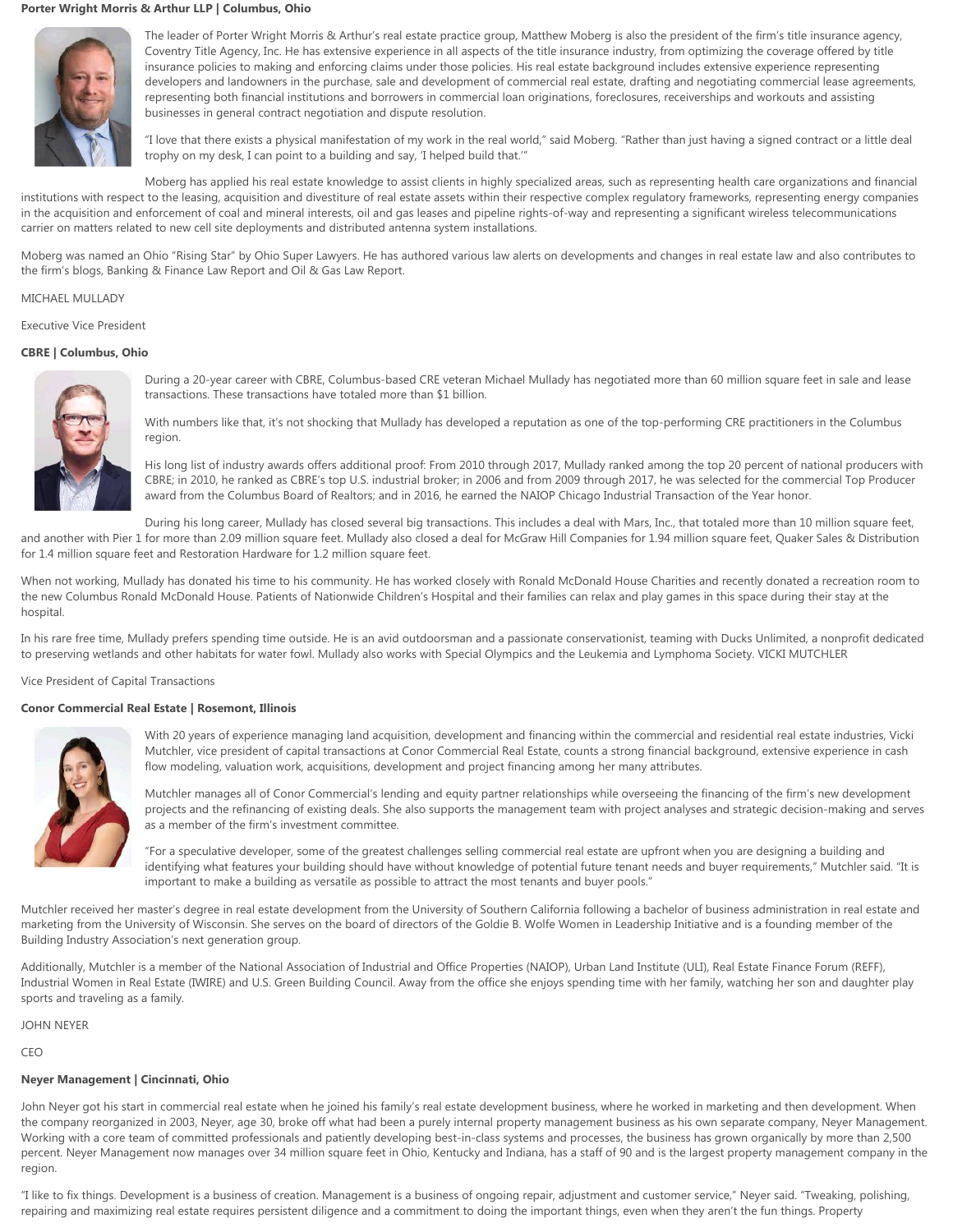

management is like the vegetables of real estate; it rarely gets the top billing, but it's essential to sustaining good health."

What does he find most challenging about the business? "Getting alignment of goals and values among all parties in a transaction," said Neyer. "Once you've achieved that, it's just mechanical. Achieving that alignment, however, is an art and a science and crucial to moving any deal forward."

Neyer was an early board member and eventually board chair of the Holocaust and Humanity Center. He was a 15-year board member and chair of the Cincinnati Parks Foundation. Other service to the community includes DePaul Cristo Rey, where he chaired the Facilities Committee during a \$20 million campus expansion, and the Clifton Community Arts Center.

"No small part of my success comes from luck. I've also been fortunate to be able to recognize the skills of key partners and members of my team and involve them early and intensively," Neyer said. "Most important, however, is that I've got two ears and one mouth and I use them in proportion."

#### STEPHEN PALMS

### Principal



**Miller, Canfield, Paddock and Stone PLC | Ann Arbor, Michigan** A principal at Miller, Canfield, Paddock and Stone PLCA, Stephen Palms has seen it all. The real estate attorney has represented developers, lenders, borrowers, governmental entities, landlords, tenants, contractors, sellers and purchasers, including many big-ticket, multi-million-dollar successes.

Palms was the lead attorney in the Miller Canfield team that represented the Ilitch organization in structuring a transaction with the City of Detroit and the State of Michigan for the development of the new sports and entertainment facility in Detroit that is the home for the Detroit Red Wings as well as a venue for other events.

Financing for the arena included two series of bonds, one for \$250 million which is a tax-exempt revenue bond supported by property tax revenues and the second for \$200 million which is taxable, with private credit support. The project also encompasses the development of the area around the new arena, commonly referred to as District Detroit, which will include office, retail, hotel and residential developments.

"The thing I enjoy the most about transactional real estate is the challenge of finding a way to make the deal happen and solving whatever problems come up," said Palms. "I enjoy working on complicated transactions since they require unique and creative solutions to multiple issues, and I also enjoy working on transactions that have the potential to impact the overall community in addition to the specific parties involved in the transaction."

Palms has also represented owners and underwriters in issuing tax-exempt bonds for affordable housing projects valued at \$200 million. He is a member of the University Musical Society Board of Directors at the University of Michigan, an organization that brings world-class music, dance and theater to the University of Michigan, and he actively supports land conservancies both in Washtenaw County and Leelanau County. DAVID OSTOICH

Senior Property Manager

### **Colliers International | Cleveland, Ohio**



Experience and results matter in commercial real estate. That's what makes David Ostoich, senior property manager with the Cleveland office of Colliers International, such a force in his market

Ostoich has the experience. He's worked in property management for more than 25 years. And he definitely has the success. Clients enjoy working with Ostoich. They come back to him, too, giving this industry veteran a long list of repeat clients.

The reason for this? Ostoich gets results. His peers say that Ostoich's sole focus is to do whatever it takes to help his clients add value to their real estate portfolio.

This has helped Ostoich build an impressive roster of clients. He has represented such companies as Covington Realty Advisors, GE, The Archon Group, Cuyahoga County Board of Commissioners, Falcon Real Estate, Interventure Advisors and John Hancock Life Insurance. His roster of clients also includes

Mutual of New York, RAITH Capital and STAG Industrial.

"I have been successful because of my knowledge of the industry, integrity and communication skills," Ostoich said. "I always try to be proactive and not reactive."

Despite his busy career, Ostoich finds time to give back to his industry and community. He is an active member of BOMI International and BOMA Greater Cleveland. Ostoich and his wife have served as Task Force Leaders for the Cleveland Ride for Kids, an organization that raises funds for the Pediatric Brain Tumor Foundation. The couple has done this for the last 15 years, helping to raise more than \$750,000 in the fight against childhood brain tumors.

When not working, Ostoich's hobbies include motorcycling and kayaking, although this property management veteran says that he enjoys all sports.

### MICHELLE PANOVICH

Principal, Executive Vice President



**Mid-America Asset Management | Oakbrook Terrace, Illinois** Michelle Panovich, principal and executive vice president at Mid-America Asset Management, has over 35 years of real estate construction, development and management experience—the last 33 years concentrated in the shopping center industry. She has successfully provided the management and redevelopment of several major properties, such as Streets of Woodfield, Brickyard Mall and Ford City Mall.

Panovich has also spearheaded the economic revitalization of downtown areas, such as the redevelopment of LaGrange, Illinois, as well as a mixed-use project in downtown Park Ridge, Illinois. Her ability to develop excellent relationships with clients and tenants allow the implementation of meaningful action plans that result in bottom line success for the clients they serve.

"In property management, the greatest challenge is trying to understand your client and what their objectives are. Often there are budget obstacles, so we must find ways to be resourceful to achieve their goals," said Panovich. "On the redevelopment side, when managing development services, the

largest challenge is working your way through present day economic hurdles. It can be difficult to find labor for commercial construction and it has been an issue for over a decade."

Panovich serves as Chair of the Marquette University Center for Real Estate Advisory Board as well as sits on the board of the Marshall Bennett Institute of Real Estate at Roosevelt University in Chicago and is the past President of the College of DuPage Foundation Board. In 2013, she was awarded the Lifetime Achievement Award from Roosevelt University.

"What I enjoy the most about this business is every day is different, and I continue to learn. It remains true after 35 years," Panovich said.

### JOE PARROTT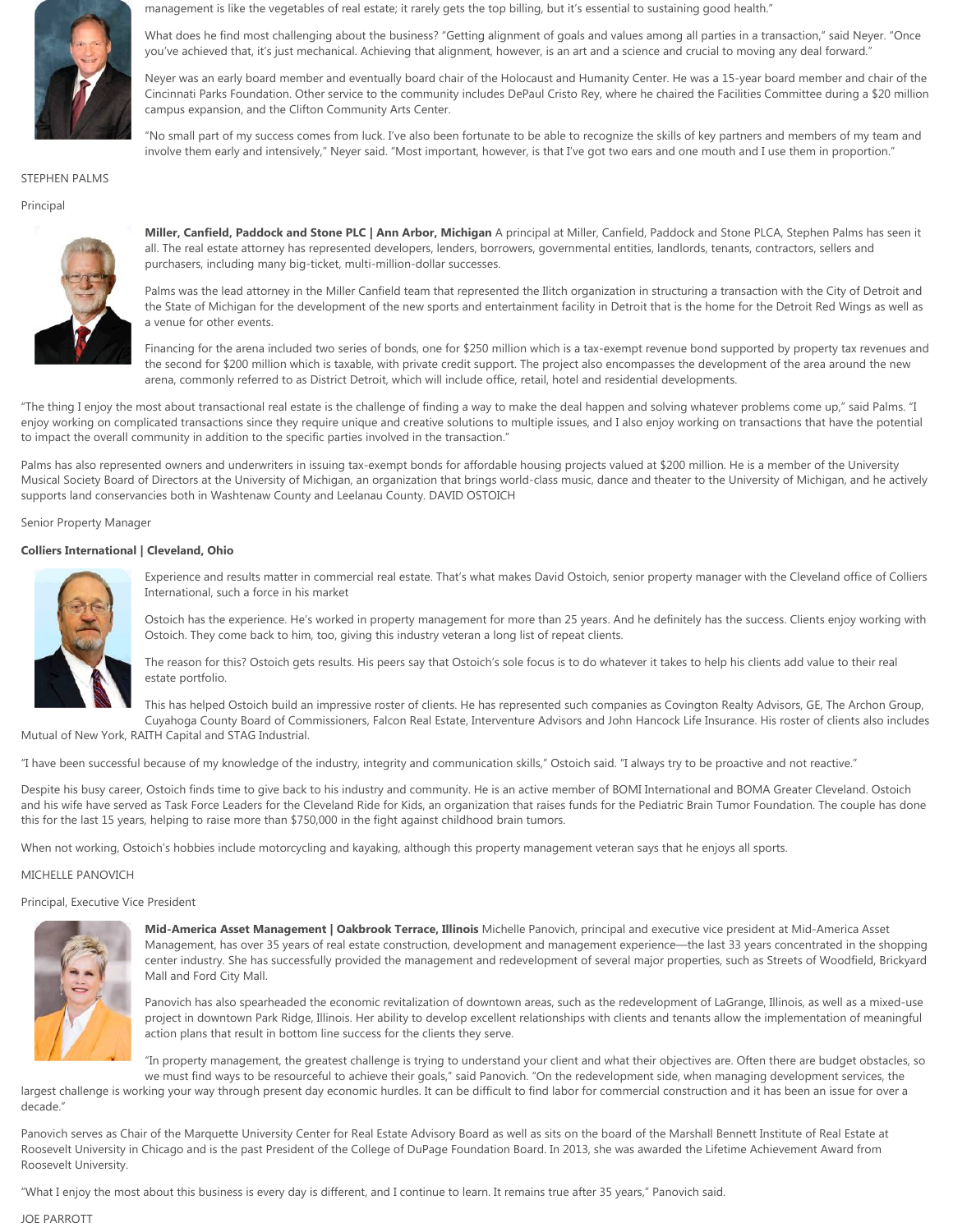# **CBRE | Chicago, Illinois**



Joe Parrott hasn't just enjoyed a long career in commercial real estate. He's enjoyed a successful one, extremely successful.

During a CRE career that's lasted more than three decades, Parrott has served as the exclusive leasing agent for more than 400 shopping centers. He has also completed more than 2,000 shopping center leases for a combined 1.5 million square feet of space and a value of \$1.5 billion. Among these deals are 130 anchor transactions with most of the leading retailers in the United States. Parrott has represented many of the top shopping center owners in the country, including Simon, DDR, Vereit, Kimco Realty, Regency Centers, IRC Retail and Seritage Growth Properties.

Parrott points to three key strategies for his success.

"The first is specialization," Parrott said. "By continually investing time to learn everything possible about retail anchor leasing, I am viewed as the leading expert in that area. Second is surrounding myself with extremely talented team members. I'm always learning from my partners and other CBRE team members. Third is never settling for incomplete or uncertain answers. People that deal with me know that they can always expect complete and accurate information."

Thanks to this success, Parrott's advice is in high demand. He has published the Chicago Retail Anchor Report every year for the past decade, helping him to develop a reputation as the leading expert on retail anchor transactions in the market.

His peers have recognized this expertise. Parrott has been named Chicago Retail Broker of the Year three times, has ranked as CBRE's top retail broker in Chicago, has closed enough transactions to rank in the top 25 of all CBRE retail brokers in the United States and has won Vereit's Allegiance Award.

When he's not closing deals, Parrott enjoys spending time on the golf course. Throughout the summer, in fact, you might spot him at his favorite course, The Glen Club. Paddle tennis keeps him active in the winter. He, his wife and his son are movie buffs. Parrott says they see a new movie nearly every week.

### STEPHEN PROVANCHER

### Managing Director

### **Newmark Knight Frank | Milwaukee, Wisconsin**



Stephen Provancher, managing director with the Milwaukee office of Newmark Knight Frank, has turned in some big numbers during his commercial real estate career. Here's an example: Since 2004, this industry veteran has closed transactions with a combined value of \$320 million.

Because of this record of success, along with his industry knowledge, hard work and top-level customer service, Provancher has become a leader in the industrial segment in the Milwaukee region. He's not just interested in closing sales. Instead, he's an advisor for his clients, working with them on acquisitions, dispositions, site selections, financial analysis and lease negotiations.

His impressive list of clients includes Zilber Property Group, RPS Corporation, Village of Germantown, Greenfield Partners, Solaris Group and Somerset Properties.

"I have always been a problem-solver, and the commercial real estate industry provides ample opportunity to exercise that skill," Provancher said. "I most enjoy the opportunities that I have to meet with and serve many clients with a myriad of different real estate wants and needs; because each transaction is so different, they each require a unique, creative approach."

Another benefit Provancher brings to his clients? Before his real estate career, he worked for more than 10 years as a commercial lender with US Bank and JP Morgan/Chase Bank. This background gave Provancher valuable experience working with a variety of companies, ranging from start-ups to Fortune 500 giants. Provancher's banking experience, combined with his finance degree, give this industry veteran an advantage over other commercial brokers as he assists his clients in structuring the appropriate financing to support their growth.

"I am successful in this business because I listen to my clients and adapt as needed, while always maintaining a focus on my clients' needs," Provancher said. "Additionally, I have furthered my career through my commitment to learning from experienced commercial real estate professionals, networking, listening, asking questions and avoiding assumptions."

Outside of commercial real estate, Provancher enjoys spending time with his family, quality time that includes traveling and attending sporting events. He also enjoys golfing and playing platform tennis.

### SPENCER PISCZAK

President

# **Premier Development Partners | Cleveland, Ohio**



In his 38 years of experience, Spencer Pisczak, president, Premier Development Partners, has successfully processed more than 1,000 commercial real estate deals. He has acquired and developed over 1,000 acres, built over 12 business parks and built or acquired over 100 buildings totaling in excess of 11 million square feet and exceeding \$750 million in value.

The aspects of the business in which he finds the most joy are the "people aspect," the personal relationships that he develops during a project.

These, in many cases, have turned into life-long friendships. That doesn't mean there aren't challenges in commercial real estate.

"I am very passionate about the industry and the individual projects. For me, it has never been work—I love what I do and the people that I get to do this with," Pisczak said, "It's a combination of process, finished product, and long-term sustainability."

Pisczak specializes in everything from acquisitions, sales and leases to development, financing, tax abatement and construction. He counts his willingness to listen, learn and to think outside of the box as his greatest strengths. Pisczak has sought to educate himself of new concepts and terms and to help the up-andcoming real estate professionals as he was aided by peers and mentors early in his career.

Pisczak is a 30-year member of The Society of Industrial and Office Realtors (SIOR), Cleveland Area Board of Realtors (CABOR) and holds the Certified Commercial Investment Member (CCIM) designation.

Away from the office, Pisczak enjoys playing golf, attending live concerts, boating and fishing. He also likes to write and create original music.

KEITH RAKER

Partner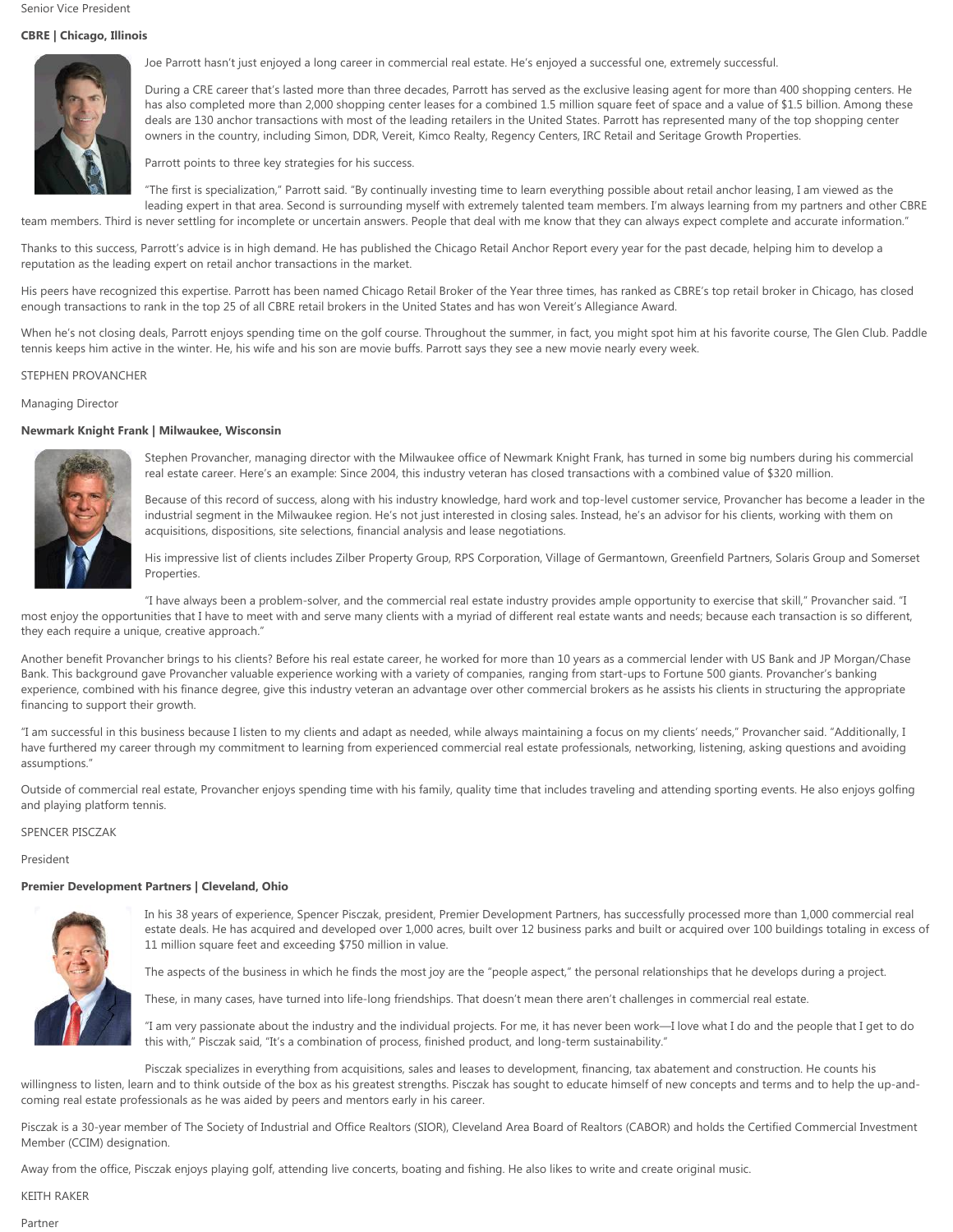# **Tucker Ellis LLP | Cleveland, Ohio**



Born and raised in rural Ohio, Keith Raker, takes pride in his ability to converse with people from all walks of life. Now a partner with Cleveland-based Tucker Ellis LLP, this trait has served him well.

"I try to follow the golden rule—essentially treating and interacting with other industry professionals as I would like them to do with me," Raker said.

Raker chairs the Tucker Ellis real estate group, with an emphasis on real estate development, finance, acquisitions, sales, like-kind exchanges and leasing. He also represents clients in structuring transactions involving the syndication of Low Income Housing Tax Credits and Historic Tax Credits and clients involved in the oil and gas and other extractive industries.

Raker is an Ohio State Bar Association Certified Specialist in Business, Commercial and Industrial Real Property Law, and serves on the OSBA Real Property Law Specialization Board. He also is a member of the Cleveland Metropolitan Bar Association's Real Estate Law Institute Committee and a past

chair of the Real Estate Law Section. He is a long-time member of Commercial Real Estate Women (CREW) Network, Cleveland Chapter, and is a past recipient of both its Member-to-Member Business Award and Economic & Community Improvement Impact Award. Raker is also a member of the International Council of Shopping Centers and the Building Owners and Managers Association.

His favorite part of the commercial real estate industry is watching projects come to life and watching businesses and communities grow based on real estate development.

An avid outdoorsman, Raker enjoys fly-fishing, hunting, boating, skiing and motorcycling. He is actively involved with the Western Reserve Land Conservancy, Ducks Unlimited, Pheasants Forever and Trout Unlimited.

Raker received his law degree from The Ohio State University College of Law, following an undergraduate degree with honors from the University of Richmond and an M.B.A. with distinction from The Ohio State University. He is admitted to practice law in Ohio, New York and before the U.S. Supreme Court.

### GRANT REVES

# Investment Sales

### **Block Real Estate Services | Kansas City, Missouri**



Since 2002, Grant Reves of Block Real Estate Services has been involved in transactions totaling more than \$650 million, on behalf of institutional clients. He has also facilitated a host of private equity groups and families throughout the Midwest.

"Each deal takes on a life of its own, with each having different challenges," said Reves. "Some of my closest friends have come from relationships built through the business. It is rewarding to lead a team through a transaction from start to finish."

As a member of Block's investment services group, Reves' client responsibilities include the review and analysis of potential acquisitions and dispositions, due diligence, transaction valuation and execution and detailed financial modeling. He is also responsible for acquiring properties for Block Funds in several markets outside of Kansas City.

"Greg Galvin was my mentor and first boss in the business and he once told me the hardest thing to do in the business is to get someone to write you a check," Reves said. "We get very creative with sources of new equity; it is the life line to our business. Finding good deals is paramount to staying in this business. Anyone can buy a deal by paying the most money but finding the untapped potential of a property can increase returns, turning a good deal into a great deal."

Reves earned his Certified Commercial Investment Member (CCIM) designation as a recognized expert in the disciplines of commercial and investment real estate. He has been named as a Power Broker by CoStar Group four times since 2004 and in 2009 the Kansas City Regional Association of Realtors (KCRAR) recognized Reves as the city's top investment broker by dollar volume.

Reves currently volunteers his time coaching flag football for youths through YMCA of Greater Kansas City. He has also been active in fund raising for The First Tee of Greater Kansas City.

### JOHN REED

Managing Director

# **NorthMarq | Omaha, Nebraska**



It's little surprise that John Reed has become a go-to source for commercial financing in the Omaha region. This managing director with the Omaha office of NorthMarq has arranged more than \$1 billion of longterm financing for Midwest clients.

That's an impressive figure. And it's a testament to the trust that clients place in him.

And while Reed has been productive in closing financing deals, he's also served as a strong leader for his NorthMarq office. He oversaw the growth of this office through the big acquisition of Daisley Ruff Financial Corporation in 2017. This 25-year-old firm added a \$660 million servicing portfolio to NorthMarq in addition to 25 life-insurance company correspondents.

"I have always enjoyed the opportunity to help clients," Reed said. "I take a closing a good our . We are every day capital sources and unique deals that are being done. However, there is no cookie cutter solution for a given property type or client. I have been really surprised in my career at how

differently clients can view similar situations. This makes our business fun. I am able to get to know our clients really well and we get to be creative in structuring financing."

Despite his busy career, Reed has found time to volunteer for his industry and community. He is a member of the NorthMarq Capital Finance Advisory Council and has served on the NorthMarq Production Committee. He is a member of the 2018 Future Leaders Program through the Mortgage Bankers Association. Reed has also served as a thought leader for NorthMarq and the mortgage banking industry, providing interviews at the MBA CREF 2019 for Multi-Housing News and bylines for Midlands Business Journal. Many of his closed transactions have been featured on [REjournals.com](http://rejournals.com/).

In the community, Reed is a mentor at Sacred Heart School in North Omaha, has served on the development committee of Saint Margaret Mary Church, fund-raises for the Komen Foundation and is a member of the finance committee for the Omaha Country Club.

When not working, Reed likes spending time with family. He has been married to his wife, Torey, for nearly 20 years. They have three young daughters. He and his wife, then, spend plenty of time watching their children's extracurricular activities. The family also enjoys traveling together. The Reeds will travel to Puerto Rico this spring break and enjoy hiking in the mountains over summer breaks. Last year, the family spent two weeks between the Tetons and Yellowstone National Park.

# DAVID REIFMAN

Partner and Senior Vice President, Strategic Development Initiatives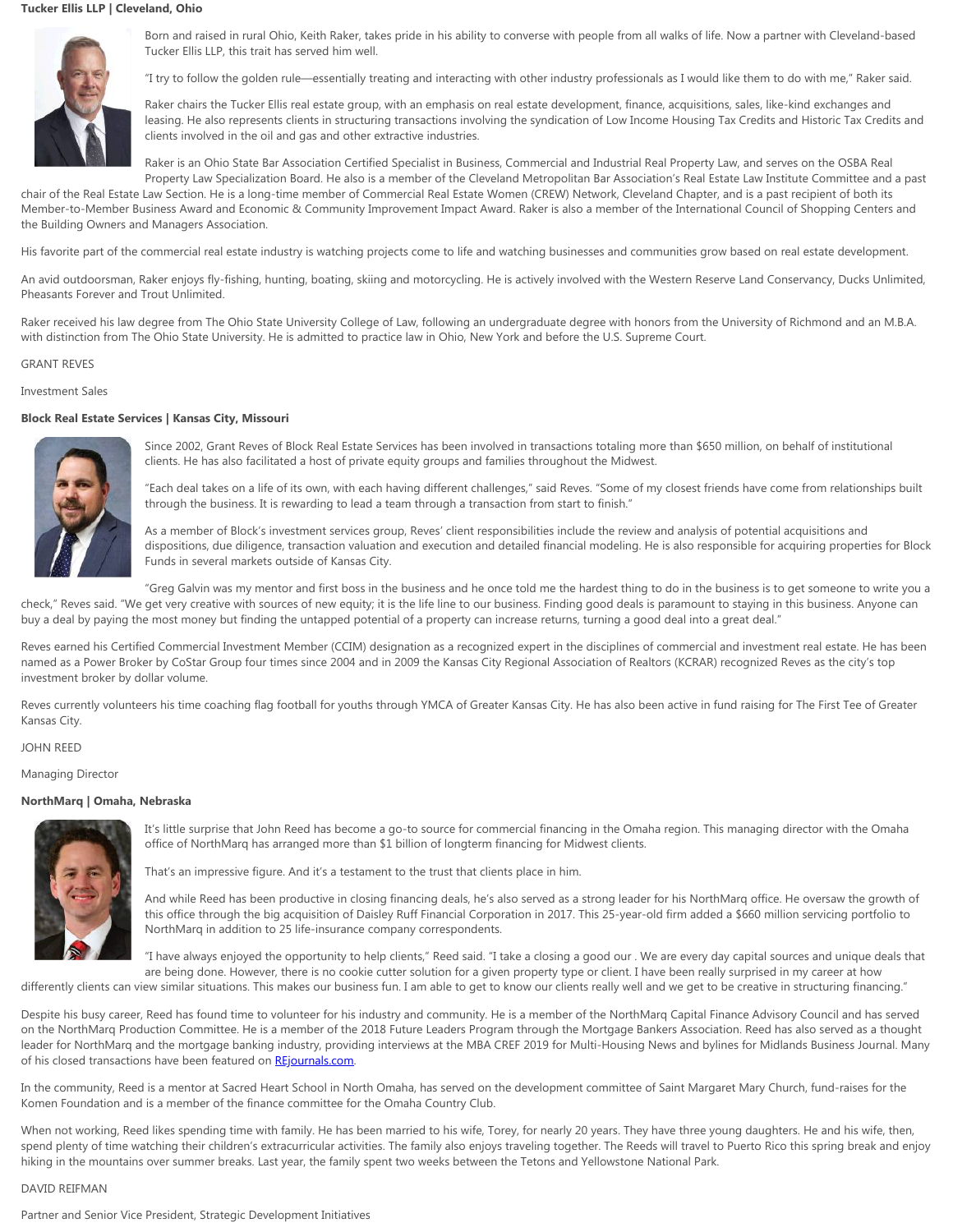### **CRG | Chicago, Illinois**



Though he now serves as partner and senior vice president for strategic development initiatives at Clayco's real estate arm, CRG, David Reifman's path through the private sector had a decidedly conspicuous detour in the public sector. From September 2015 through May 2019, he served as the City of Chicago's Commissioner of Planning and Development.

As Commissioner, Reifman was responsible for implementing large-scale, complex development and infrastructure projects, as well as numerous innovative policy and programming initiatives. Among his most notable accomplishments, Reifman was the architect of Chicago's widely recognized Neighborhood Opportunity Fund, which leverages the success of increased density in downtown development to create resources for businesses in underserved neighborhoods on Chicago's South and West Sides.

As commissioner, Reifman also led the efforts to rehabilitate long-vacant landmark buildings such as Chicago's Old Main Post Office; modernized land use and mobility/transportation frameworks to transition obsolete industrial corridors to vibrant mixed-use job centers; initiated reforms to enhance

minority- and women-owned business participation in private development; developed community anchors in under-served neighborhoods, including multiple grocery stores, affordable housing, public facilities and other commercial, industrial and institutional assets and created contemporary sustainability policies for effective green building development.

Now, Reifman leads key aspects of CRG's national development activities, helps to expand Clayco's design and construction businesses in existing and new markets and supports the Decennial platform, focusing on scalable, long-term investments in Opportunity Zones.

Prior to joining the City, Reifman was a partner at DLA Piper. During his 25-year law career, he was lead counsel on projects such as the restoration, renovation and expansion of Wrigley Field, the establishment of the Method Factory in Pullman, the redevelopment of Fort Sheridan and the relocation of The Boeing Company headquarters to Chicago.

# BRENT ROBERTSON

Managing Director and Market Lead

# **JLL | Minneapolis-St. Paul, Minnesota**



Since joining JLL in 2001, Brent Robertson has made a significant impact on both his company and the local real estate market in the Minneapolis-St. Paul region. This industry pro has been responsible for leasing and marketing some of the most iconic office buildings in the Twin Cities region. Robertson co-leads the JLL Agency Leasing team, a five-broker team responsible for more than 7 million rentable square feet in the Minneapolis market. He and his team have closed more than 560 transactions consisting of 4.75 million square feet. Robertson points to effort and service as the reasons for his success.

"Giving persistent effort and providing creative solutions is important," he said. "I continue to challenge myself. I'm not afraid to be uncomfortable."

A look at the team's current leasing projects provides evidence of just how important Robertson and his teammates are to the Twin Cities CRE market. The team is now leasing the famed IDS Center, Towers of West End, KBS's RBC Plaza, the new Gateway development, PwC Plaza and Hines' innovative timber project T3.

Given his level of production, it's not surprising that Robertson has earned several key industry awards. He's been named a CoStar Power Broker four times, a JLL Top Gun, a JLL Top Achiever twice and a JLL Gold Achiever, also twice.

When not working Robertson enjoys a musical hobby, playing the bagpipes. He also enjoys taking his daughters to Swedish school.

And when he is working? Robertson says he has a true passion for the commercial real estate industry, largely because of his fellow brokers, developers and investors.

"I enjoy the people I work with," he said. "We are very fortunate in the Twin Cities to have such smart, respectful colleagues in this industry."

BRETT ROGE

#### Partner

#### **Michael Best & Friedrich LLP | Milwaukee, Wisconsin**



After 25 years in the business, Bret Roge, a partner with Michael Best & Friedrich LLP in Milwaukee, has developed into a hard-nosed negotiator whose work for clients often results in deals that surpass their highest expectations. Roge started his career as a tax lawyer, then started working on corporate transactions, one of which was a large real estate client. Over time, he served more real estate clients in multiple transactions, helping him to understand the overall business strategy of these projects.

"At age 40, I saw a gap in the real estate market for this service area and decided to dedicate my practice to real estate," said Roge. "The path to get here is what helps me look at deals differently—does this make sense from a business perspective, and what is the best path for the most positive outcome? I can work with my clients to understand their needs and get them the best results."

Among his high-profile cases, Roge helped a multi-national corporation secure two environmentally contaminated sites in Milwaukee's port area for the development of their corporate headquarters. He also assisted a commercial real estate development group in the acquisition and development of a

66-acre mixed-use project in an area of Brookfield, Wisconsin. The \$150 million development project, known as "The Corridor," includes office, retail and hospitality components, along with the preservation of the components.

Outside of work, Roge spends time with his family biking, skiing and taking advantage of all the outdoors has to offer. He also enjoys serving as a board member and helping struggling communities. Roge has served on the board of Central City Cyber School, an inner-city charter school located within an affordable housing neighborhood.

"I provide guidance and support to help them make sound business decisions, so they can be successful and serve a market that would not otherwise have that kind of support or representation," Roge said. ROB ROE

Managing Director, Tenant Representation

# **JLL | Cleveland, Ohio**

With more than three decades of commercial real estate experience, JLL's Rob Roe has closed big deals and provided consulting services for clients across the globe. For more than 31 years, this industry veteran has focused on strategic planning, project consultation and the execution of acquisitions and dispositions for his clients and their portfolios.

The ultimate goal? Roe helps his clients find solutions to their real estate challenges. Instead of focusing merely on closing deals, he acts as an advisor to his clients.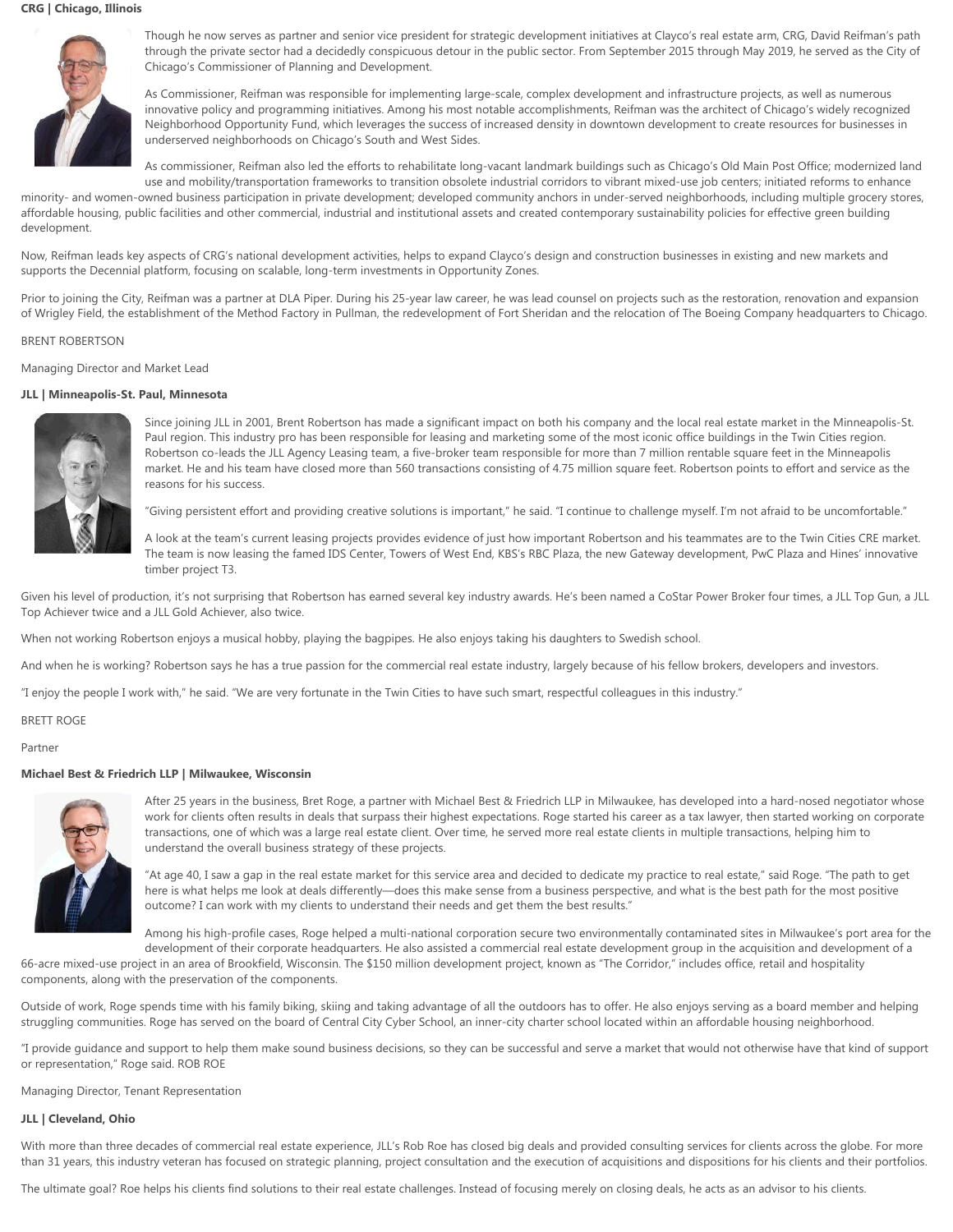

Roe displayed an aptitude for commercial real estate early in his career. Shortly after graduating from the University of Washington in 1988, Roe opened the Great Lakes Region of the Staubach Company, serving as managing partner here from 1998 to 2008. That last year, the Staubach Company merged with JLL, where Roe has continued representing tenants and focusing on capital markets sales and acquisitions.

This industry veteran has closed several major deals during his long career. This includes the Eaton Corporation's North American headquarters buildto-suit of 550,000 square feet; the KeyBank headquarters for 480,000 square feet; the 1.3-million-square-foot sale of Cleveland's trophy building, 200 Public Square; and an 11-building, 1.1-million-square-foot suburban portfolio sale for Duke Properties.

Roe credits his success to always doing right by his clients. He also enjoys the challenge of designing and putting into place strategies that ultimately help his clients achieve their workplace goals. This approach has paid off: During his career, Roe has consulted and been an advocate on transactions averaging an annual value of more than \$250 million.

His peers have recognized Roe's accomplishments. He is a four-time recipient of the NAIOP Office Broker of the Year award and was recognized by Crain's Cleveland Business' Forty Under 40 program.

Roe is passionate, too, about bettering his community. He has served on the charitable boards for Providence Housing and Big Brothers Big Sisters of Cleveland. In addition, he has served on the leadership councils for Staubach Company and JLL and on the Chicago Title Advisory Board. He is also a past president of NAIOP Northeast Ohio.

When not working, Roe enjoys spending time and traveling with his four children, Riley, Kenzie, Trey and Brady. He also enjoys skiing and is a passionate golfer.

### JIM ROSEN

### Vice President – Brokerage



.

**Pace Properties | Brentwood, Missouri** Jim Rosen's philosophy is simple: treat each client as if their property or business were his own. The vice president – brokerage at Pace Properties has found that people outsource their business needs to those they can trust.

"While it's important to invest in yourself, it is equally important to invest in the objectives of each client," Rosen said. He also sees the value in investing in his up-and-coming colleagues. "I've used the knowledge and skills passed down from my mentors and tried in turn to pay it forward

Rosen specializes in landlord and tenant representation, acquisition, disposition and investment property sales of retail properties. Some of the clients he has represented include Lowe's, Walmart, Hardee's, PNC Bank, Saver's, Tuesday Morning, Half Price Books, Weekends Only Furniture, Office Depot, Elements Massage and National Retail Properties, among others.

A 26-year industry veteran, Rosen has parlayed his knowledge into numerous teaching roles. As a CCIM designee, he has blended his passions for commercial real estate and teaching as a senior member of the CCIM faculty. He is also a past Dean of the ICSC University of Shopping Center College of Financial Analysis held at the Wharton School, University of Pennsylvania. He currently instructs workshops on commercial real estate topics throughout the country and real estate continuing education in his home state of Missouri.

When away from the office, Rosen is football referee and State Rules Interpreter for the Missouri State High School Activities Association, former Game Clock Operator for the NFL (St. Louis Rams) and an Instrument Rated Private Pilot. He enjoys spending time with his wife, children and new grandson.

ANTHONY ROSSI, SR.

President / Chairman

# **M&R Development / RMK Management | Chicago, Illinois**



Anthony Rossi spent a decade at Arthur Andersen's tax group, specializing in real estate. In 1973 he left that business behind and went full-time into commercial real estate, now wearing two hats: president of M&R Development and chairman of RMK Management. He certainly doesn't mind the dual roles.

"On the development side, I enjoy putting new deals together and developing good, high-quality real estate that can enhance our community and improve people's living experience," said Rossi. "On the management side I enjoy giving people a great living experience while still providing us and our investors and reasonable return on our investment."

Rossi received his C.P.A. from the State of Illinois in 1963 and passed the Illinois Bar in 1969. He is also a licensed broker in Illinois, and Florida. He has also served as President of the Chicagoland Apartment Association.

While his business interests run a wide scope, Rossi has also devoted a major portion of his life to his favorite sport, ice hockey. He is a past president of the Illinois Armature Hockey Association and served on their Board of Directors for a number of years. In 1983 he was elected to the Board of Directors of USA Hockey, the national governing body for the sport of Ice Hockey.

He was subsequently elected to the Executive Committee and served in various capacities until he was elected as a Vice President of USA Hockey and Chairmen of the International Committee. In that role he had oversight responsibilities of all of the World Championship teams and Olympic teams.

He was also named USA Hockey's representative to the International Ice Hockey Federation. He was subsequently elected to the governing Council of the International Hockey Federation and served for two four-year terms in this position. Rossi was awarded the USA Hockey Builders award and he was a recipient of the Lester Patrick Award given by the National Hockey League for his contributions to the growth of American hockey.

JOHN SALSBERRY

Advisor

# **Axiom Advisory Group | Chicago, Illinois**

In John Salsberry's 26-year real estate career, he has helped clients in 41 countries and in over 220 cities across the U.S. He dug into that experience in 2017 when he and two partners formed Axiom Advisory Group to provide a more strategic and consultative approach to corporate clients. "I am passionate about helping clients solve real estate challenges. I enjoy providing unvarnished advice to clients who view me as an extension of their business operation," said Salsberry. "I appreciate being involved in every aspect of the business strategy which ultimately impacts the real estate decisions."

Salsberry started his real estate career in 1994 as an industrial broker but realized he wanted to obtain experience completing multi-national transactions, leading to a stint as the transaction and account manager for an automotive manufacturer and ultimately as the head of a corporate real estate department for a regional brokerage company.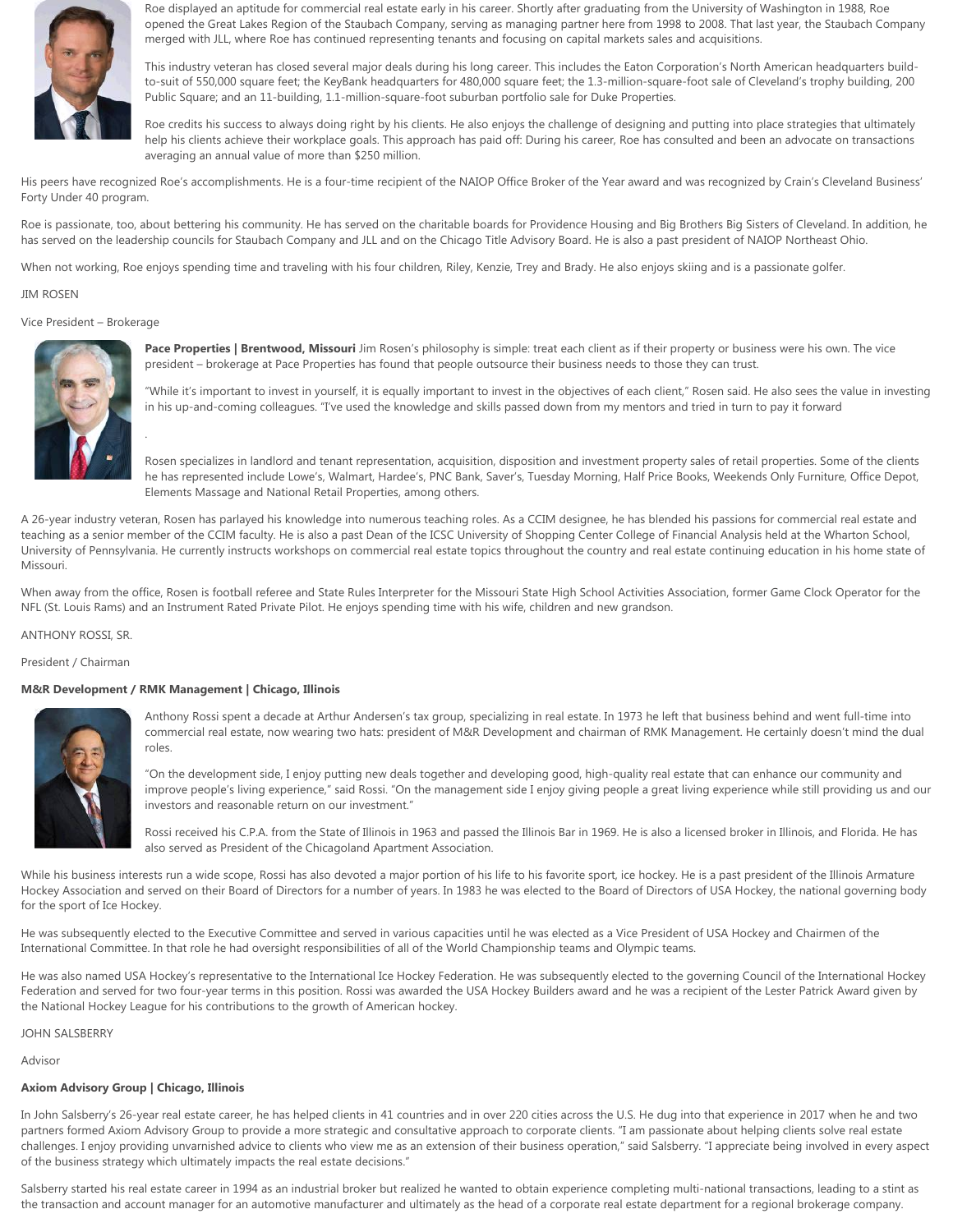

What steps has he taken to succeed in commercial real estate? According to Salsberry, success can be measured in a variety of different ways and his favored metrics are upholding the highest ethical standards and gaining the trust of clients.

"Over the course of my career I have tried to offer options and advice to clients that may not be in my personal best interest financially but is in their best interest," Salsberry said. "Clients appreciate when I am completely open book and typically respond by getting me involved in additional assignments."

Salsberry is an active member of SIOR and is currently the President of the Michigan Chapter. In his spare time, John enjoys spending time with his wife Kerrie; three children, Conner, Bella and Lily and bulldog, Bradford. They enjoy golfing, travelling and going to Red Wings games together.

BILL SALTZMAN

Executive Vice President|Director of Office Services

# **Cushman & Wakefield | CRESCO Real Estate | Cleveland, Ohio**



Striking the balance between the analytical and the creative has always been Bill Saltzman's passion. From a young age, he fell in love with music and the arts, but his inquisitive mind also nurtured his enthusiasm for arithmetic and analytical thinking.

After earning a B.B.A. in Economics from Ohio University, Saltzman took a position with a manufacturing company while investing in a small real estate side project. During the renovation of the property, he had an epiphany.

"I found real estate square at the intersection of several interests of mine," Saltzman said. "It was the perfect combination of creativity with architecture, design and space utilization and analytical thought with law, finance, psychology and problem-solving."

Saltzman joined Cushman & Wakefield|CRESCO in 2014 as Executive Vice

President/Director of Office Services where he also serves on Cushman & Wakefield's Tenant Advisory Group.

Today, Saltzman is considered a consistent top producer and has sold and leased properties in excess of \$1 billion of value. These transactions comprise hundreds of acres and millions of square feet. Some of Saltzman's notable projects include:

- The disposition of a historic waterfront property
- Strategic planning and implementation for a NYSE corporation
- Site selection and tenant advocacy for the HQ and R&D division of a global health technology company
- Securing robust economic incentives for an international client adding hundreds of jobs in Northeast Ohio

"It' s all about the ability to know thyself," Saltzman said. "It's critical to understand who you are, what you plan to accomplish and the value-add that you bring to the table. Determination, discipline and a network of solid support will be critical factors in one's success in this field."

While Saltzman is passionate about real estate, it's far from his only interest. He is also a self-taught pianist/percussionist and a performing musician. He is currently a member of two bands: keyboardist with the Johnny Elvis and the Crown Electrics, an Elvis tribute band; and lead vocalist, piano player and percussionist with The Original Waysiders.

Saltzman also enjoys spending time with his wife, Susan, who is an artist and runs the Web-based business SToNZ, which features her hand-crafted jewelry. He also spends as much time as possible with his daughters, Hayley and Stephanie, both of whom have pursued careers in Web-based companies in New York City.

### E.P. SCHERER

Senior Director

# **Cushman & Wakefield | Commercial Kentucky | Louisville, Kentucky**



E.P. Scherer has relied on what seems like a basic strategy to build his thriving, 20-year commercial real estate career: He listens to his clients. He analyzes their needs. And then he matches them with the appropriate space.

This might seem simple. But it's a proven recipe for success. It's why Scherer's peers say that this industry pro -- senior director with the Louisville, Kentucky, office of Cushman & Wakefield -- has become such an invaluable asset to his clients and to his firm.

"No two deals are the same, so it is always interesting to constantly be presented with new challenges," Scherer said. "In this day and age, you are often meeting, or least working with, people from all over the world each with a different set of needs. I find that to be very fulfilling."

During his career, Scherer has completed major transactions for clients such as [Chewy.com](http://chewy.com/), Homecare Homebase, Solid Light, Girl Scouts of America and the Louisville Metro Development Authority. While doing this, he has developed long-term relationships within the community. These relationships

have resulted in plenty of repeat business.

His peers have recognized his skill. It's why Scherer has been a multi-year recipient of the CoStar Power Broker award for office leasing. It's also why he was named Office Broker of the Year by KCREA in 2015.

"I have been very fortunate to work with some great mentors, especially my father, who founded our company in 1973," Scherer said. "I have also been lucky to have been surrounded by a great support staff over the years. I think one of the most important steps is to keep your head up and keep plugging away. You'll hear the word 'no' a lot in this business and you can't let that discourage you."

When not working, Scherer prefers playing golf with his sons and boating and skiing with his family.

### ALEX SAMOYLOVICH

Co-Founder and Managing Partner

# **CEDARst Companies | Chicago, Illinois**

Over his career, Alex Samoylovich has cemented a well-earned reputation as a tenacious dealmaker capable of closing the most complex and demanding real estate transactions. As the founder and managing partner of CEDARst Companies, he has sourced, invested in and managed hundreds of transactions and has been instrumental in the acquisition and disposition of real estate with a value of over \$1 billion, just in the last 10 years.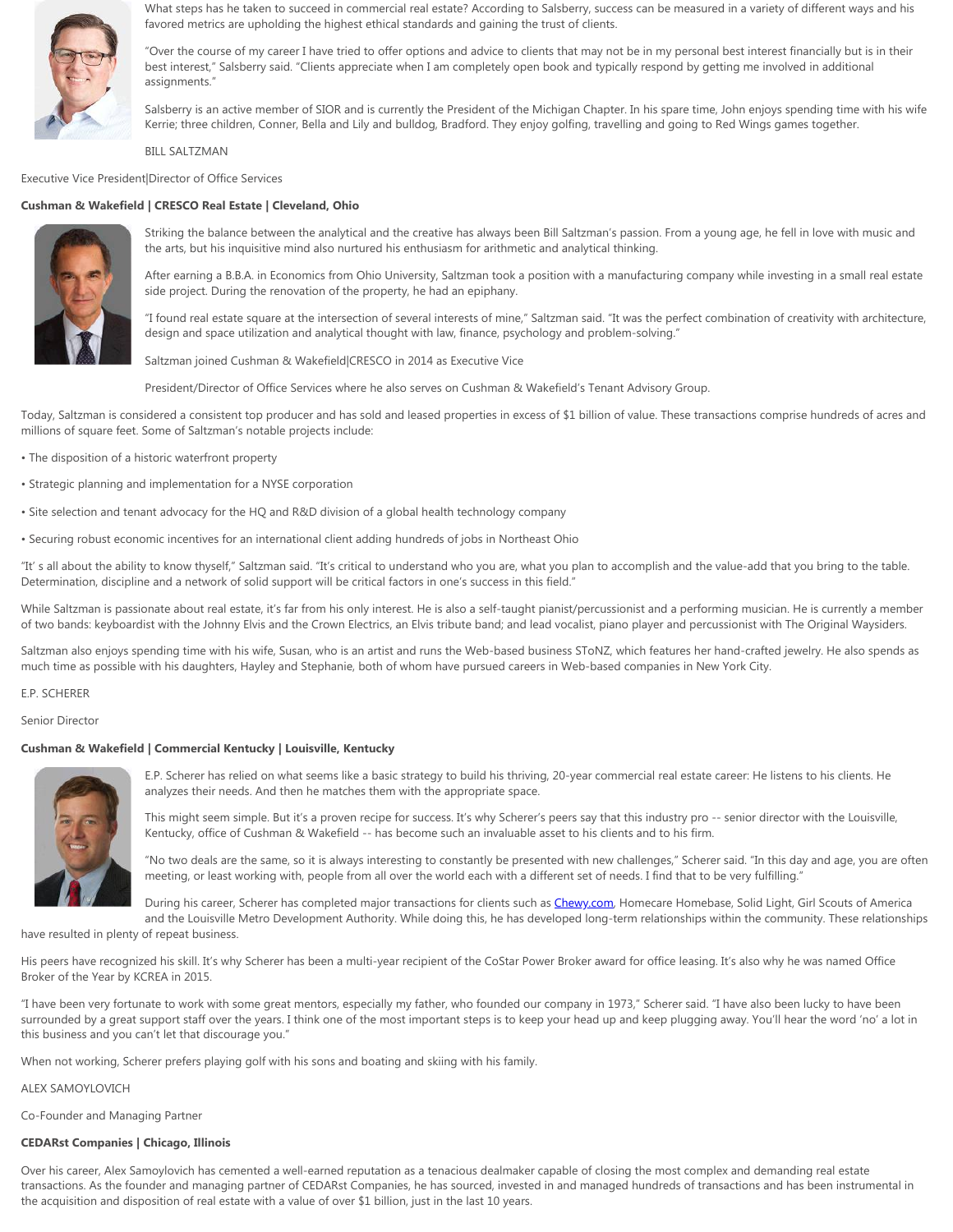

Under Samoylovich's leadership, the company has carved out a niche strategy for the adaptive reuse of underperforming assets through bankruptcies, foreclosure, note purchases and other distressed situations in the Chicago area. Their coverage spans product types from multifamily, office, mixed-use and hospitality.

"I think our success has been a team effort and we have assembled and worked really well together," Samoylovich said. "Our team has been together for a very long time and have a very diversified set of skills across all our departments. We have built a strong business because we invested in our people and have empowered leadership."

Leading the development for 8,000 apartment units over 18-year career, Samoylovich learned quite a bit about the demands of renters and brought his knowledge to launch Livly, an operating system and smart-phone app that streamlines the property owner and tenant experience. Livly focuses on unlocking new revenue streams for property owners and managers by monetizing physical and digital transactions within the property ecosystem, while

renders receive a unified, one-stop and seamless digital rental experience.

Prior to entering real estate, Samoylovich was an accomplished equity and options trader. During this time, he developed a keen understanding of market psychology and timing which he forayed into a successful "short" strategy in residential real estate just prior to the recession. Samoylovich attended DePaul University and is currently a member of the Young Presidents' Organization (YPO) and the Economic Club of Chicago (ECC).

### JOHN SCHORGL

Managing Director

### **Berkadia | Kansas City, Missouri**



There's a reason why John Schorgl is considered one of the leaders of Kansas City's commercial financing industry: He closes transactions, lots of them.

Since January of 2018, Schorgl, managing director with the Kansas City office of Berkadia, has closed more than \$334 million. That's a significant sum.

What's behind this success? Schorgl is devoted to his clients. He works long hours for them. He listens to them. And he then connects them with the best possible financing deal. This approach has helped Schorgl build a deep roster of repeat clients. These clients come back to this industry veteran because they trust him.

"I enjoy helping borrowers find solutions to meet their financing needs," Schorgl said. "Each deal takes on a personality with different objectives. It is a mortgage banker's job to listen carefully to what the borrower's hot buttons are and to find the program that best meet their demands. As time goes by, borrowers become friends and I truly enjoy my client relationships."

During his career of more than 20 years, Schorgl has specialized in providing permanent debt financing on all types of income-producing properties, including multifamily, retail, office, industrial, hospitality, self-storage, owner-user and new construction. He is regarded as an expert in placing loans with life insurance companies, conduit lenders, banks and each of the agency lenders.

Schorgl isn't afraid of the difficult transactions, either. He has years of experience structuring difficult deals involving project-based Section 8 HAP contracts, tax-exempt bonds, historic tax credits, low-income housing tax credits, CID and TIF projects.

Because of his long career and his record of success, Schorgl's peers often seek out his advice. He has served on numerous industry panels and has written columns for Integra, CCIM, Midwest Real Estate News and the Kansas City Star.

In his free time, Schorgl is active with his church and charities. He also plays tennis and golf and enjoys spending time with his family and friends.

"I sincerely care about every client and every deal. There is just so much riding on my performance and failure is not an option," Schorgl said. "Dependability and responsiveness are big keys to success – small problems can become big problems if not dealt with immediately."

ROBERT SIX

Principal/COO

### **Zeller Realty Group | Chicago, Illinois**



Bob Six joined Zeller Realty Group in 2001. As Principal and Chief Operating Officer, he oversees management and administration for all ZRG entities and properties. Over the past 18 years, Bob has helped spearhead acquisitions, dispositions and redevelopments that have stimulated rapid expansion of the firm's platform in various geographical markets.

During his tenure, Six has helped ZRG acquire and reposition premier Class A office buildings such as The Wrigley Building, 401 North Michigan Avenue, 500 North Michigan Avenue, and 311 South Wacker in Chicago; Fifth Street Towers and LaSalle Plaza in Minneapolis; Meridian Mark and Capital Center in Indianapolis; 100 Peachtree and Resurgens Plaza in Atlanta; LoDo Towers in Denver and Umpqua Bank in Portland.

Six has championed efforts that have led to advancements in innovation, sustainability and technology throughout the ZRG platform. He was a key member of the project team that oversaw the redevelopment of 401 North Michigan Avenue's plaza and Riverwalk, integrating the state-of-the-art Apple Global Flagship Store into the building.

"I am a serial networker," Six said. "Also, I always take the time to help the new commercial real estate professionals just starting out to understand the opportunities and challenges that exist in this amazing business. It is important for me to give back because I have been so blessed by being part of such a vibrant and diverse industry that has been so instrumental in my personal and professional success. Simply put, I feel obligated to 'pay it forward.'"

A past President of BOMA/Chicago, Six has sat on or chaired multiple committees and has also been elected to BOMA International's Executive Committee. He has lectured on commercial real estate for the Illinois CPA Society and at Roosevelt and Northwestern Universities. He serves on the Commercial Real Estate Organization's Advisory Board, the Board of Directors of the Greater North Michigan Avenue Association and is the past president of COLBA (2004), CREO (1990-91) and the Real Estate Consortium (1991).

GREG SMITH

Chairman

# **Husch Blackwell | St. Louis, Missouri**

As a recognized and trusted dealmaker, Greg Smith, Chairman of Husch Blackwell in St. Louis, has played a critical role in some of the biggest property transactions in the Midwest. His legal insight and multifaceted understanding of real estate markets were indispensable in these large-scale developments.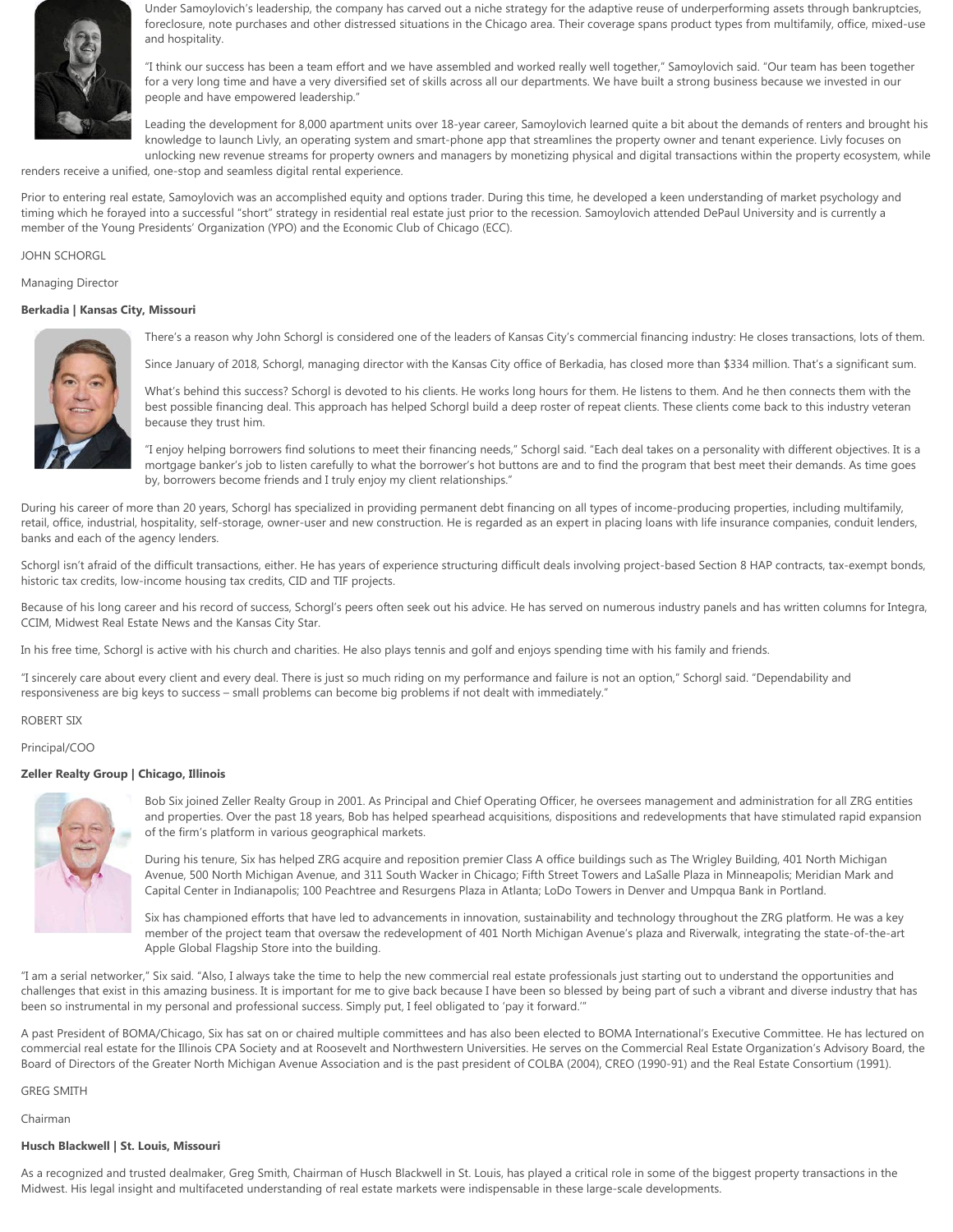As talented as Weidner and Snow are, they also recognize the importance of surrounding themselves with top talent. The pair relies on a full team that includes transaction managers, project managers and more, all reporting to Weidner and Snow.

With an average of nearly 200 deals a year, Snow and Weidner are involved in a majority of the largest transactions in the Cincinnati market. The team is also active in international, billion-dollar-level deals. The tandem of Snow and Weidner ranks as Cushman & Wakefield's top producer in Cincinnati. During the last three years, this team has been involved in the brokerage of more than \$2 billion worth of transactions.

Snow has been involved in more than 600 office transactions in the last 12 years. And in 2015, he was awarded NAIOP's Developing Leader of the Year award. Weidman is consistently recognized as a top-10 producer in the region and a top-three producer in the Greater Cincinnati market.

MICHAEL SULLIVAN

Senior Director

### **Berkadia | Kansas City, Missouri**



With nearly \$5 billion in sales and more than 60,000 units sold, Michael Sullivan and his team at the Kansas City office of Berkadia have fortified their positions as leaders in the local commercial real estate market.

During his still relatively young career of 15 years, Sullivan has been named the #1 Heavy Hitter of Commercial Real Estate the last two years by the Kansas City Business Journal. In addition, he has held a consistent place on CoStar's Power Broker's list and has earned multiple national sales awards from both Berkadia and Marcus & Millichap.

"I love the day-to-day diversity of the business," Sullivan said. "Commercial Real Estate is comprised of so many different types of people that no day is the same. I love the constant pressure of determining and executing strategies to help my clients accomplish their goals."

Because of his record of success, Sullivan is in demand as a speaker on industry panels. He also contributes frequently to industry publications as a

market expert.

Sullivan began his career by opening the Kansas City office of Marcus & Millichap. He led this office for nearly 11 years, until he and his team transitioned to the Mid Markets Group at Berkadia in 2015.

Sullivan attributes his success to a trustworthy formula: He and his team focus solely on the needs of their clients. At the same time, Sullivan continues to grow his team, surrounding himself with top talent.

"We pride ourselves in putting our clients first," Sullivan said. "We too often see brokers putting their own needs and desires above those of the clients they are representing. While some of our decisions ultimately make our business more difficult, we firmly believe that will come back to benefit us in the future. Secondly, no one individual can run the super-regional business that we have built alone. I am lucky to have a team of partners who share similar goals and come to work every day with the objective of continuing to expand our business."

When not working, Sullivan spends as much as he can with his three children and his wife. The Sullivans are a sports family, with coaching and attending games taking up much of their time. Sullivan and his wife also enjoy traveling.

### MIKE SWEENEY

Senior Vice President, Commercial Division

# **Curry Real Estate Services | Gladstone, Missouri**



Mike Sweeney's career at Curry Real Estate Services began in 2001 and he was promoted to senior vice president, commercial division in 2014. For nearly 20 years, he has been a leader at the firm in commercial sales, leasing and consulting.

If there's one thing Sweeney has learned over his 35 years of experience in commercial real estate, it's to provide all clients the same exceptionally high level of service no matter the need or budget. In other client matters, he brings his experience, relationships, resources and creativity to address issues that help them achieve their investing goals.

Each year, Sweeney leads the team in achieving an outstanding sales record in a highly competitive market, working with clients acquiring property to add to an investment portfolio and those selling property to liquidate an asset. He is expert in leasing, positioning properties to attract businesses appropriate for each property. In property management, Sweeney has the attention to detail to oversee daily operations and the long-term vision to position assets to realize their investment potential.

In addition to those day-to-day responsibilities, Sweeney oversees major development or redevelopment projects such as the multi-million-dollar facelift of the 162,000 square-foot Summit Center shopping center in Lee's Summit, Missouri.

Sweeney applies the same work ethic he has in his career to his work in the community. He is the first on the scene and the last to leave in all of Curry Real Estate Service's many hands-on, sweat-inducing community involvement projects. Closer to his home, Sweeney launched and for many years has led the landscaping crew for his church, St. Ann's Catholic Church.

Baseball is also close to his heart. Though the Kansas City Royals have had recent success, Sweeney showed his loyalty and passion for his hometown team even during beleaguered years in his service as a Royals Lancer for decades—ultimately being presented his own World Series ring.

# JOHN UNDERMAN

Senior Vice President|Principal

# **Colliers International | Columbus, Ohio**

John Underman, senior vice president and principal with the Columbus office of Colliers International, has closed several big deals during his 15-year career. And these deals have cemented this professional's place as one of the stars of Columbus' commercial real estate market.

As an example, Underman recently closed a 200,000-square-foot lease deal for Aetna, an 85,000-square-foot lease for CoverMyMeds and a 60,000-square-foot lease for Bank of America.

Underman has also earned the business of several big-name clients during his career. This includes Time Equities, Nationwide Life Insurance Company, Vantrust Real Estate, Allstate Insurance Company and Accenture.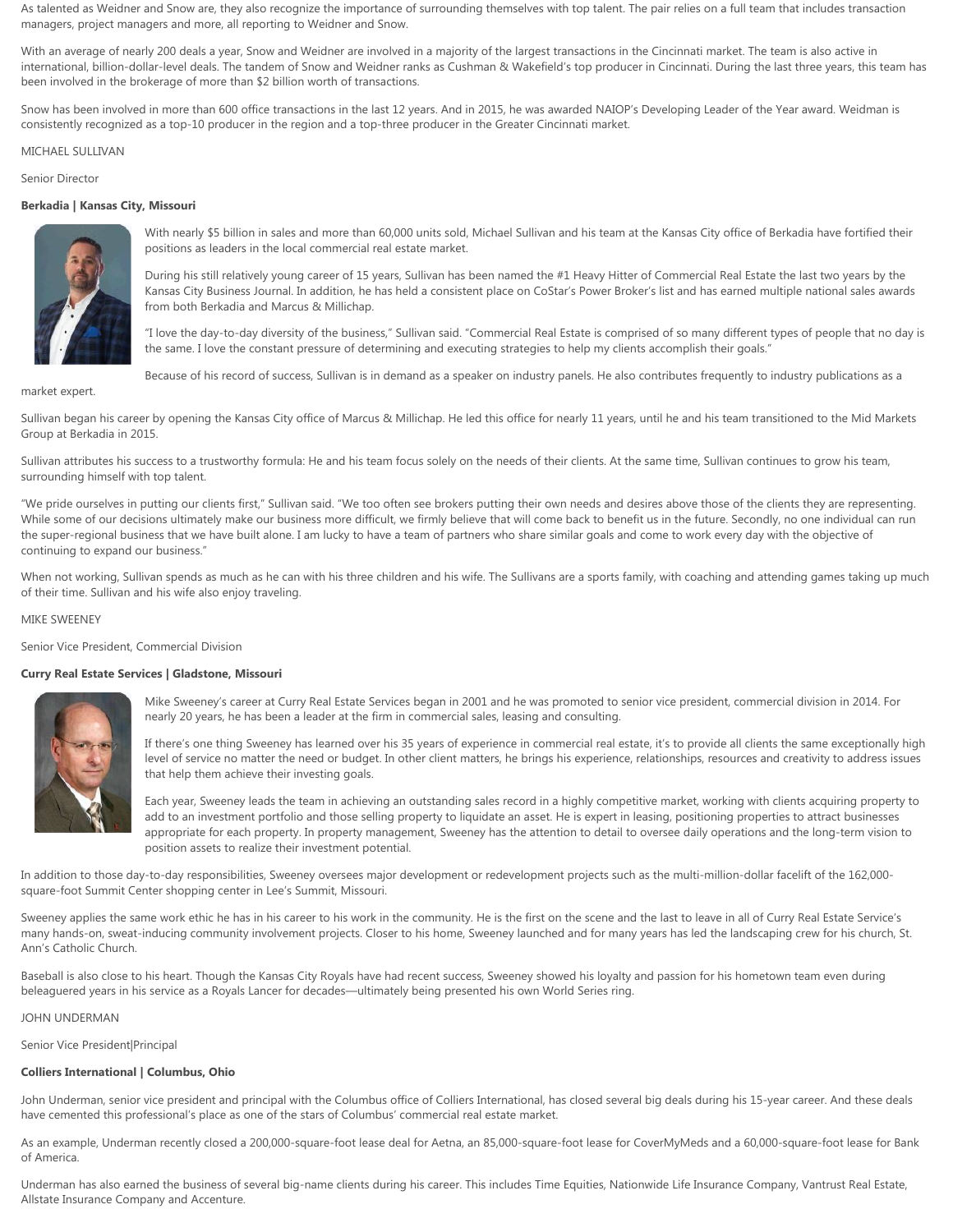

Underman's peers say that he relies on excellent negotiating skills and an analytical approach to successfully complete deals. His market knowledge, relentless effort and strong communication skills help, too.

"The selling of CRE is interesting, because first we sell ourselves, our knowledge and skill and then have to do the work," Underman said. "You can't just be technically sound. You have to be a relationship builder and client advocate while still understanding the ins and outs of the industry. This makes it challenging to find people capable of doing both."

Relationships are a key for Underman. He works hard to provide the best possible service to his clients. This results in a steady stream of repeat clients, many of whom Underman has developed long-term relationships with.

"I certainly think it's all about relationships," Underman said. "Being someone whom clients and other brokers look forward to working through a deal with has been important to me."

When not closing deals for his clients, Underman enjoys spending time with his friends and family members and playing golf. He's also a busy supporter of his community. Underman is a board member and founder of the Five Strong Foundation, a non-profit organization created to serve individuals with developmental disabilities through athletics; is a board member of the Keep Moving Foundation; volunteers with Goodwill Columbus; and is a volunteer with the Franklin County Humane Society.

# CHAD VANDE ZANDE

Principal -- Industrial Services

# **Cushman & Wakfield | Boerke | Milwaukee, Wisconsin**



During his career of more than 27 years, Chad Vande Zande has emerged as one of the leading industrial specialists in his Milwaukee market. This pro with Cushman & Wakefield|Boerke has had a unique opportunity, too: He is not only a top-producing broker but also a senior vice president of acquisitions for a large industrial REIT. This has led to more than \$1.5 billion in closed transactions.

Vande Zande also spent time at CenterPoint Properties. During these nine years, he acquired more than \$750 million of industrial properties in Southeast Wisconsin, Los Angeles, Northern California, Seattle and Houston.

It's little surprise, then, that Vande Zande has worked with several big names in the industrial space. His clients include WISPARK, CenterPoint Properties, WPT Capital Advisors, HSA Commercial Real Estate, Zilber Property Group and Ryan Companies.

"The Industrial real estate market is ever changing," Vande Zande said. "New challenges, issues and complexities arise daily as the market continues to evolve. I also greatly appreciate the opportunity to work with diverse, knowledgeable and smart clients and real estate professionals. They make each day enjoyable and challenge me to improve as a person."

Before entering real estate, Vande Zande was a four-year letter winner for the football team at the University of Wisconsin -- Madison. He was also a member of the 1992 and 2000 Americas Cup sailing teams.

Vande Zande says that the lessons he learned while participating in these activities have helped him as he builds his career.

"Through sports, I've developed a high level of discipline, work ethic and the ability to function under stress," Vande Zande said. "I've also been extremely lucky to have awesome mentors and great friends in the business to help guide my development."

Vande Zande points, too, to the dedicated industrial team he has built. These team members have played an indispensable role in Vande Zande's thriving career, he says.

"The most important step I've taken is the development of a dedicated industrial team," Vande Zande said. "This enables me to continue to uncover new challenging opportunities while having a great team around me to help execute and deliver on commitments."

When he's not at work, Vande Zande enjoys spending time outside, whether it's the warm days of summer or the chill of winter. He bikes year round, whether it's commuting to work or fat-tire biking in the dead of winter.

# PATRICK WATHEN

President

# **Equity, LLC | Hilliard, Ohio**



Technically, Patrick Wathen has been in commercial real estate since high school when he worked as a laborer on a construction site. Now president of Equity, LLC in Hilliard, Ohio, he has come a long way, providing leadership in a variety of roles.

Through his efforts, Equity has achieved an outsized market share in location-based healthcare services, as evidenced by a period of years where Equity was involved in nearly 10 percent of all new urgent care centers that have opened nationally, and currently with a similar market share in autism therapy services and ophthalmology.

As manager and founding partner in Equity Velocity Funds (EVF), Wathen has overseen the fund raise and capital deployment for two funds that in aggregate acquired \$150 million in assets across five states. With a first fund nearly realized and tracking towards a 15 percent net IRR to investors, the young fund company is achieving objectives, as the third fund is currently being raised to deploy into healthcare real estate.

"We engage with our clients at a strategic stakeholder level which is very satisfying relative to purely transactional work," Wathen said. "On the EVF side I greatly enjoy, but also feel the burden of the trust that our investors place in us, when you are dealing with individuals and not institutions every investment represents a person and a relationship."

Since achieving brokerage success at an early age, Wathen has been passionate about mentorship. As part of this he helped pilot Equity's "Advanced Brokerage Candidate" (ABC) program and is always active in recruiting and mentoring interns in the brokerage. Having an ABC that he mentored win "rookie of the year" at the Columbus Board of Realtors Commercial banquet is the career achievement Wathen is most proud of.

Outside of work, three children keep him and his wife busy and they are active in supporting multiple charitable organizations that make a positive impact in the lives of disadvantaged children, including Central Ohio Youth for Christ, where Wathen serves on the leadership cabinet.

### MATT WAGGONER

Managing Director, Tenant Representation Lead

# **JLL | Indianapolis, Indiana**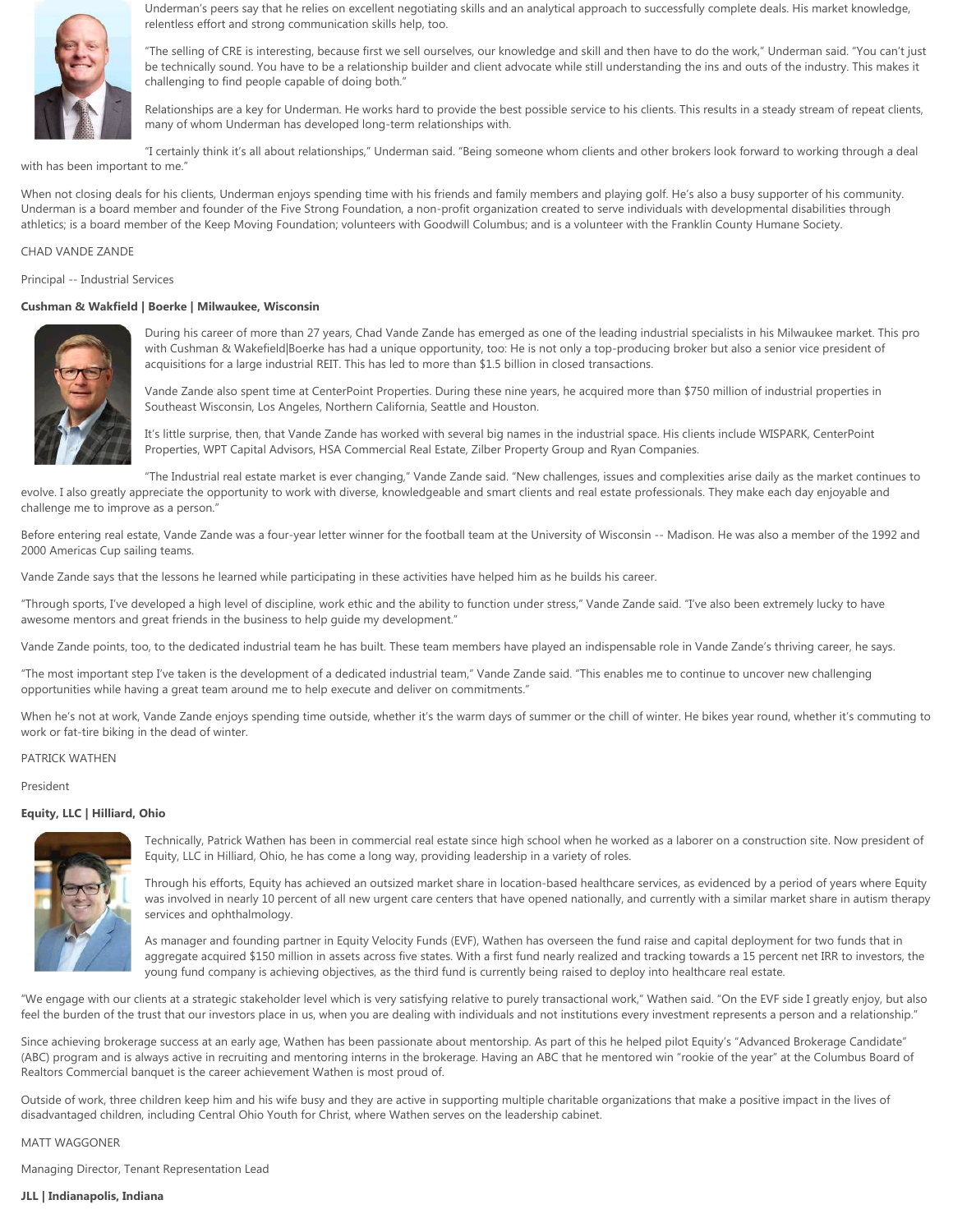

Matt Waggoner has long been one of the top commercial real estate stars in the Indianapolis market. Today, he leads the top tenant representation team in this market for JLL. Previously, he worked for Summit Realty Group as vice president of the office advisory services team. In this role, he advised clients on deals totaling more than 1 million square feet in Indianapolis during a four-year period.

But that's not Waggoner's only contribution to Indiana. In 2016, he founded Spaces Indiana, a hub for workspace innovation. The goal of Spaces is a big one: to connect companies with the resources they need to create the best possible workspaces. The hub today features more than 150 companies throughout Indiana. Spaces Indiana also holds an annual awards event for innovative companies.

Waggoner's interest in workplace innovation isn't surprising. During his career, this industry vet has advised many of the top technology companies in Indiana. He also serves a variety of multi-market clients by acting as their "in-house" real estate department. In this role, he handles all facets of their real estate needs.

"I am passionate about helping organizations improve their employees' lives through the built environment," Waggoner said. "People spend more waking hours in the workplace than anywhere else. Out are the days of office space as a commodity and in are the ways of using the office environment to be a competitive differentiator to recruit and retain the best talent, maximize productivity and show an organization's culture in built form. We love helping companies unlock all the potential an office space provides."

To thrive in this business Waggoner follows a simple, but effective, philosophy: He constantly seeks ways to out-serve and out-help others. Waggoner also relies on an innovative, disruptive mindset. He pointed to the founding of Spaces as an example.

"So many people said it would be a waste of time or couldn't be done," Waggoner said. "I refuse to fall into the line of 'the way things have always been.'"

When not working, Waggoner prefers to spend time with his wife and three young children. The family is highly engaged in their church community. They also live an active lifestyle and enjoy working out.

"More than anything else, you might hear those who know me best describe me as a 'food and coffee snob who never wastes a meal,'" Waggoner said. "There could be worse things!"

# BRUCE WESTLING

Managing Director

### **Newmark Knight Frank | Milwaukee, Wisconsin**



Bruce Westling has been a leader in the Milwaukee retail market for more than three decades. This industry veteran, managing director with the Milwaukee office of Newmark Knight Frank, has closed transactions with a combined value of \$330 million since 2004.

These aren't any deals, either. Many of them have had a significant impact on municipal skylines across the state of Wisconsin. This includes the work Westling has turned in on The Corners of Brookfield and the redevelopment of Bayshore Mall. Westling has also closed several acquisitions of existing shopping centers across the nation.

Westling also has experience with urban infill and redevelopment projects and with placing tenants in up-and-coming locations. As an example, Westling recently led the re-tenanting of the retail spaces at 241 N. Broadway and at 2021 E. North Ave. He recently led the high-profile re-tenanting of the retail spaces at Milwaukee's historic Pfister Hotel, too.

"I attribute my success directly to the work ethic that was instilled in me when I was younger," Westling said. "In addition, truly prioritizing your client's needs in front of your own is essential and has contributed to my success. Finally, challenges will always arise, so persistence has been paramount to my success."

Thanks to his successful record, Westling has earned several industry honors. This includes the Community Impact Award from the Commercial Association of REALTORS'Wisconsin chapter; the Retail Deal of the Year award from the same association, an award he's won three times; the Political Leader of the Year award, also from the REALTORS association; the Fitzgerald Award from NAI Global; and the Best-in-Class Award in Retail from NAI Global.

"The most challenging part of the commercial real estate business is that any number of forces outside of your control can impact a transaction, such as legal issues, title obstacles or new information exposed in a due diligence process," Westling said. "Understanding these and other significant challenges is vital to my work and treating issues as an opportunity for creative problem-solving instead of an obstacle."

Outside of the business, Westling takes advantage of every opportunity he has to spend time with his children and grandchildren. SCOTT WILKIE

Managing Director

### **Berkadia | Dublin, Ohio**



Scott Wilkie has closed several big commercial loans across the Midwest and the country. These big deals, though, are just one reason why Wilkie, managing director with the Dublin, Ohio, office of Berkadia, ranks as one of the leaders in the Midwest commercial finance business. The main reason? Clients trust this industry professional. Wilkie listens to his clients. He serves as a true advisor to them. And he works tirelessly to match them with the right financing for their deals.

This breeds loyalty. It's why so many of Wilkie's clients become repeat clients. They know that Wilkie is always focused on their best interests.

In his current role, Wilkie is responsible for originating commercial loan opportunities regionally and throughout the United States in all property types. Given his background, Wilkie also provides life company financing expertise to the Berkadia network and is responsible for growing Berkadia's mortgage banking and investment sales production in Ohio.

Before joining Berkadia, Wilkie was a senior investment professional at Nationwide Insurance for 18 years. Here, he was responsible for originating commercial mortgage loans for Nationwide's general account portfolio and for its third-party partners. Wilkie managed both the internal teams and external partners responsible for the originations and portfolio management of commercial mortgage loans. He was directly responsible for the origination of more than \$3.7 billion of loans for Nationwide.

Recently, Wilkie closed another big deal. He secured \$120 million in financing for Legends Outlets, an outlet mall in Kansas City, Kansas. ALBERT JOHN WILL, JR.

# President

# **Gershman Investment Corp. | St. Louis, Missouri**

Albert John Will, Jr. passed away in September of last year at the age of 86 after an impressive 56-year career with Gershman Mortgage in the St. Louis market.

Will was a veteran of the Korean War, serving in the U.S. Army from 1953 to 1955. After his stint in the military, Will began his career in the banking industry, a career that eventually spanned more than 60 years.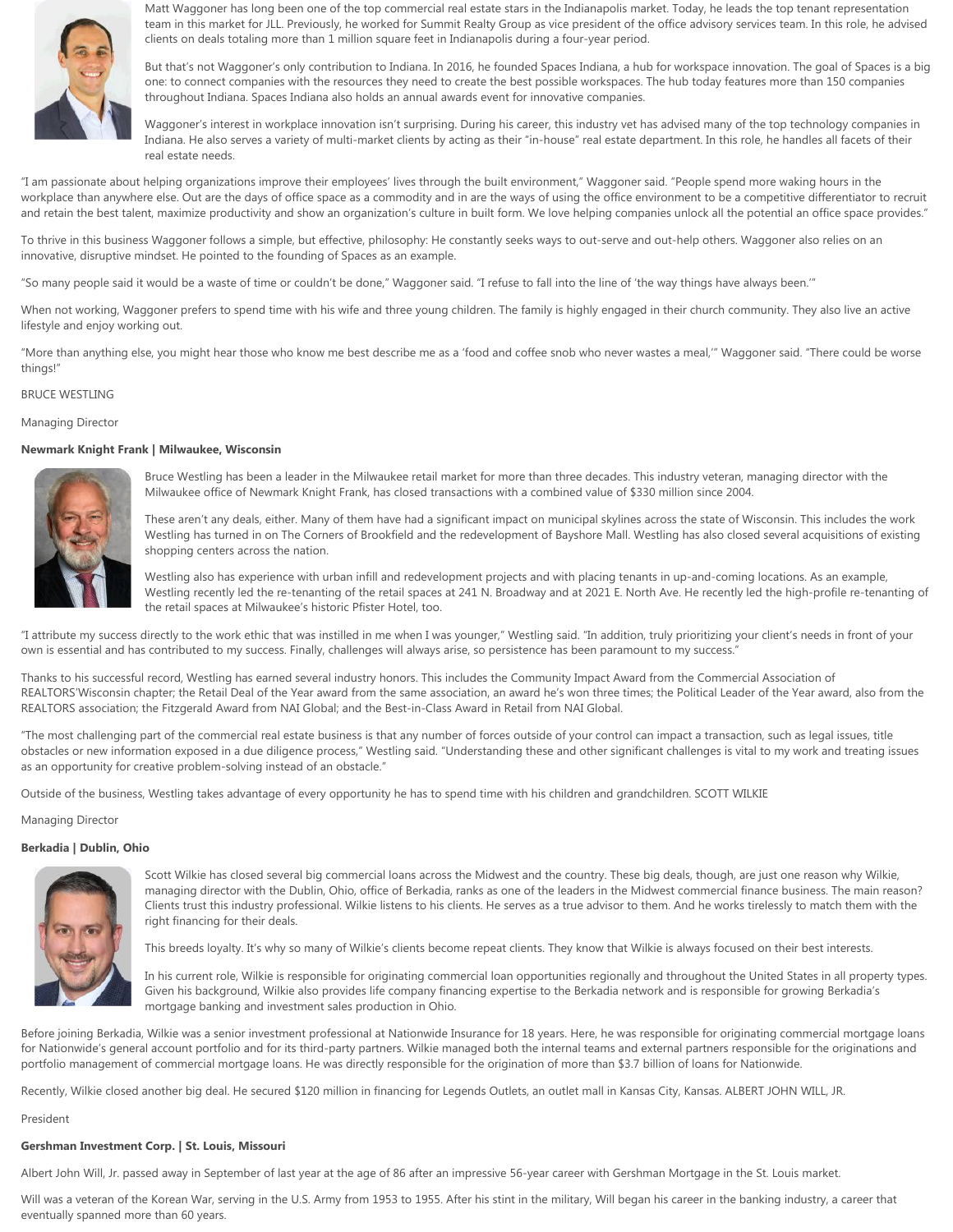

Will's tenure with Gershman Mortgage began in 1962 and lasted 56 years until his retirement in September of 2018. At least the last 20 years of Will's tenure was spent formally leading the company as president, though he served in critical roles for many years before that.

Will was of tremendous value to Solon Gershman, who founded the company just a few years before Will came to work for him. Will's integrity, his extraordinary business acumen and his winning way with people earned him Solon's and the Gershman family's complete and unwavering trust.

During his time with Gershman, Will's responsibilities encompassed all facets of the mortgage operation, including single-family and commercial lending. Spending 56 years in one job is rare and speaks to Will's loyalty. His peers say this industry veteran led with strategic thinking, vibrant energy and incredible vision.

At the same time, Will was a friend and mentor to many current and former employees. Known for his work ethic, integrity, creativity and passion for Gershman Mortgage, Will truly enjoyed his career, and took great pride in guiding and seeing others succeed. He was an inspiration to countless mortgage professionals in St. Louis and was a legend in the banking world.

Will initiated Gershman's Multifamily & Healthcare lending platform in the 1960s and over that time helped grow it to one of the nation's top FHA lenders. Gershman Investment Corp. now services more than \$2 billion in FHA multifamily loans. Will also facilitated the growth of the single-family loan division from a few dozen people to one of the largest mortgage companies in the Midwest with more than 200 employees licensed in 11 states with offices in seven. The growth can be attributed to Will's management and day-today running of the company.

Outside of work, Will loved golf and spending time at Old Warson Country Club where he was a member for 36 years. He frequently organized golf trips in the United States and Europe. He also enjoyed hosting parties at his home and dining out with friends and family.

# DAVID WILSON

Vice President of Real Estate Development

### **Ryan Companies | Davenport, Iowa**



David Wilson's 20 years of experience in the commercial real estate industry stretch over a proven track record of success in leading multi-million-dollar real estate projects nationwide. He currently serves as vice president of real estate development for Ryan Companies' Midwest Region. During his career, Wilson has closed more than \$600 million in transactions for development projects in 15 states. A committed leader with high integrity, he forges powerful, strategic relationships and excels in connecting the right people with the right deals, and the right deals with the right people. With a vast network both nationally and internationally, Wilson knows how to get things done and brings the right people so.

"By far, what I like best about the business is networking with other commercial real estate practitioners and doing deals," Wilson said. "I am a deal junky—I love figuring out ways to make a deal happen and see it through until completion. Being a developer gives me the opportunity to create something from nothing and see the results come to fruition. That excites me each and every day."

In 2018, Wilson served as president of the CCIM Institute traveling to seven countries and 29 states to help promote the CCIM Designation. In 2018, the CCIM Foundation honored him with the David P. Wilson, CCIM-Named Endowed Scholarship which allows individuals to apply for the annual scholarship in order to complete their designation, and/or take CCIM leadership courses.

Wilson currently serves as a Grow Cedar Valley Ambassador; Grow Cedar Valley Chamber Council Member; Regional Opportunities Council Member for the Quad Cities Chamber of Commerce; an advisor to a commercial real estate technology start-up company called Stratafolio and is an elder at Bethany Bible Chapel in Cedar Falls.

"There is not one person that is better than another," said Wilson. "I think that practicing servant leadership on a daily basis has helped me succeed in this business."

#### JOSHUA WINTERMUTE

Senior Director

# **Institutional Property Advisors (IPA), a division of Marcus & Millichap | Independence, Ohio**



Josh Wintermute is a senior director of Institutional Property Advisors (IPA), a division of Marcus & Millichap. Along with his business partners, Wintermute oversees IPA's Midwest multifamily operations. His leadership and specialization within the Midwest apartment market enable him to create substantial value for major private and institutional investors. Wintermute joined the firm in 2007 and has been instrumental in the growth and expansion of the team. During his career, he has sold more than 61,000 units across 14 states totaling \$3.3 billion. This includes single assets as well as larger, multi-state portfolios. In 2019 alone, Wintermute and his team sold more than 11,000 units valued at nearly \$1 billion.

His diversified client base comprises a wide variety of investors from private individuals to publicly traded companies, both domestic and abroad, and includes some of the largest multifamily owners in the country.

Among the deals he has helped to close was the \$40 million sale of Statler Arms, a 295-unit apartment building in downtown Cleveland. Built in 1912 as the 700-room Statler Hotel, the historic building in Cleveland's Theater District was enlarged in the 1930s, became an office building in the 1980s and

was converted to apartments in 2000.

Among the honors and awards that Wintermute has received are Marcus & Millichap's prestigious Chairman's Club award in 2019; the National Achievement Award in 2019, 2018, 2017, 2015, 2014 and the Sales Recognition Award, which he has earned every year since 2012.

Wintermute holds a Bachelor of Science degree in business administration, with a focus on real estate and urban analysis from The Ohio State University. DOUG WILSON

### Managing Director



**SVN Wilson Commercial Group | Columbus, Ohio** Doug Wilson is managing director of SVN Wilson Commercial Group, LLC in Columbus, and a 30 year veteran in commercial real estate. His experience includes investment sales, leasing and property management.

Wilson is a three-time Partner Circle Award Winner—the highest award SVN gives to its agents. Additional awards include SVN Team Player, SVN Innovator of the year and Top Ten Commercial Producer, Central Ohio.

Prior to joining SVN, Wilson served as vice president of brokerage services at Horizons Real Estate Group where he was instrumental in the expansion of the company's private and institutional client base. Previously, he worked as the Ohio Regional Manager for Marcus & Millichap where he was involved in the ramp-up and supervision of the Columbus and Cincinnati offices, comprising 17 agents and approximately \$100 million of privately owned client brokerage listing portfolios. Before that, Wilson was a senior marketing manager for CBRE, specializing in the sale and leasing of commercial properties owned by institutional clients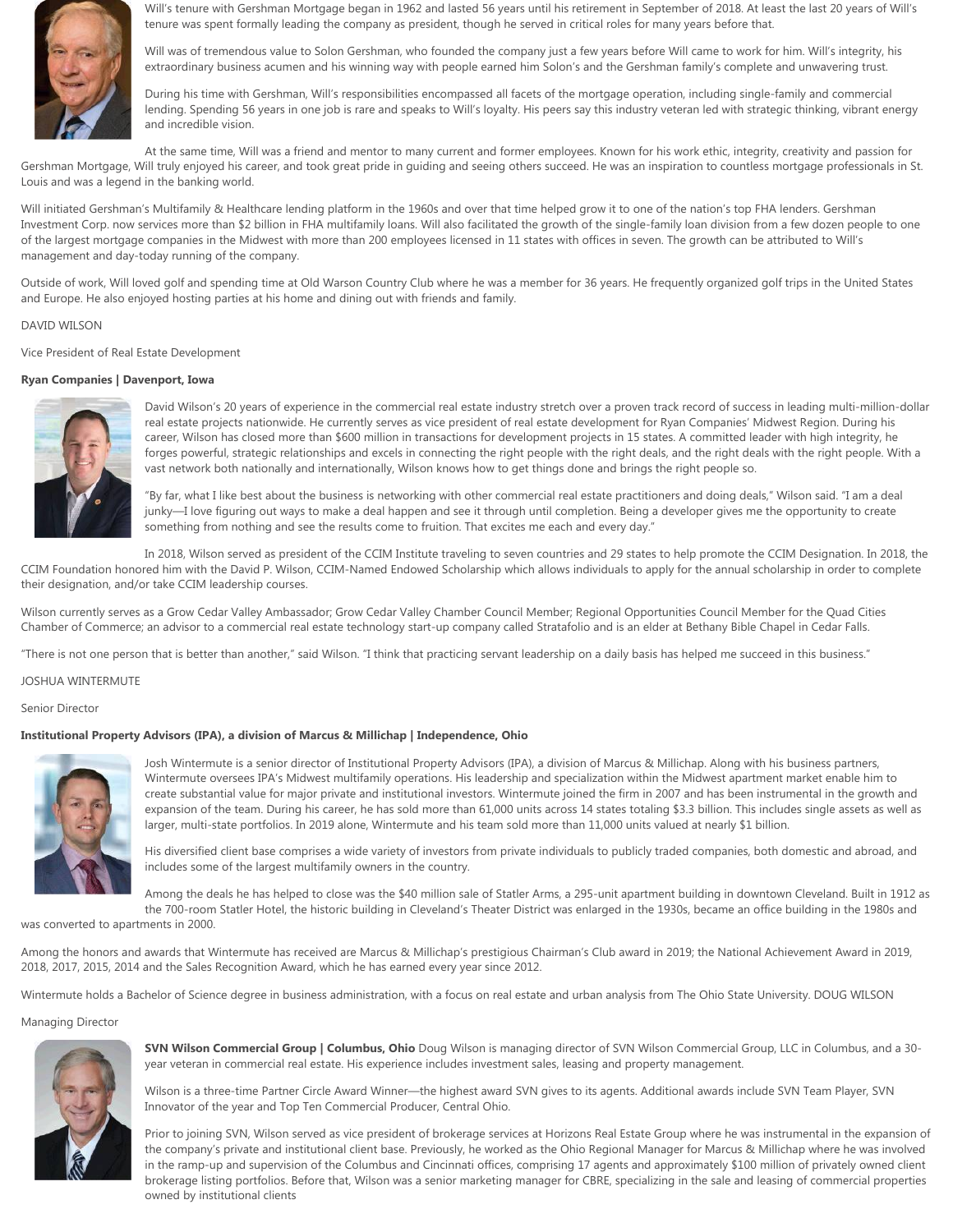Wilson is a member of Columbus Commercial, Industrial and Investment Realtors, Columbus Board of Realtors, Ohio Association of Realtors and National Association of Realtors. He received a BA in economics from the Ohio State University and an MBA from The Thunderbird Graduate School of Global Management.

# DAMIEN YODER

First Vice President of Investments



**Marcus & Millichap | Indianapolis, Indiana** Numbers matter in commercial real estate, and Marcus & Millichap's Damien Yoder boasts some impressive ones. Although Yoder doesn't have as many years of experience as most of our Hall of Fame members -- he's worked in this field for just 10 years -- he has listed and sold more than \$500 million of real estate during his career.

That's not all. Yoder has also underwritten more than \$2 billion of assets.

That's a strong combination. And it's helped Yoder develop a reputation as one of the young leaders in commercial real estate. During his career, his peers have honored him with several sales recognition awards. He's also earned several CoStar Power Broker honors during the last decade.

And while Yoder has certainly been busy building his career, he's found time to give back to his industry, too. He's an active member of the International Council of Shopping Centers, the Urban Land Institute's Young Leader's Group and the American Real Estate and Urban Economics

Association.

What's behind Yoder's success? He's certainly skilled, and he knows how to put together the best deals for his clients. He works hard, not afraid to put in the long hours, and he knows his market. But Yoder also boasts previous experience in accounting and finance. This allows him to provide his clients with a high level of financial analysis and strategic real estate advisory services.

Yoder also brings more than seven years of property management experience to his current position. This experience, too, helps Yoder provide his clients with the type of service that leads to repeat business. This repeat business, in fact, has been one of the keys to Yoder's quick rise in the commercial real estate industry.

### KATHERYNE ZELENOCK

Member and Real Estate Finance Practice Group Chair

# **Dickinson Wright PLLC | Troy, Michigan**



The career of Katheryne Zelenock, member and real estate finance prac tice group chair at Dickinson Wright, is built upon her leadership within the real estate finance realm and her dedication to serving the real estate community.

In her practice, Zelenock represents national and regional lenders mortgage bankers and loan servicers, with emphasis on capital markets conduit and bank financing. She leads a national team that has acted as closing or supervising counsel for several billion dollars in commercial mortgage loans across the country. Zelenock also counsels clients in matters related to troubled properties and owners, and the modification restructuring and workout of financing arrangements, including related litigation and due diligence.

Over the course of her career, Zelenock developed and uses a proprietary transaction management and document automated software (StreamLoaner and Lexicon) and a regulatory compliance database for lenders and lawyers (QLC Knowledgebase) to streamline and improve efficiency of loan closing

transactions on behalf of her clients. At one point in her career, she founded and served as CEO of the company that developed this software, temporarily leaving the practice of law to raise venture capital for the company.

She is recognized for her work in real estate by Chambers USA, The Legal 500, Best Lawyers in America, and Michigan Super Lawyers. She is a prolific speaker and writer, having presented on numerous topics to the American College of Mortgage Attorneys, the Mortgage Bankers Association, State Bar of Michigan Real Property Law Section and the Institute of Continuing Legal Education.

In the community, Zelenock is a Board Member of Eversight, a non-profit that works to restore sight and prevent blindness through the healing power of donation, transplantation and research. She is an Advisory Board Member and volunteer at the Detroit Urban Debate League and she volunteers with the Detroit Catholic Youth Organization. She is a past member of the University of Notre Dame Law School Advisory Council and a past Board Member and Officer of the Notre Dame Club of Detroit.

Abernethy, Scott 2015 Abraham, Amanda 2013 Accurso, Joseph 2017 Ackerman, Chuck 2018 Ahern, Patrick 2017 Altemuehle, Doug 2016 Amick, Kevin 2010 Arnold Kovitz, Kathryn 2017 Arpe, William 2014 Ashton, Richard 2018 Assoian, Bob 2016 Aston, Ken 2018 Atkins, Jerry 2014 Augustin,Drew 2015 Baier, Rick 2014 Bailey, Forrest 2017 Baker, Ivan 2018 Barbe, Jana Cohen 2013 Barnett, Jenna 2018 Barnett, Seth 2018 Barron, Michael 2012 Barry III, James 2012 Barry Jr., James 2010 Baskin, Kyle 2018 Bayt, Phillip 2016 Bazoian, Scott 2013 Beggs, Brian 2016 Behman, Sarah 2011 Bell, Eric 2011 Bender, Jeffrey 2013 Benedetto, Peter 2017 Bennett, Barbara 2013 Bercu, David 2013 Berger, Richard 2016 Bergman, Laurence 2013 Bernard, Dennis 2010 Berriz, Albert 2010 Birge, J. Taggart 2018 Bittenbender, Marilyn 2014 Blankstein, Randy 2017 Blechschmidt, Chris 2017 Block, Bruce 2018 Block, David 2014 Block, Kenneth 2010 Block, Michael 2013 Block, Stephen 2011 Blum, Marc 2018 Blumberg, Sue 2013 Blumenthal, Amy 2017 Boerke, David 2013 Boll, John 2017 Bonifas, William 2017 Book, Randall 2017 Bowling, Bill 2012 Boyd,John 2015 Bramson, Jeffrey 2014 Branding, David 2017 Branscome, Susan 2010 Brehmer, Robert 2010 Brennan, Michael 2017 Bridges, Larry 2015 Broderick, Adam 2015 Brown, Dan 2017 Browning, David 2010 Browning, Michael 2013 Brucato, James 2018 Bubniak, Bill 2017 Buckley, Owen 2014 Bullock, Heath 2015 Burkhart, Mark 2010 Burkons, Daniel 2012 Burstein, Richard 2015 Buss, Steven 2017 Butcher, Doug 2014 Byers, Scott 2013 Caffey, Steven 2016 Caldeira, Len 2011 Callaghan, Colin 2017 Capitani, Mason 2015 Capitani, Jason 2016 Capitani, Mason 2013 Casaccio, Anthony 2017 Case, Karen 2012 Cash, John 2015 Castle, Ronald 2016 Cates, Andy 2012 Cathlina, Laura 2017 Chaben, Steve 2012 Chaconas, James 2015 Chaney, Jeffrery 2015 Charmoli, Phil 2014 Chenore, Rodger 2013 Chodos, Bob 2011 Choukourian, Paul 2018 Christenson, Andrea 2015 Cibula, George 2012 Cisler, Brett 2017 Clark, Jim 2016 Clark, Robert 2010 Clements, Earl 2013 Click, Robert 2011 Clifton, Kevin 2017 Cockerham, Chris 2016 Cole, Elmer 2013 Collins, Craig 2013 Collins, Rick 2013 Connor, James 2012 Converse, Chandler 2012 Cook, Mike 2014 Cooler, Thomas 2010 Cooper, Gary 2015 Cooper, Dan 2015 Copaken, Jon 2018 Copaken, Keith 2015 Cope, James 2014 Copley,Melissa 2015 Corson, Debbie 2017 Cory, Rob 2012 Cosenza,Joseph 2015 Coulter, Gregory 2018 Coury,Jack 2015 Couston, Elise 2010 Coyne, Terry 2012 Cressy, Donald 2010 Cullinan Oberwelman, Diane 2018 Cristal,Jeffrey 2015 Curran, Chris 2016 Daitch, Andrew 2017 Damiani, Jim 2018 Daniels, John 2012 Davidson, Andy 2013 Davidson, Lisa 2014 Davis, Paul 2015 Davis, Hank 2015 Davis, John 2010 Dawda, Edward 2012 Delguyd, Anthony 2018 Del Rosso, Patricia 2011 Demaree,John 2015 Dempsey, Patrick 2017 Denenberg, Gary 2012 DenHartog,Thad 2015 Dent, Mark 2011 Denton, David 2018 DePasquale, Ralph 2017 Derrough, Lee 2012 DeSantis, Dennis 2011 Dickey, Dan 2010 Dickman, Samuel 2012 Dieter, Jim 2011 Dillon, Kevin 2018 Dingman, Gina 2016 Dixon, Collete English 2010 Dokovic, Dan 2017 Doyle, Dennis 2010 Doyle, Jim 2012 Drake, Harry 2012 Drake, Lynn 2014 Dreher, Jeff 2017 Dumes, Joel 2015 Dunsmoor, Daniel 2018 DuPraw, Rick 2015 Durning, David 2011 Dusek, Jonathan 2010 Duvall, Greg 2012 Dye, Scott 2013 Eaton,Barbara 2015 Eaton, Jeff 2016 Effler, DJ 2016 Ehrenberg, Maureen 2013 Ehret, Bill 2011 Eisenshtadt, Steve 2017 Elbaum, Larry 2011 Elder, Ed 2013 Ellison, Steve- O'brien, John 2016 Elsas, Gene 2014 Fagan, Robert 2018 Falk,Stanton 2015 Farbman, Andy 2013 Farrell Steve 2015 Fifield, Steve & Randy 2012 Fink, Jamie 2018 Finn, Michael 2016 Firsel, Chad 2018 Fisher, Paul 2010 Fleming, Andrew 2017 Fleming, Dick 2016 Fleming, ED 2017 Flynn, Michael 2014 Fox, Christopher 2017 Frain, Ron 2014 Franke, Jerry 2012 Frantze, David 2011 French, William 2012 Friedman, David 2015 Friedman, David 2010 Friedman, Jay 2018 Fuller, Craig 2018 Gallagher, Kevin 2015 Gamble, Kyle 2010 Gardner, Jay 2014 Garrett, James 2011 Gartner, John 2013 Gayman, Tom 2013 George, Kevin 2011 Gerard, Mike 2013 Gerbie, Ralph 2014 Gialamas, George 2010 Ginkel, Brian 2018 Glaze, Larry 2014 Glimcher, Michael 2010 Glotzhober, Gary 2012 Godwin, John 2011 Golden, Sandy 2013 Golob,Diana 2015 Goodman, Jimmy 2018 Goodman, John 2011 Goodman, Randy 2017 Goodwin, Daniel 2010 Gordon, Steven 2010 Gordy, John 2014 Graves, J.D. 2018 Gray,Stephan 2015 Greazel, Ben 2018 Green, Michael 2018 Grove, Kevin 2012 Guenther, Glenn 2016 Guimbarda, Bob 2012 Gujral, Brenda 2012 Gustafson, Thomas 2017 Gutrman,Andrew 2015 Haggerty, Nancy Leary 2016